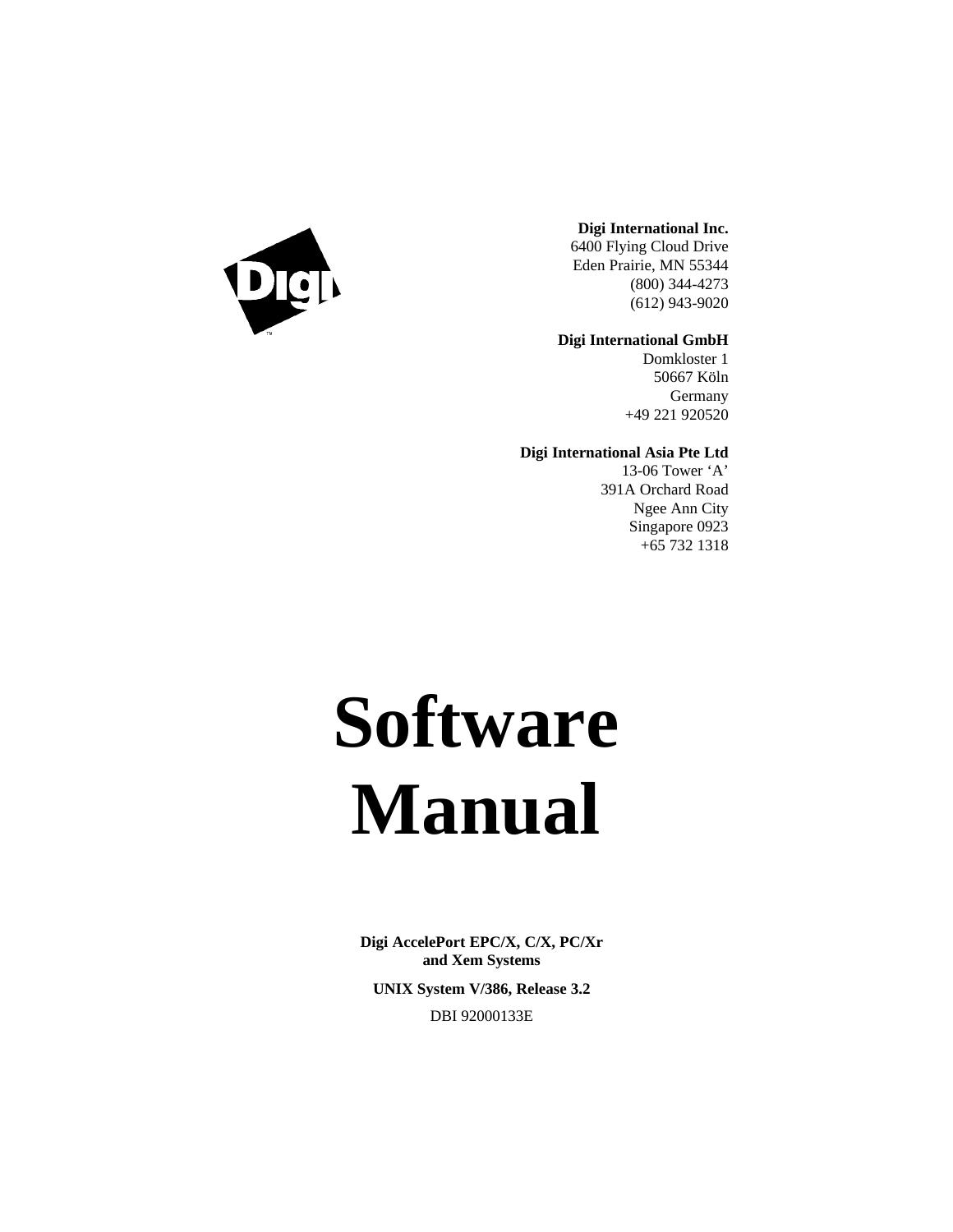**DigiWARE**™, **DigiPRINT**™, **DigiSCREEN**™, **Digi Port Authority**™, **AccelePort**™, **Xem**™, **EPC/X**™, **EPC/CON-16**™, **C/X**™, **C/CON-16**™, **PC/Xr**™, **PC/8r**™, **PC/4r**™, **PC/Xem**™, **PC/16em**™, **PC/8em**™, **PC/8emp**™, **MC/Xem**™, **MC/16em**™, **MC/8em**™, **MC/8emp**™, **EISA/Xem**™, **EISA/16em**™, **EISA/8em**™, **EISA/8emp**™, **PORTS/16em**™, **PORTS/8em**™ and **PORTS/8emp**™ are trademarks of Digi International Inc. All other brand and product names are the trademarks of their respective holders.

© Digi International Inc. 1995

All Rights Reserved

| Digi International Inc.         | Phone      | $(800)$ 344-4273  |
|---------------------------------|------------|-------------------|
| 6400 Flying Cloud Drive         |            | $(612)$ 943-9020  |
| Eden Prairie, MN 55344          | <b>FAX</b> | $(612)$ 943-5398  |
|                                 | <b>BBS</b> | $(612)$ 943-0550  |
| Digi International GmbH         | Phone      | $+49221920520$    |
| Domkloster 1                    | <b>FAX</b> | $+49$ 221 9205210 |
| 50667 Köln                      | <b>BBS</b> | +49 221 9205211   |
| Germany                         |            |                   |
| Digi International Asia Pte Ltd | Phone      | $+65$ 732 1318    |
| 13-06 Tower $\mathbf{A}$        | <b>FAX</b> | $+65$ 732 1312    |
| 391A Orchard Road               | <b>BBS</b> | $+65$ 292 7163    |
| Ngee Ann City                   |            |                   |
| Singapore 0923                  |            |                   |

Information in this document is subject to change without notice and does not represent a commitment on the part of Digi International.

Digi provides this document "as is", without warranty of any kind, either expressed or implied, including, but not limited to, the implied warranties of fitness or merchantability for a particular purpose. Digi may make improvements and/or changes in this manual or in the product(s) and/or the program(s) described in this manual at any time.

This product could include technical inaccuracies or typographical errors. Changes are periodically made to the information herein; these changes may be incorporated in new editions of the publication.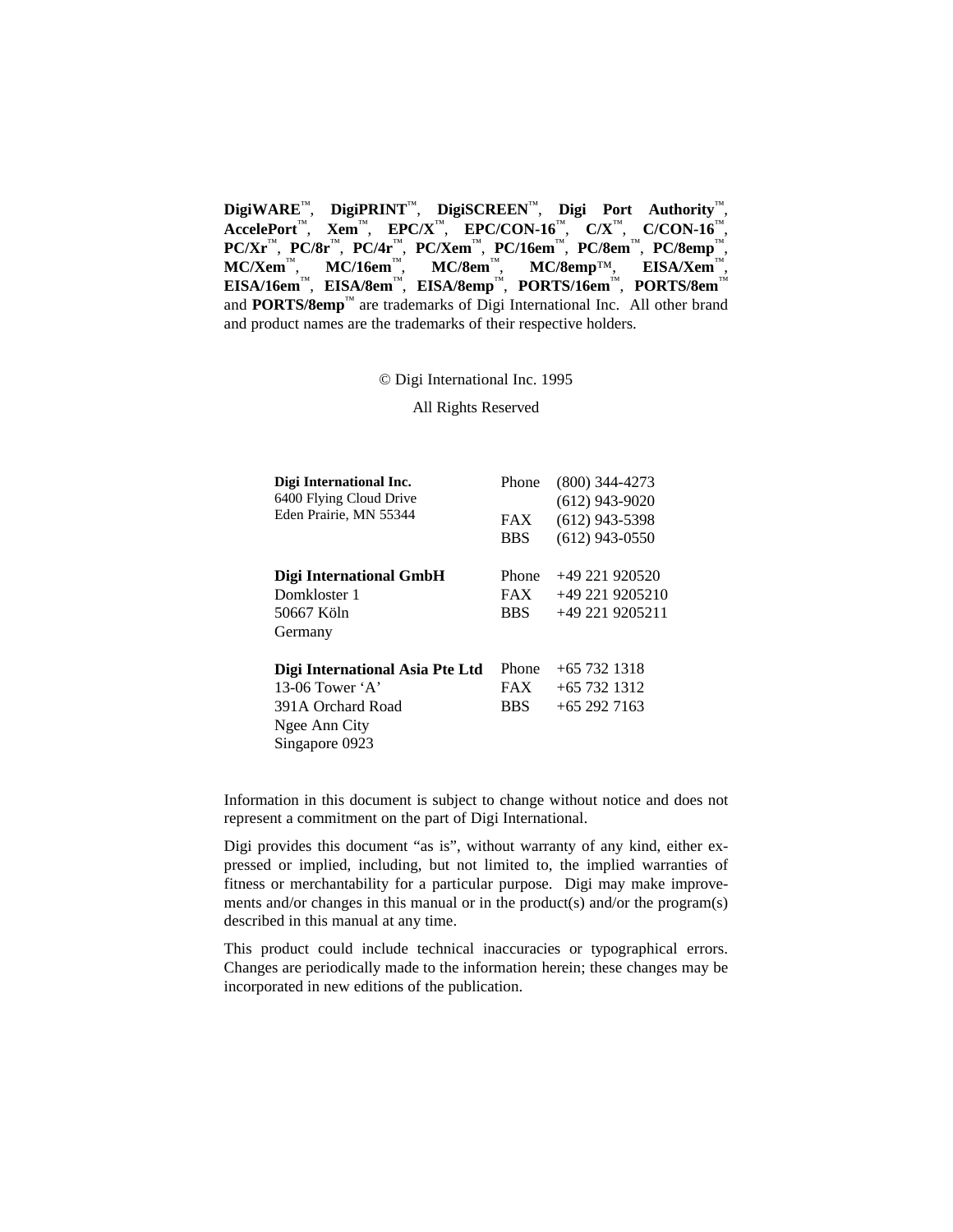# **Table of Contents**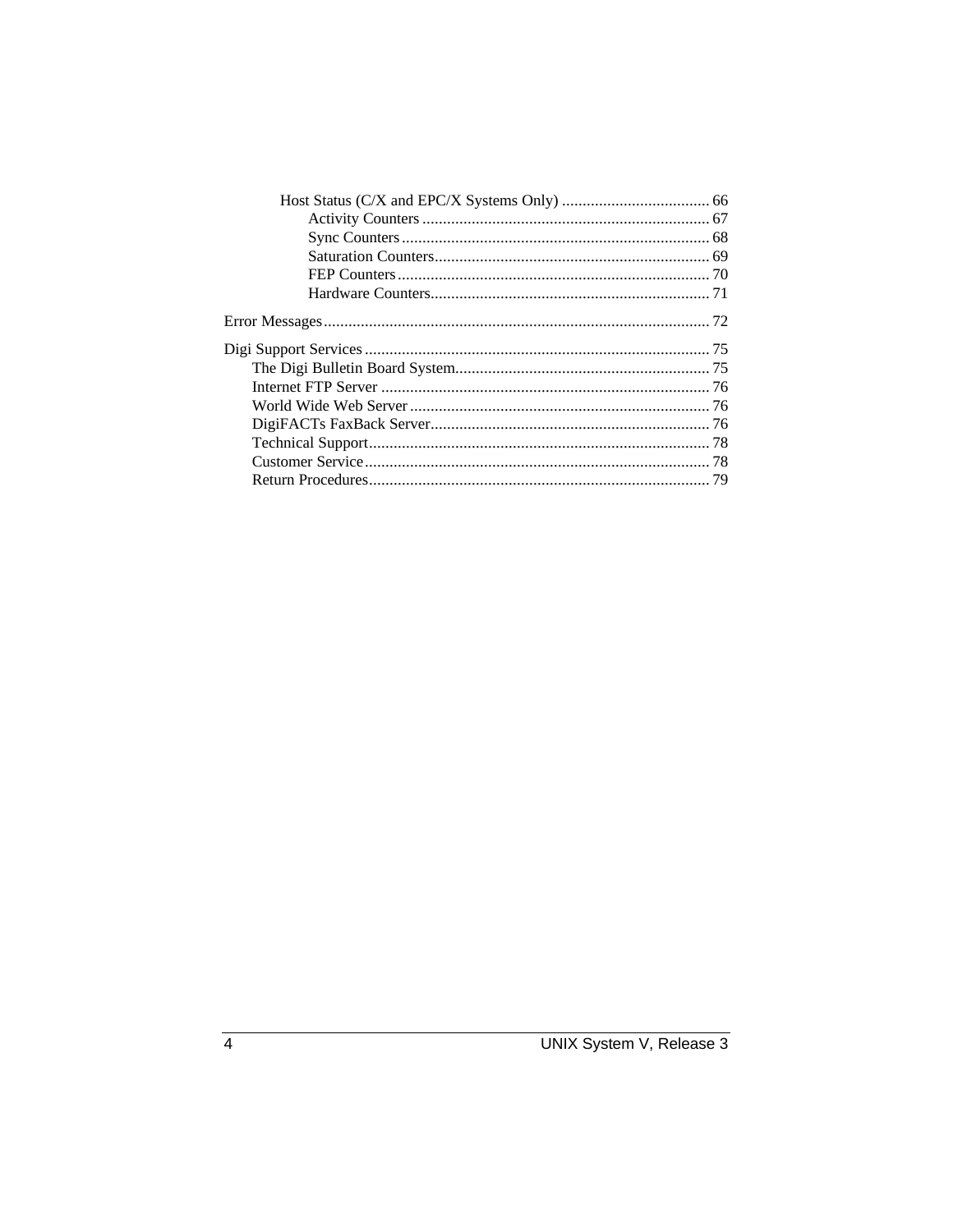Be sure to read the *Release Notes* that may be included with this software device driver. The *Release Notes* contain information not available at this manual's press time.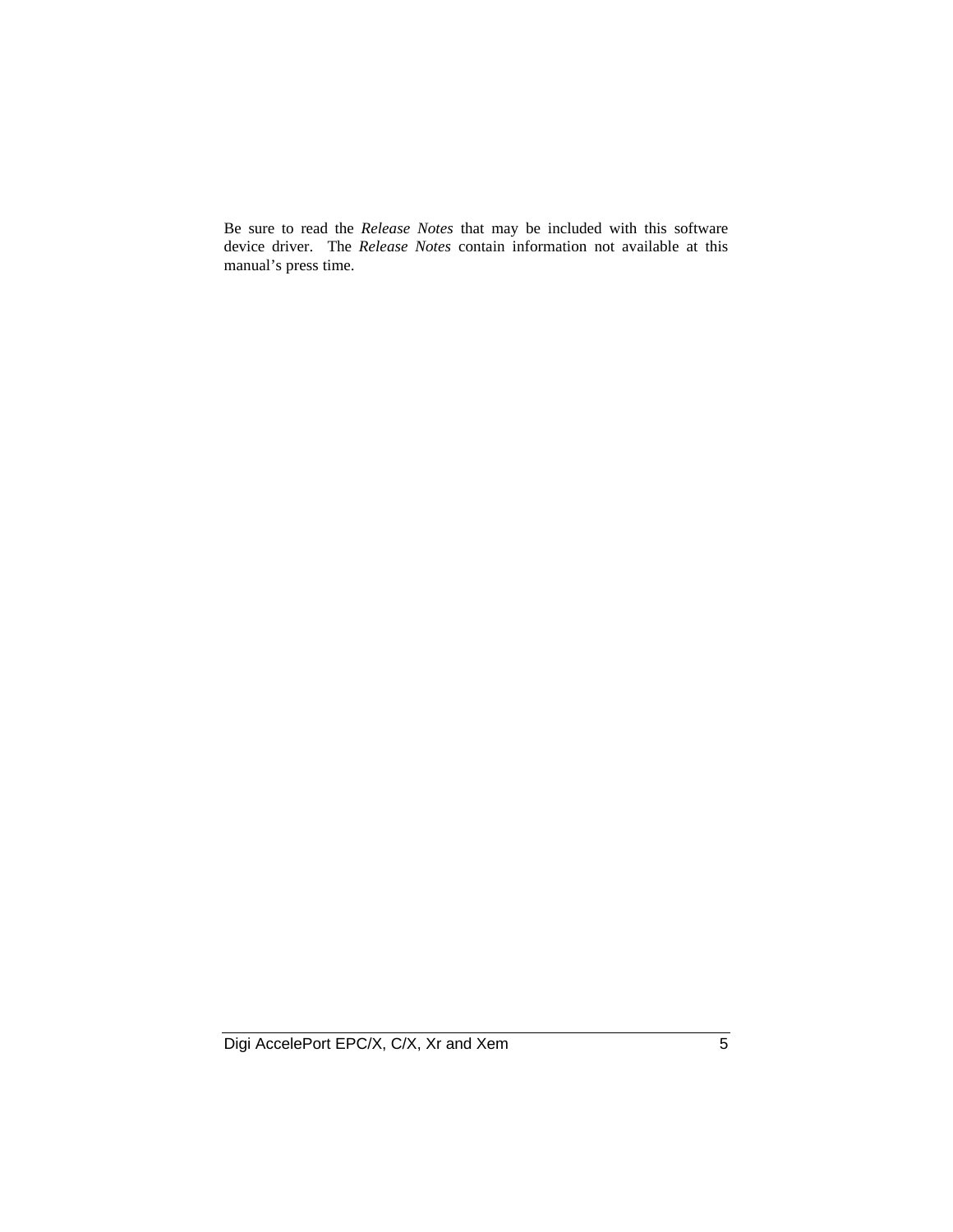## **Introduction**

The Digi device driver software for System V/386 is an installable device driver; the software development system is *not* required to create a new kernel. The link kit, however, must be installed.

This manual also contains instructions for the following features:

- DigiPRINT transparent printing (page 41)
- DigiSCREEN, Digi's multiple screen utility (page 45)
- Digi Port Authority, a port monitoring and diagnostic tool (page 54)

Once you have completed the hardware installation described in the Digi hardware *Installation Guide*, you may proceed with the software device driver installation instructions starting on the following page.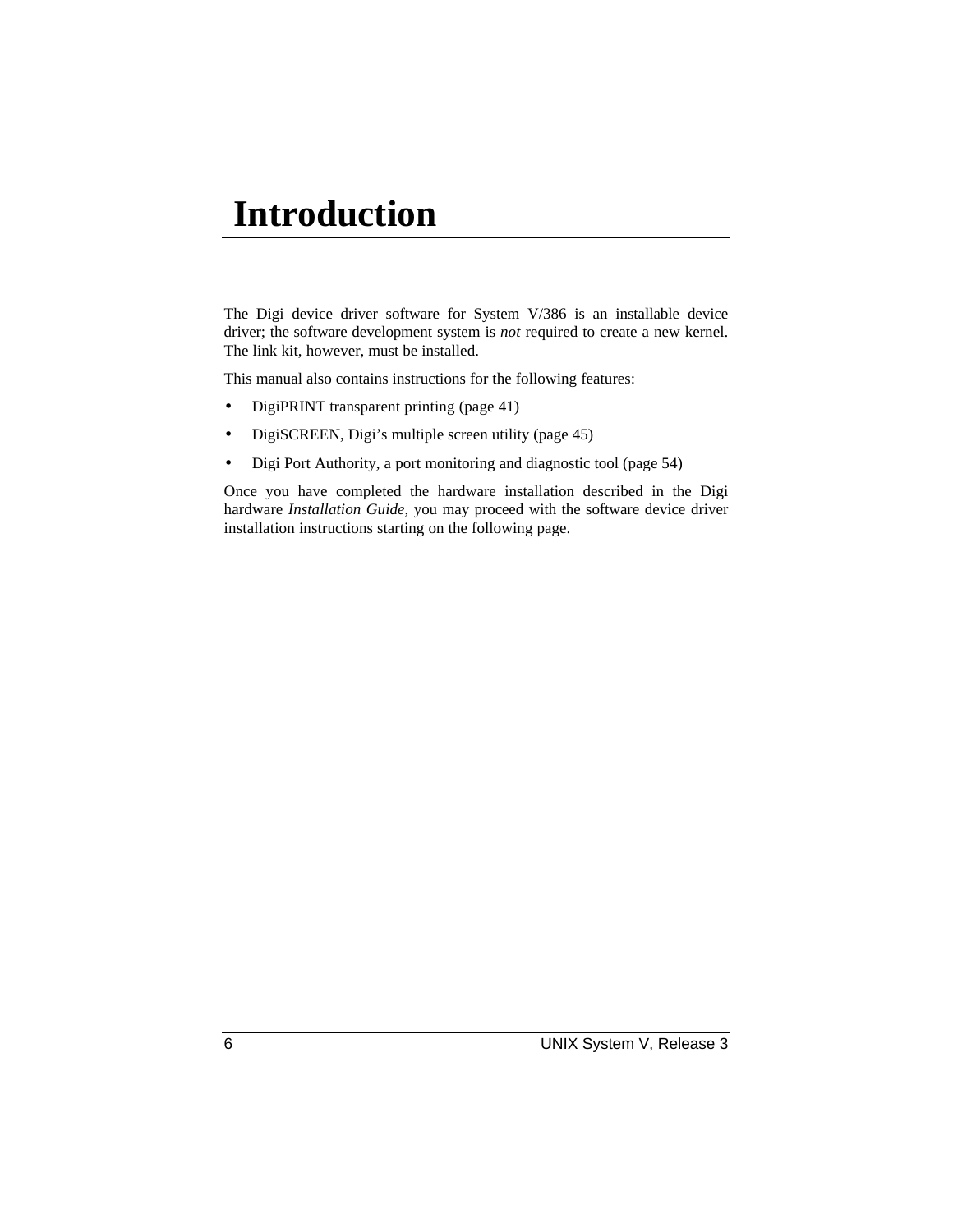# **Software Installation**

Installation of the device driver software for System V/386 is a four-part procedure. In **Part One**, a new kernel is linked. In **Part Two**, the new devices are created. In **Part Three**, a back-up copy of the current kernel is made and the new kernel is copied into the root directory. Finally in **Part Four** you boot the new kernel and enable the communications ports for use with terminals, modems, etc.



Software changes more rapidly than printed documentation can keep up. For this reason, some of the screens or prompts may not appear exactly as shown.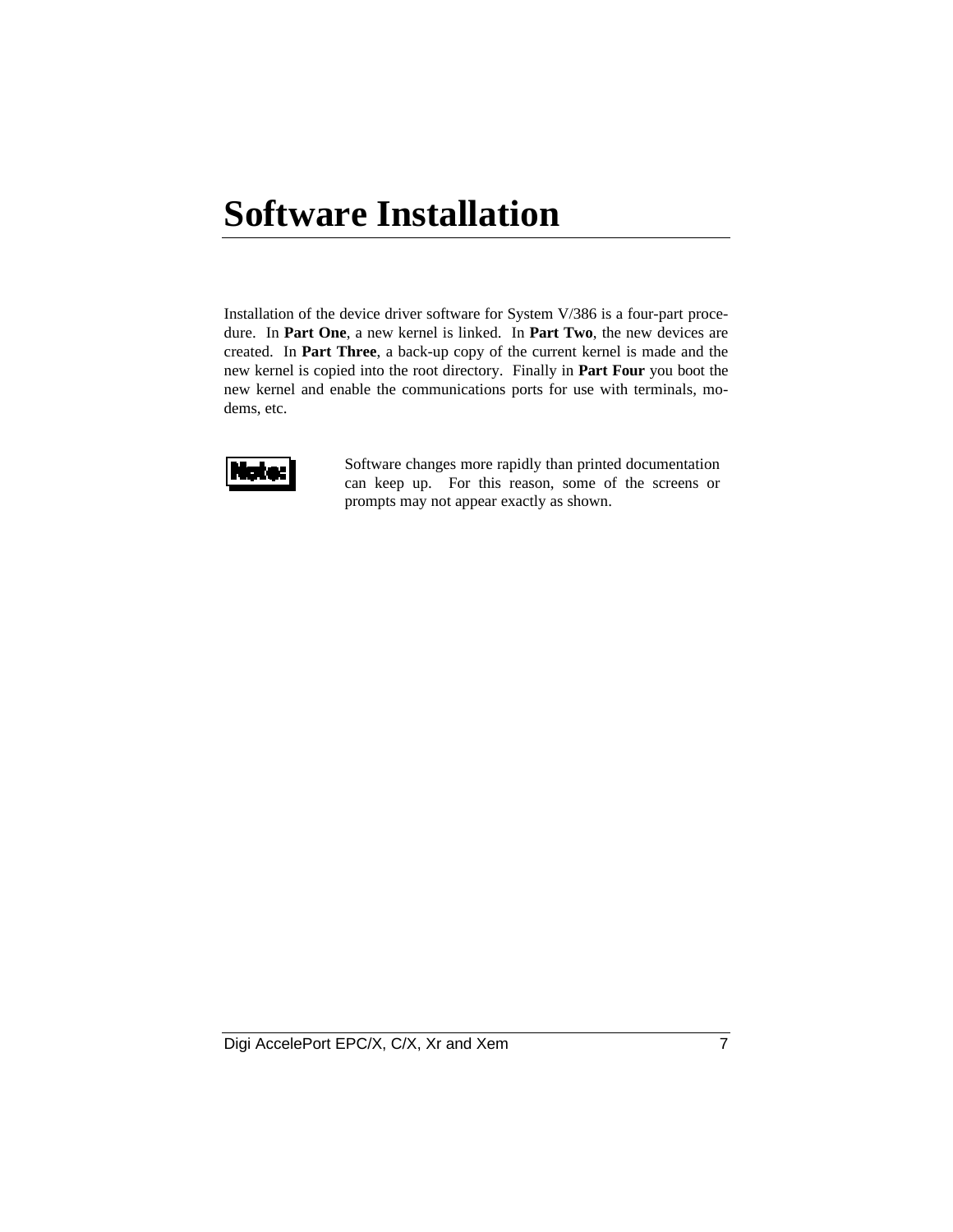## **Part One: Linking a New Kernel**

- **1.** Log onto the console as super-user (root).
- **2.** Enter the starting command that is appropriate to your operating system:

| <b>EURIX System V/386</b> | Everex ESIX V/386 | Intel System V/386 |
|---------------------------|-------------------|--------------------|
|---------------------------|-------------------|--------------------|

To begin the installation, enter the command:

installpkg

This will run the System Administration program designed to assist in Add On Package installation.

Refer to the Operations/System Administrator's Guide for more information on installpkg.

#### **AT&T UNIX**

To begin the installation, enter:

face

When asked by the software, select **System Administration**. Select **Software Setup**, then select **Install UNIX System Application**.

This will run the System Administration program designed to assist in Add On Package installation.

Refer to the Operations/System Administrator's Guide for more information.

#### **Interactive UNIX**

To begin the installation, enter:

sysadm

When asked by the software, select **Softwaremgmt**, then select **installpkg**.

This will run the System Administration program designed to assist in Add On Package installation. Answer the on-screen questions about diskette location and type.

Refer to the Operations/System Administrator's Guide for more information.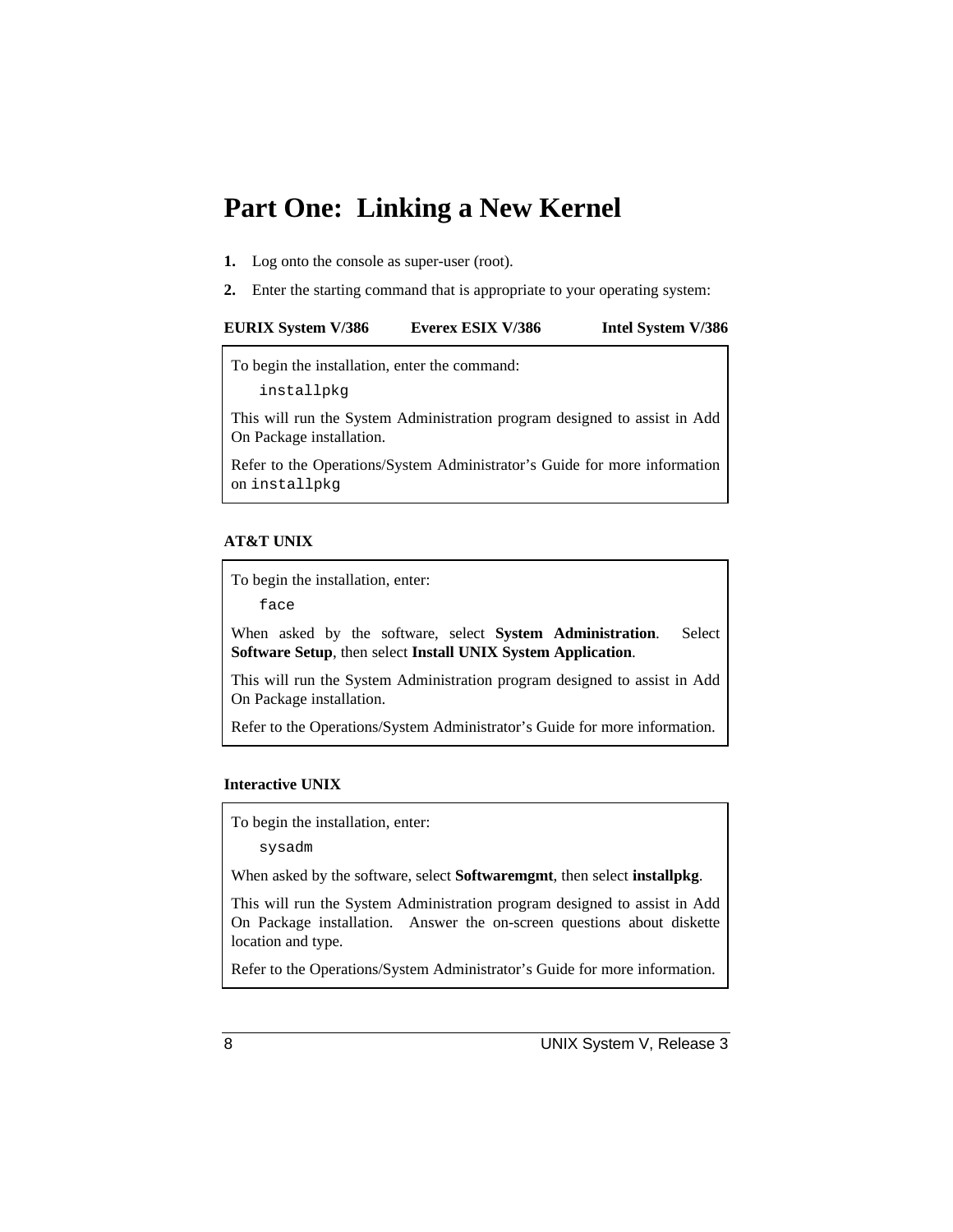**3.** Insert the DigiWARE device driver diskette into the diskette drive. The system will ask you to confirm that this is the package you wish to install, with a screen similar to this:

```
Confirm
Please insert the floppy disk.
If the program installation requires more than one floppy disk, be sure to insert the
disks in the proper order, starting with disk number 1.
After the first floppy disk, instructions will be provided for inserting the remaining
floppy disks.
Strike ENTER when ready
or ESC to stop.
```
**4.** Press <Enter> to start the installation process. After the copyright notices, you will see the following screen:

```
This script installs the Digi EPC/X, C/X, Xem, and Xr driver for:
                   UNIX System V/386 Release 3.2
This script also installs the information needed by UNIX to use
these additional ports. This driver supports up to 7 asynchronous
serial boards.
By default, dial-in ports are installed with the basename "tty".
Dial-out ports are installed with the basename "cu".
DigiPRINT ports are installed with the basename "pr".
                   Is this acceptable (y or n)?
```
If you answer "no" to the question, you will be prompted for new base names to use. In either case, the installation script will then scan the /dev directory to find out what port names have already been defined, to avoid conflicts with existing nodes.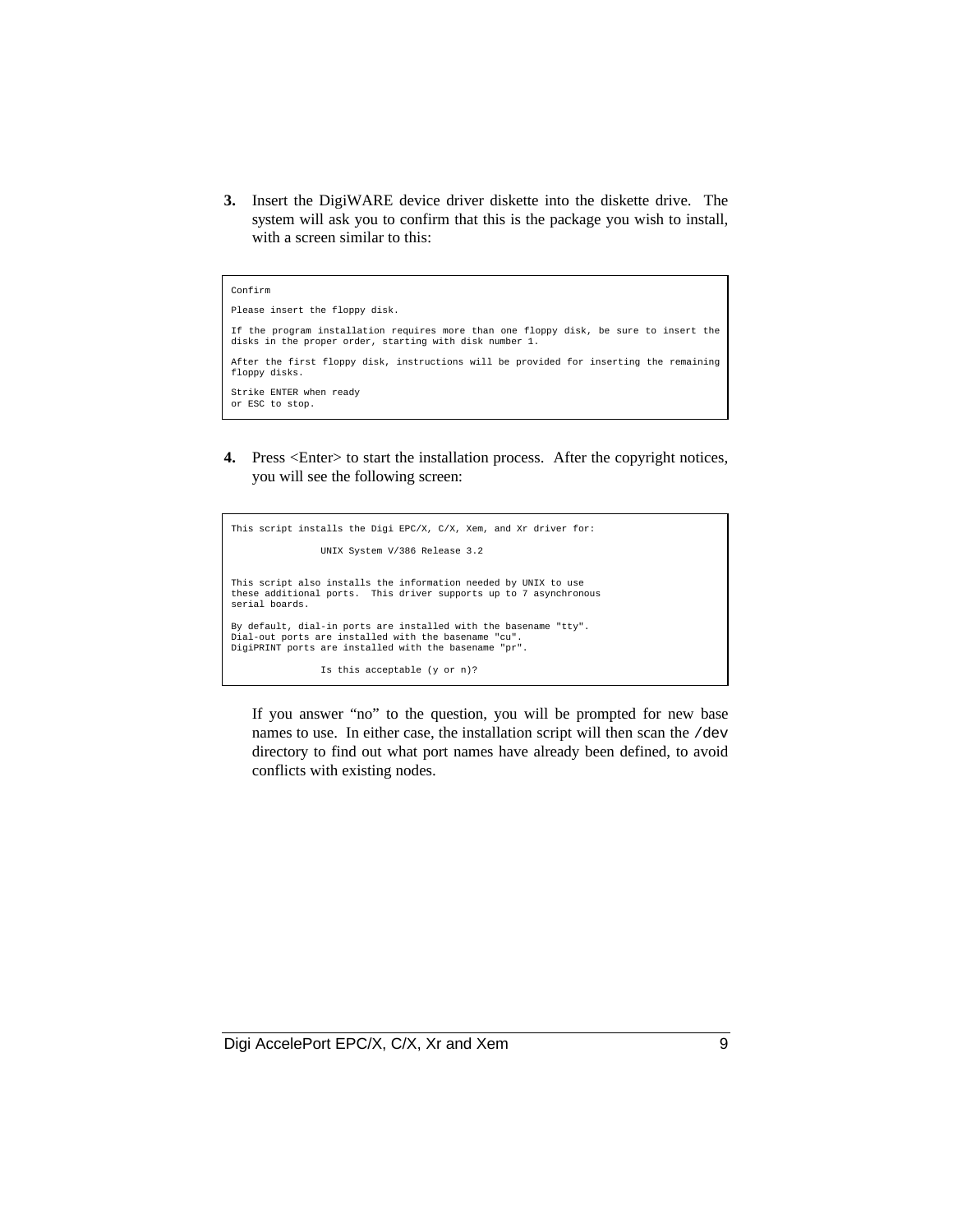#### **5.** The system displays:

```
The port names (in the /dev directory) will look like:
      /dev/ttya01
where `tty' is the basename you picked above, `a' is an ID letter
that can be different for each port box, and '01' is the port number.
Systems with a large number of ports may need to use some letters more
than once. When this occurs, the first box to use an ID letter will
get port numbers 01-16, the second box to use that letter will get
port numbers 17-32, and so on.
You can have the install script pick ID letters for you, assigning
letters consecutively (a,b,c,d,...) and starting over from the<br>beginning when it runs out of letters; or you can choose them manually.<br>Manual ID selection is recommended for larger systems, where it can be
used to help keep port names more organized.
     Do you want ID letters picked for you (y/n)?
```
If you answer "y", ID letters will be automatically picked. If you answer "n", you will be asked (later in the procedure) to specify an ID letter for each PORTS module.

**6.** Now the system will ask:

```
How many boards do you wish to install (1-7)? 2
```
Enter the number of boards you have installed in your computer.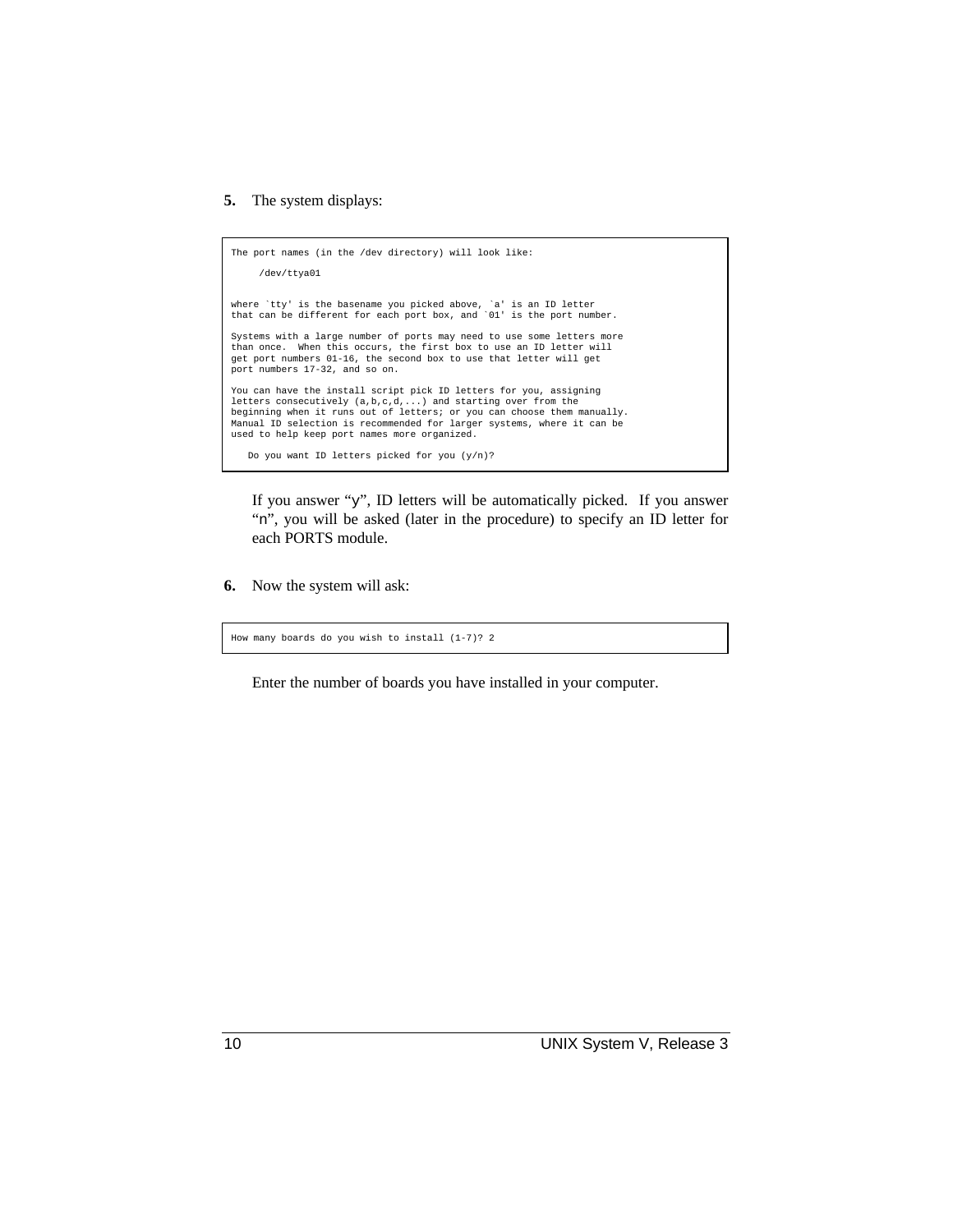*Steps 7-11 will be repeated for each EPC/X, C/X, Xr or Xem host adapter installed in your system.*

**7.** You will see the display:

```
Configuring board 1.
         Boards supported:
         ISA Boards (PC/AT Compatible Bus)
                  1) Digi Xem (or PC/Xm)
                  2) ISA Digi C/X Host Adapter
                  3) ISA Digi EPC/X Host Adapter
                   4) ISA Digi Xr Host Adapter
         EISA Boards
                  5) EISA Digi Xem (or EISA/Xm)
                   6) EISA Digi C/X Host Adapter
         7) EISA Digi EPC/X Host Adapter
                                                  .<br>(IBM PS/2 Micro Channel bus)
 8) MC Digi Xem (or MC/Xm)
 9) MC Digi C/X Host Adapter
 10) MC Digi EPC/X Host Adapter
         What type is board 1?
```
Choose the applicable board type.

**8.** (*ISA boards only—EISA boards skip to Step 9; Micro Channel boards skip to Step 10*)

You will now be asked to specify the I/O port address for the board being configured. You will see the screen:

```
 Configuring board 1.
 Board type is ISA Digi EPC/X Host Adapter.
Selecting the I/O port:
 The I/O port choice must match the setting of the dip switches on the
 board, and must not conflict with other devices in the system.
 Problems with the I/O port selection should be checked for if your
 system fails to find the board or your system locks up.
    The I/O port address choices, in hexadecimal, are:
         108 208 308
         118\,128
    Please enter selection (108-328): 108
```
Select the address that corresponds to the setting of the DIP switches on your board (see the *Installation Guide* for your board). Note that the actual addresses vary depending on which type of board you are configuring.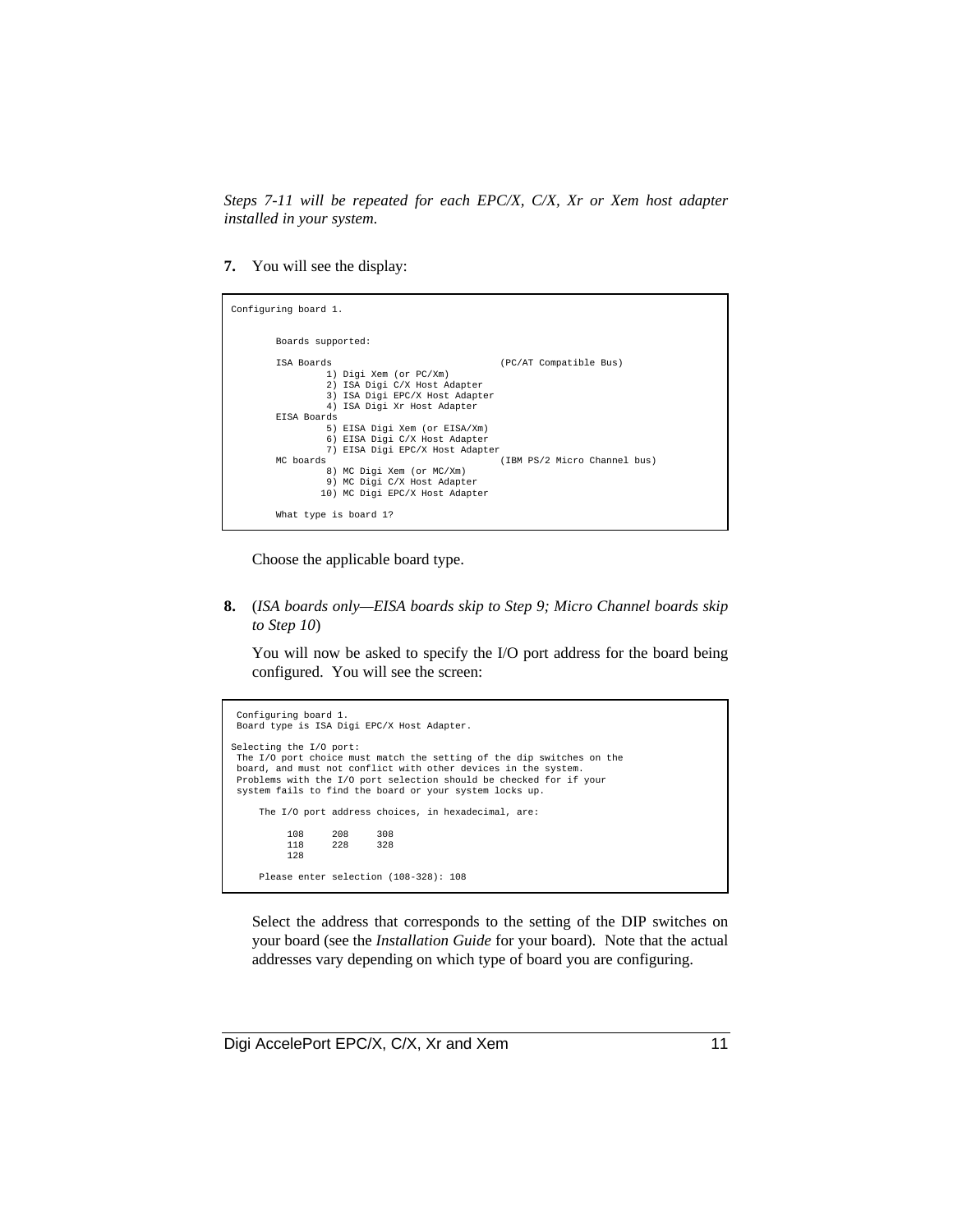#### **9. (***EISA and ISA boards only; Micro Channel boards skip to Step 10.***)**

#### *ISA Boards (see following page for EISA boards):*

Next, you need to specify a starting address for the dual-ported memory on your board. If you are installing multiple boards, the same address may be used for all boards that are supported by this driver. You will see the screen:

```
 Configuring board 1.
 Board type is Digi Xem.
 I/O port is 104.
Selecting the memory address:
 The memory address choice must not conflict with other devices in the
 system. Problems with the memory address selection should be checked
 for if your system fails to find "board memory" or your system
 locks up.
            The memory address choices, in hexadecimal, are:
     *80) 0x00080000 *A0) 0x000A0000 C0) 0x000C0000 E0) 0x000E0000
 *88) 0x00088000 *A8) 0x000A8000 C8) 0x000C8000 E8) 0x000E8000
 *90) 0x00090000 *B0) 0x000B0000 D0) 0x000D0000 F0) 0x000F0000
 *98) 0x00098000 *B8) 0x000B8000 D8) 0x000D8000 F8) 0x000F8000
 *NOTE: selections 80-98 usually conflict with system memory.
 selections A0-B8 usually conflict with video boards.
            Please enter selection code (80-F8):
```
Enter the two-digit code to the left of the address you wish to use.

*NOTE—Although there are 16 choices offered for memory start addresses, a limited number of these choices are likely to be available. Of the 16, the best choices are probably D0 and D8. Systems with 512K of base memory (instead of 640K) may be able to use the options 80-98. See the appendix on memory conflicts in the hardware* Installation Guide *for more information.*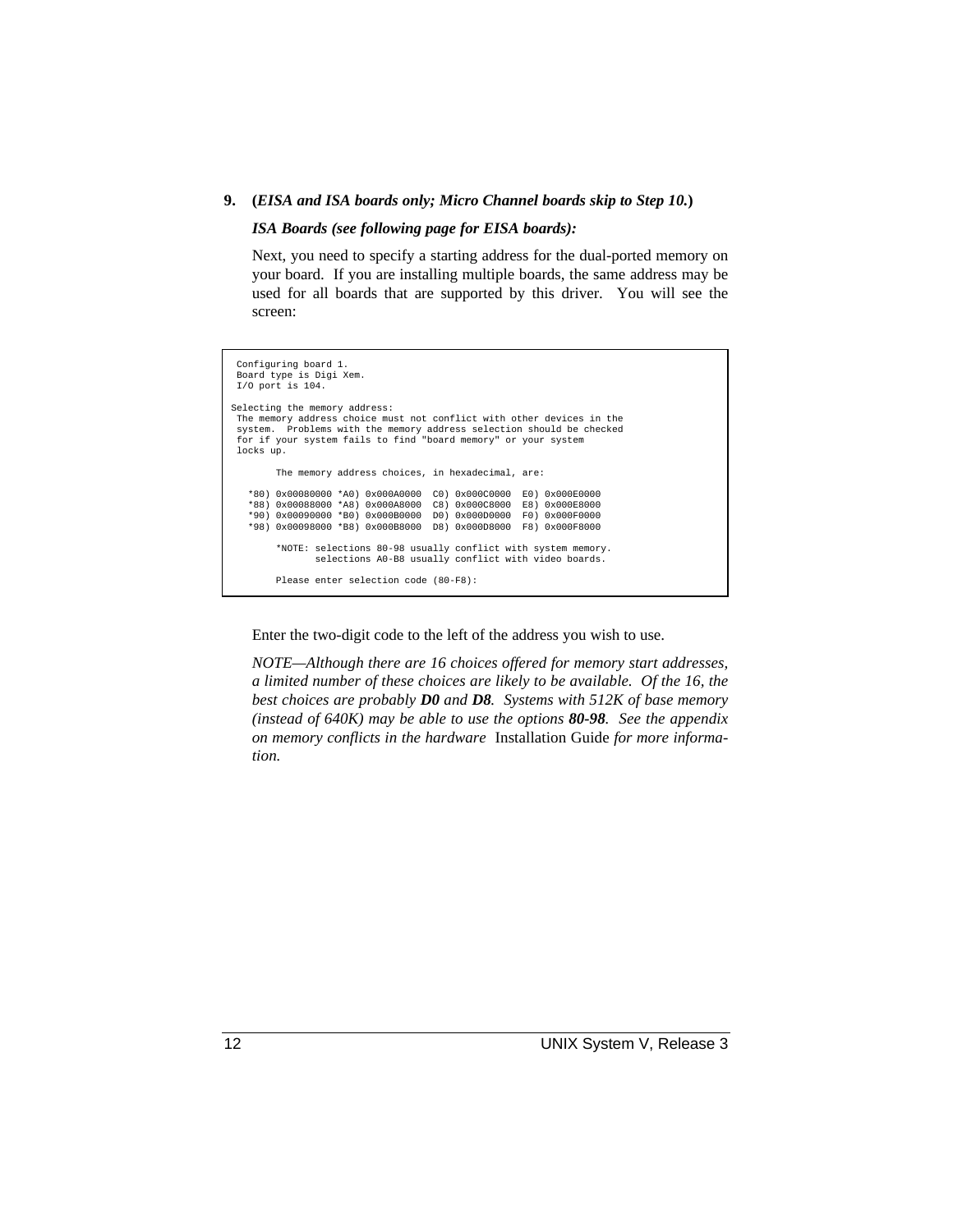#### *EISA Boards (see previous page for ISA Boards):*

Next, you need to specify a starting address for the dual-ported memory on your board. If you are installing multiple boards, the same address may be used for all boards that are supported by this driver. You will see the screen:

 Configuring board 1. Board type is EISA Digi EPC/X Host Adapter. Selecting the memory address: The memory address choice must not conflict with other devices in the system. Problems with the memory address selection should be checked for if your system fails to find "board memory" or your system locks up. The memory address choices, in hexadecimal, are: \*80) 0x00080000 \*A0) 0x000A0000 C0) 0x000C0000 E0) 0x000E0000 \*88) 0x00088000 \*A8) 0x000A8000 C8) 0x000C8000 E8) 0x000E8000 \*90) 0x00090000 \*B0) 0x000B0000 D0) 0x000D0000 F0) 0x000F0000 \*98) 0x00098000 \*B8) 0x000B8000 D8) 0x000D8000 F8) 0x000F8000 \*NOTE: selections 80-98 usually conflict with system memory. selections A0-B8 usually conflict with video boards. F000) 0xF0000000 F400) 0xF4000000 F800) 0xF8000000 FC00) 0xFC000000 F100) 0xF1000000 F500) 0xF5000000 F900) 0xF9000000 FD00) 0xFD000000 F200) 0xF2000000 F600) 0xF6000000 FA00) 0xFA000000 FE00) 0xFE000000 F300) 0xF3000000 F700) 0xF7000000 FB00) 0xFB000000 FF00) 0xFF000000 Please enter selection code (80-F8 or F000-FF00):

Enter the two or four digit code to the left of the address you wish to use (the four digit codes yield addresses in the fourth gigabyte). The address must be the one you specified when you ran the EISA configuration program.

*NOTE—Although there are 16 choices offered for memory start addresses below 1 megabyte, a limited number of these choices are likely to be available. Of the 16, the best choices are probably D0 and D8. Systems with 512K of base memory (instead of 640K) may be able to use the options 80- 98. See the appendix on memory conflicts in your hardware* Installation Guide *for more information.*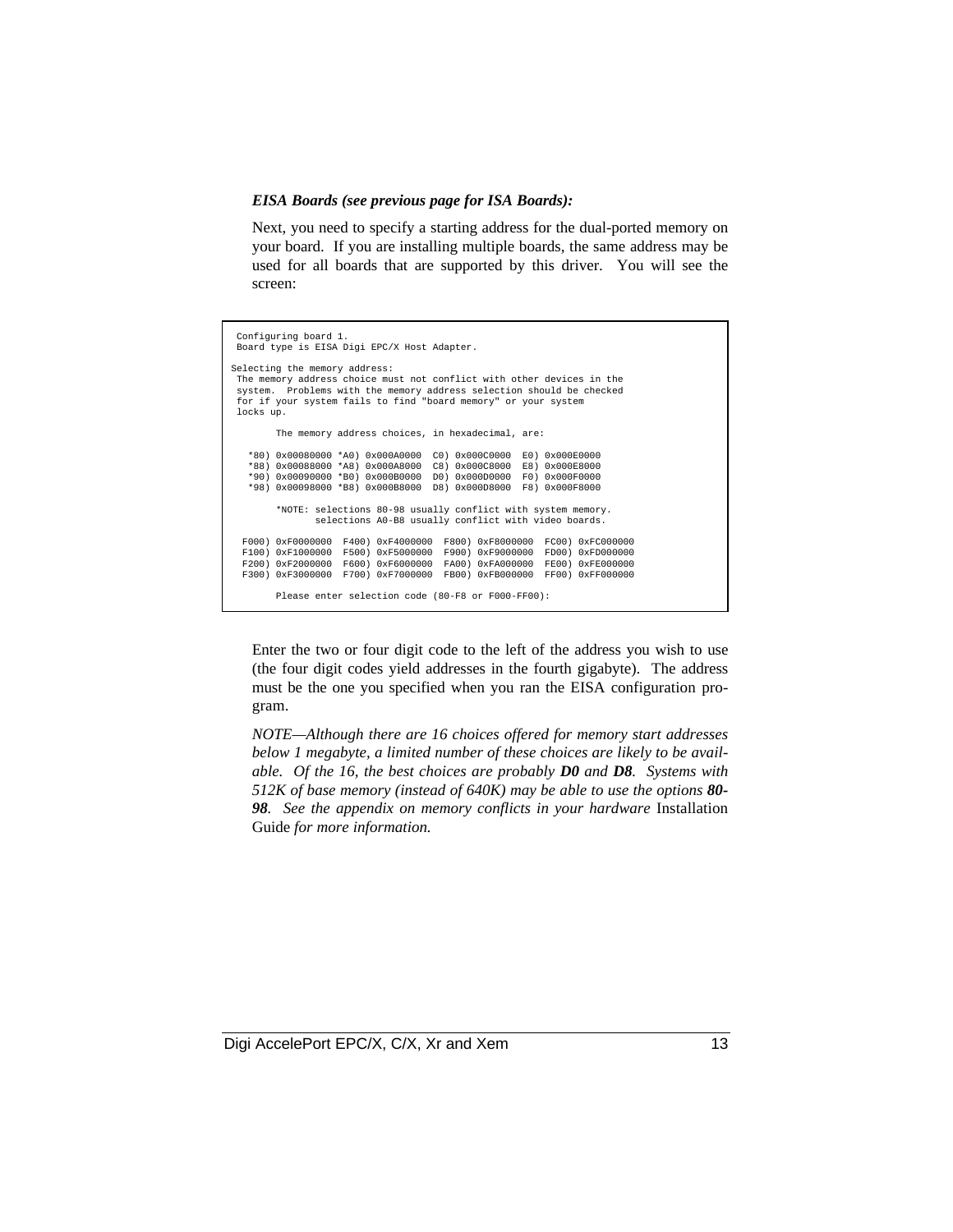**10.** This step is different depending upon whether you are installing Xr, Xem or (EP)C/X host adapters. Follow the appropriate procedure for your board.

#### *Xem Host Adapters*

If you are installing an Xem host adapter, you will now be asked for the number of PORTS modules to be connected to the board:

```
 Configuring board 2.
 Board type is Digi Xem.
 I/O port is 104.
 Memory Addr. is 0x000D0000.
PORTS/16em or PORTS/8em(p) modules:
 This board can have 1 to 4 modules connected.
         How many modules are connected to this board (1 - 4)?
```
Select the appropriate number for your installation.

If you answered "n" to the question "Do you want ID letters picked for you?" back in Step 6, you will also be prompted at this time for the ID letters to be assigned to each of the PORTS modules.

You will also be asked for the number of ports (8, 9 or 16) on each PORTS module. Answer "8" for PORTS/8em modules, "9" for PORTS/8emp modules or "16" for PORTS/16em modules.

*Now proceed to Step 11, on page 20.*

#### *PC/Xr Boards*

If you are installing a PC/Xr board, you will now be asked to choose between the PC/8r (8 ports) and the PC/4r (4 ports):

```
Configuring board 1.
 Board type is ISA Digi Xr.
 I/O port is 104.
 Memory Address is 0x000D0000.
 Choose from the following boards:
          1) Digi 4r
          2) Digi 8r
         Which board would you like to configure (1 or 2)?
```
Select the appropriate board for your installation.

*Now proceed to Step 11, on page 20.*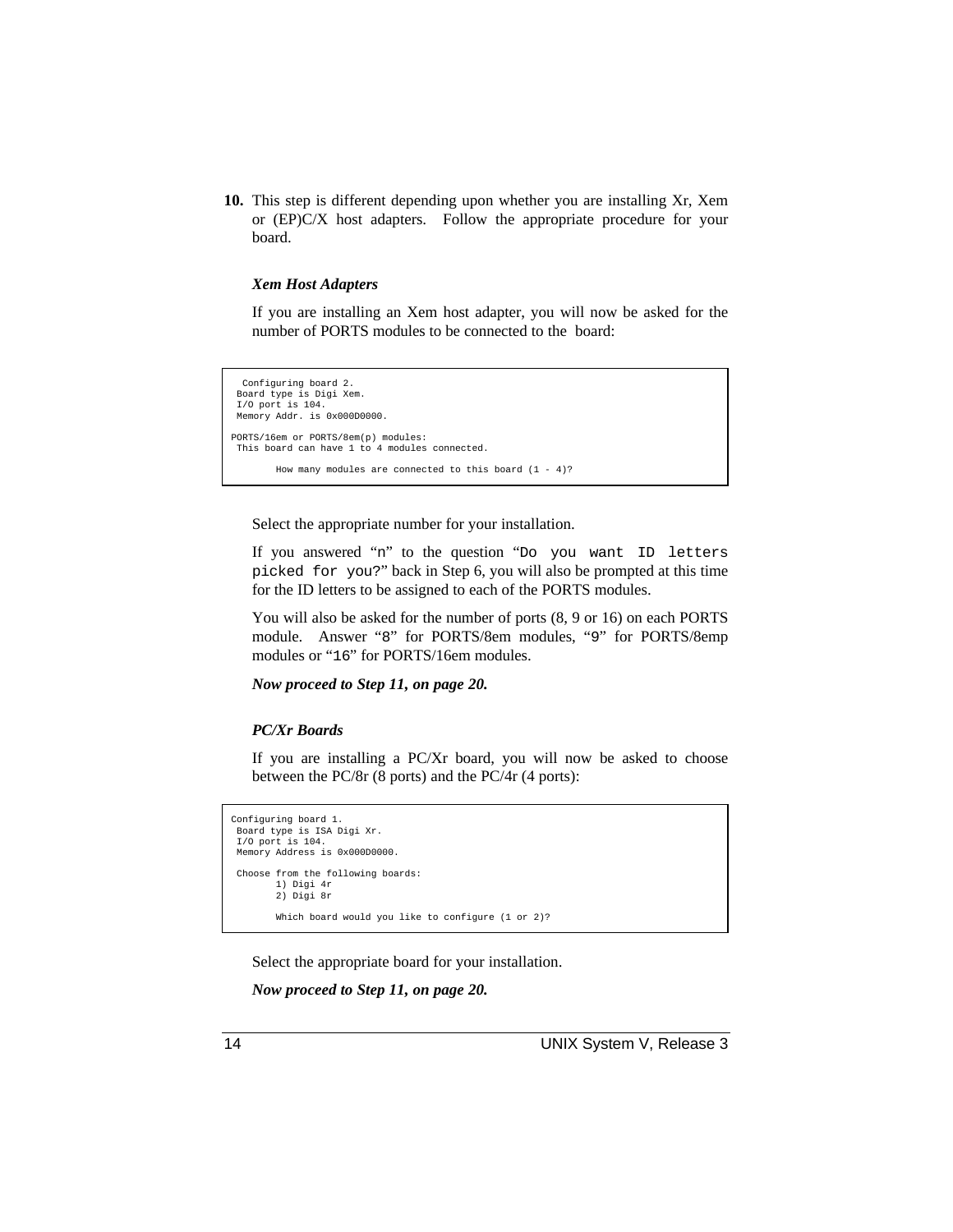#### *C/X, EPC/X Host Adapters*

If you are installing a C/X or EPC/X host adapter, you will be asked for configuration information for the two synchronous lines. This determines how the host adapter will communicate with the attached concentrator(s).

There are two methods for setting the line configuration: basic and *custom*. In the basic configuration, the sync lines are set to 8-wire direct and either 1228K bps or 10M bps (10M bps is applicable only to the EPC/X host adapter). The custom configuration allows you to select the wiring method and data rate for each sync line. You will see:

```
 Configuring board 1.
   Board type is ISA Digi EPC/X Host Adapter.
  I/O port is 108.
  Memory Addr. is 0x000D0000.
Line Configuration:
 The sync lines may be configured two ways. The basic method has all connections wired "8 wire direct" at a speed of either 1228K bps or 10M bps, and can be used for quick set-up for most situations. The custom method allow
  individually.
```
Do you want to use the basic installation method (y/n)?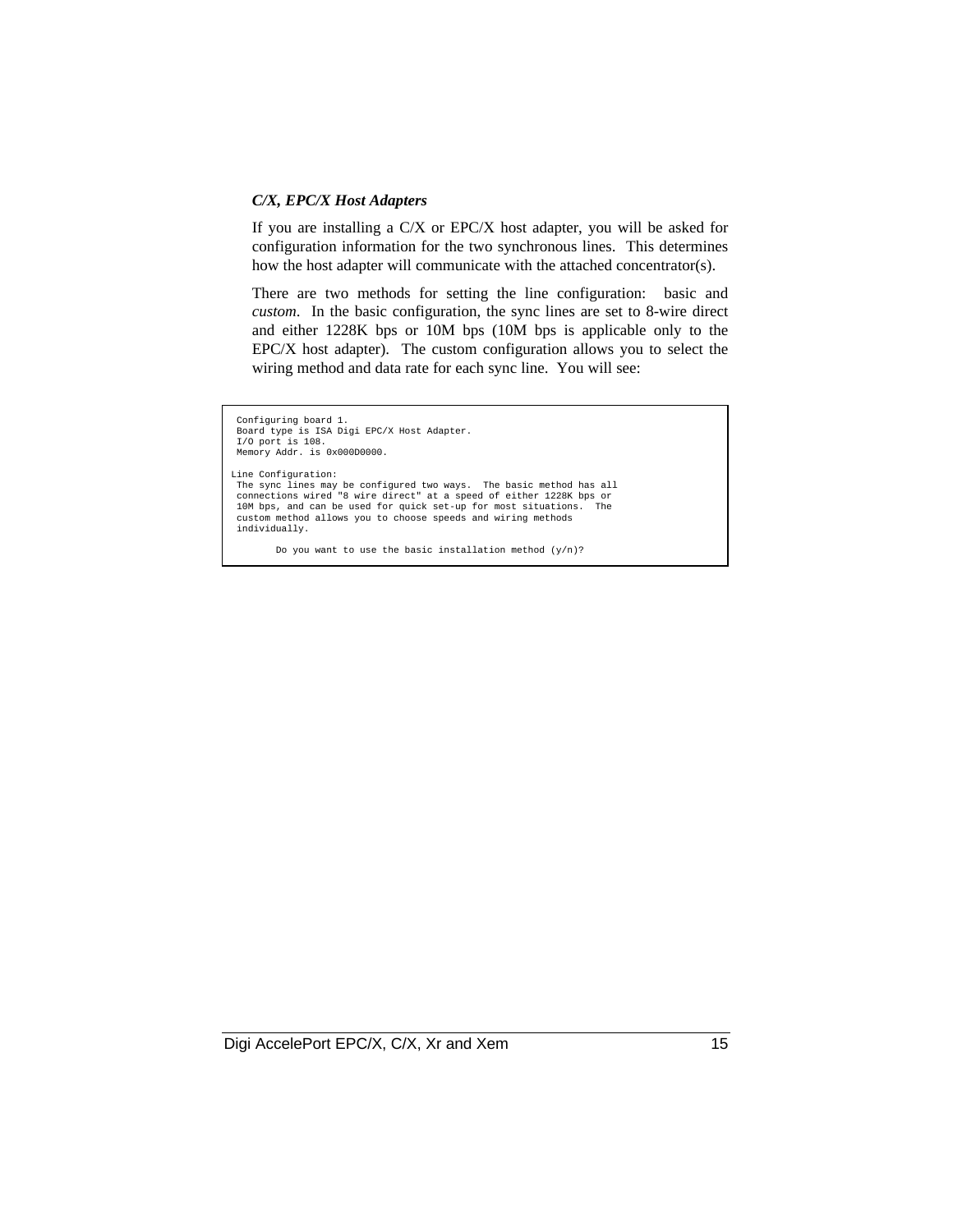*Basic Configuration: C/X, EPC/X (for Custom Configuration, see page 19)*

**10a.** If you are installing an EPC/X host adapter, you will see the following screen (if you are installing a C/X host adapter, skip to Step **10b**):





Select 10M bps *only* if:

- all attached concentrators are EPC/CON-16 concentrators, and
- the *cumulative* length of all daisy chain cables on either sync line is 30 feet or less.

See the EPC/CON-16 *Installation Guide* for more detailed information about data rates versus cable lengths.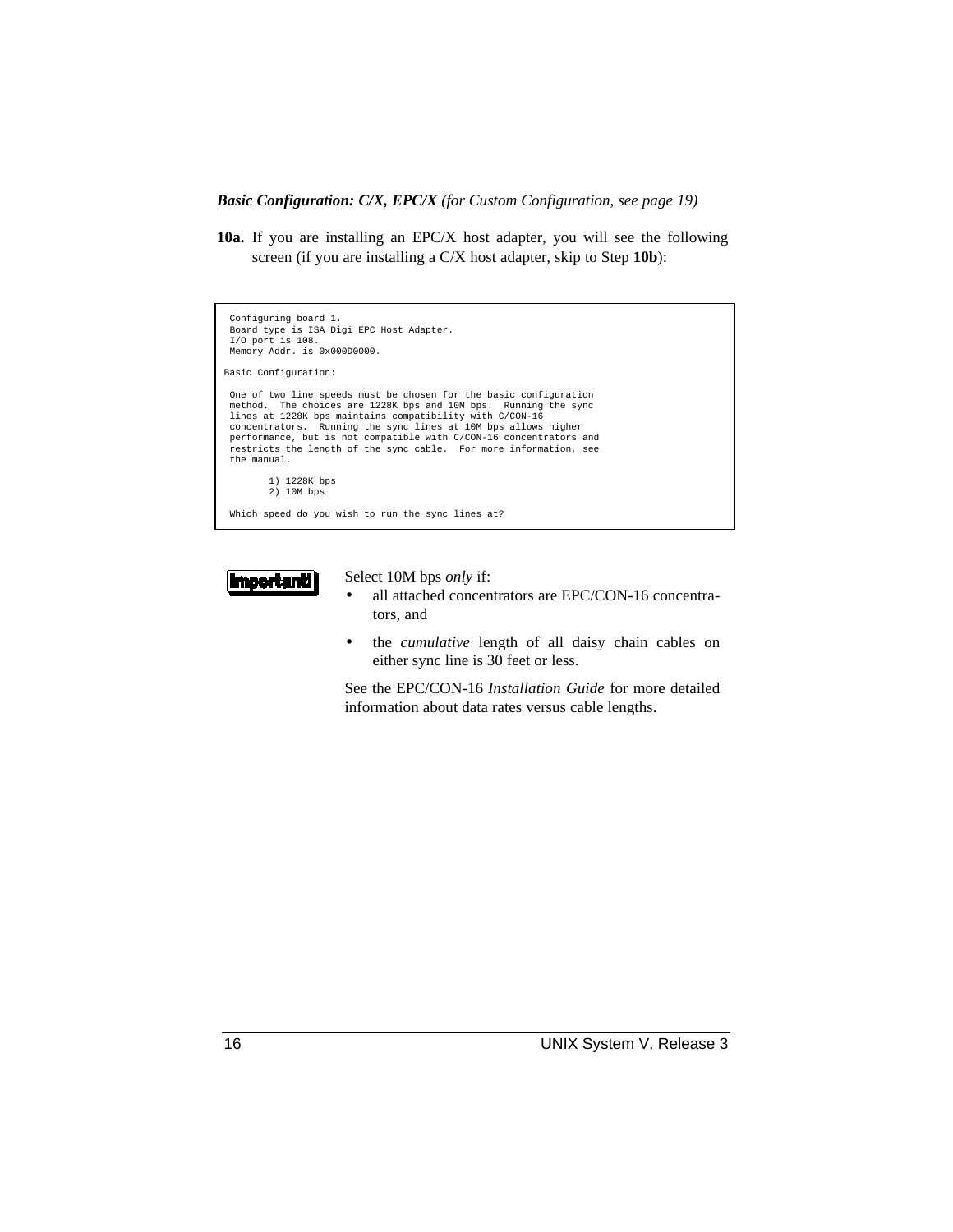**10b.** Now you will be asked how many concentrators are attached to each sync line. For EPC/X host adapters, you will also be asked how many EBI modules are attached to each concentrator (this refers to PORTS/16em, PORTS/8em or PORTS/8emp modules connected to the "EBI Out" port of EPC/CON-16 concentrators), and how many ports (8, 9 or 16) are on each EBI module (answer "8" for PORTS/8em modules, "9" for PORTS 8emp modules and "16" for PORTS/16em modules).

#### |Important!|

#### **EPC/CON-16 and newer C/CON-16 Concentrators**

EPC/CON-16 and newer C/CON-16 concentrators (which have a plastic case) must have their node numbers set manually at installation (see the concentrator *Installation Guide* for instructions). When asked for the number of concentrators, enter the *node number* of the last concentrator in each sync line (which may be different from the actual number of concentrators). Normally concentrator node numbers are assigned sequentially, beginning with 1; however, if you are planning to add more concentrators later, and want to configure the driver and create the devices in /dev to support the future concentrators, you may skip node numbers to allow for later insertion of concentrators. For example, if you have three concentrators attached to a sync line, but are planning to add three more, the node number of the last concentrator in the chain should be set to "6", and you should enter "6" for the number of concentrators (it is important that these numbers match, because the driver uses them to set the communication mode of the last concentrator to enable it to return data to the host adapter).

#### **Older C/CON-16 Concentrators**

Older C/CON-16 concentrators (which have a metal case) are always assigned node numbers sequentially, beginning with 1. If all of the concentrators on a sync line are older models, enter the actual number of concentrators (which will correspond to the node number of the last concentrator in the chain).

#### **Mixed Older and Newer Concentrators**

When mixing older and newer concentrators on a sync line, the older concentrators must be attached closest to the host adapter, and newer concentrators must be at the end of the chain. In this case, use the *node number* that has been set in the last concentrator in the chain (which may be different from the actual number of concentrators).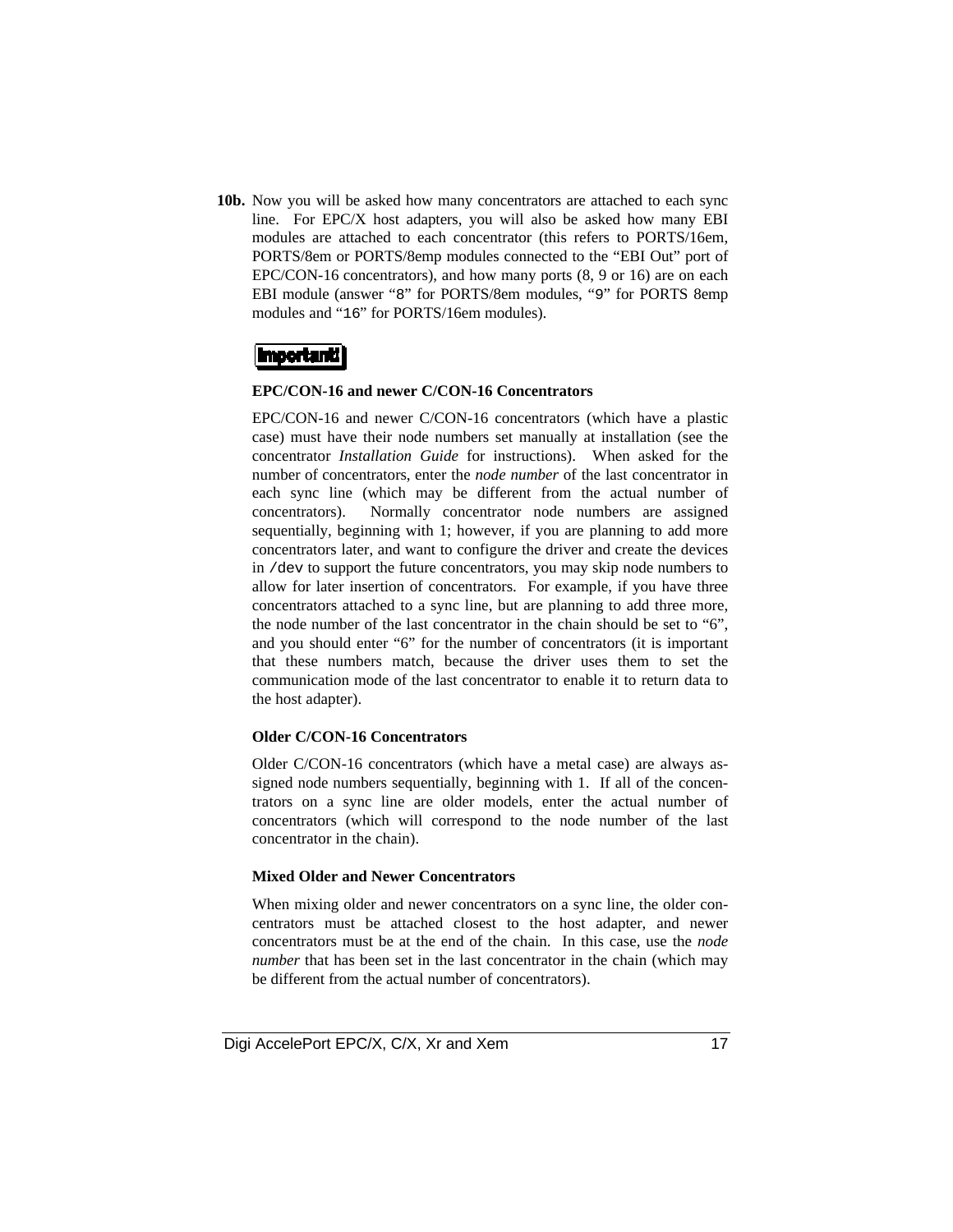*Now proceed to Step 11, on page 20.*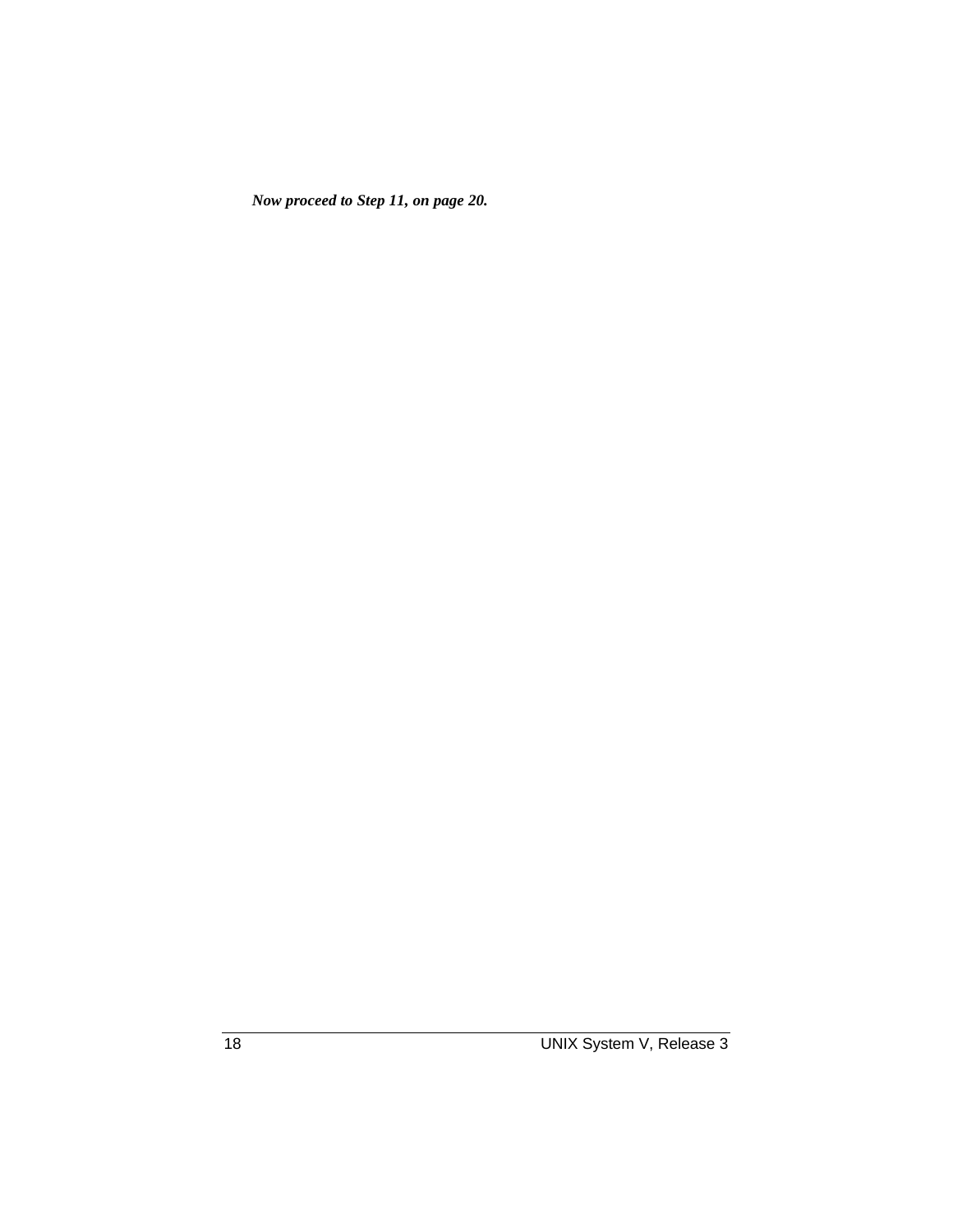#### *Custom Configuration: C/X, EPC/X*

The custom configuration requires you to specify the wiring method and the data rate for each host adapter synchronous line. The wiring options are:

- 1) 4-wire direct
- 2) 8-wire direct
- 3) 8-wire synchronous modem
- 4) EIA-232 synchronous modem

The supported data rates are:

| 4-wire direct                    |            |            |              |          |
|----------------------------------|------------|------------|--------------|----------|
| 1) $230K$                        | 2) 460K    | 3) $921K*$ | 4) $1843K*$  |          |
| 8-wire direct                    |            |            |              |          |
| 1) 2400                          | 5) 38.4K   | 9) 230K    | 13) $1843K*$ | $1710M*$ |
| 2) 4800                          | 6) 57.6K   | 10) 460K   | 14) 2458K*   |          |
| 3) 9600                          | 7) 76.8K   | 11) 921K   | 15) 3686K*   |          |
| 4) 19.2K                         | 8) 115K    | 12) 1228K  | 16) 7373K*   |          |
| 8-wire synchronous modem         |            |            |              |          |
| 1) 2400                          | $6)$ 38.4K | 10) 460K   |              |          |
| 2) 4800                          | 7) 57.6K   | 11) 921K   |              |          |
| 3) 9600                          | 8) 76.8K   | 12) 1228K  |              |          |
| 4) 14.4K                         | 9) 115K    |            |              |          |
| 5) 19.2K                         | 10) 230K   |            |              |          |
| 8-wire EIA-232 synchronous modem |            |            |              |          |

| 1) 2400 | 4) 14.4K | 7) 57.6K |
|---------|----------|----------|
| 2) 4800 | 5) 19.2K | 8) 64.1K |
| 3) 9600 | 6) 38.4K | 9) 76.8K |

\* Rates with an asterisk are incompatible with C/CON-16 concentrators. These data rates can only be used if *all* concentrators on a given sync line are EPC/CON-16 concentrators. Also, see *Restrictions on Cable Lengths* in the EPC/CON-16 *Installation Guide*.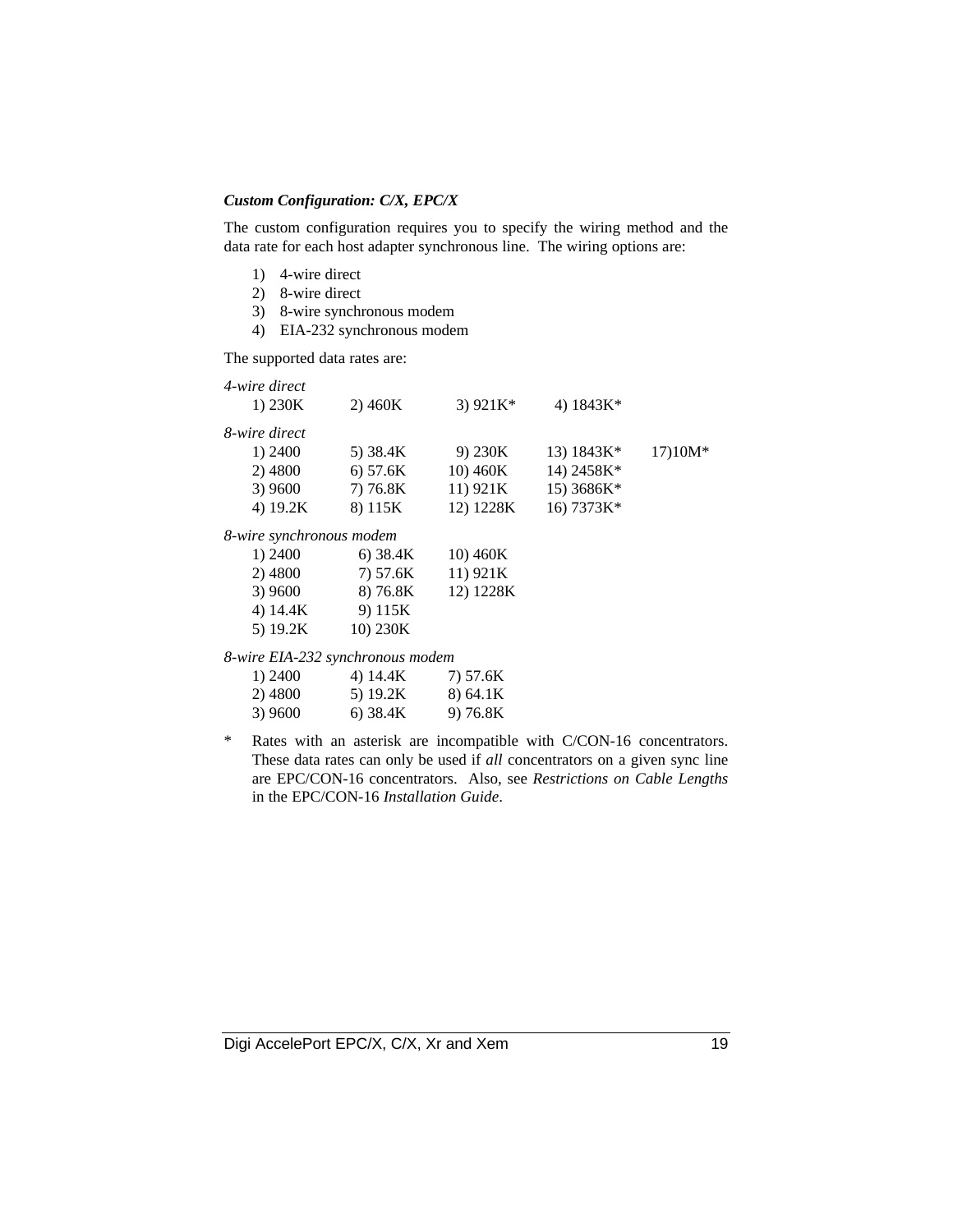**11.** You will now be asked to confirm the configuration for the board:

If you have installed an Xem host adapter with four PORTS modules, you will see something like this:

```
You have selected the following configuration for board 2:
 Board Type: Digi Xem. I/O address: 104.
 Memory address: 0x000D0000.
          Module Port Names
        ---------------------------
         1 ttya01 - ttya16<br>2 ttyb01 - ttyb09
 2 ttyb01 - ttyb09
 3 ttyc01 - ttyc08
 4 ttyd01 - ttyd16
 Is this configuration acceptable (y or n)?
```
If you have installed an EPC/X host adapter, you might see something like this:

```
You have selected the following configuration for board 1:
 ISA EPC Host Adapter. I/O address: 108. Memory Address: 0x000D0000.
            Connections Speed Cabling Port Names
 ---------------------------------------------------------
          Line 1<br>Concentrator 1
                  entrator 1 10M 8 wire direct ttya01 - ttya16<br>EBI Module 1 ttyb01 - ttyb01 - ttyb03<br>EBI Module 2 - ttyc01 - ttyc09
                                                                                  ttyb01 - ttyb08<br>ttyb01 - ttyb08<br>ttyc01 - ttyc09
 EBI Module 2 ttyc01 - ttyc09
 EBI Module 3 ttyd01 - ttyd16
 Concentrator 2 10M 8 wire direct ttye01 - ttye16
Line 2<br>Concentrator 1 9600 EIA-232 modem ttyf01 - ttyf16<br>Concentrator 2 9600 8 wire direct ttyg01 - ttyh16<br>EBI Module 1 ttyh01 - ttyh16
                                       concentrator 1 19600<br>19600 8 wire direct ttyi01 - ttyi16<br>19600 8 wire direct ttyj01 - ttyj16
          Concentrator 3 9600<br>Concentrator 4 9600
 Is this configuration acceptable (y or n)?
```
If you accept the configuration, Steps 7-11 will be repeated for each additional board specified in Step 6. Otherwise, you will be returned to Step 7 (page 11) to re-enter the configuration for the current board.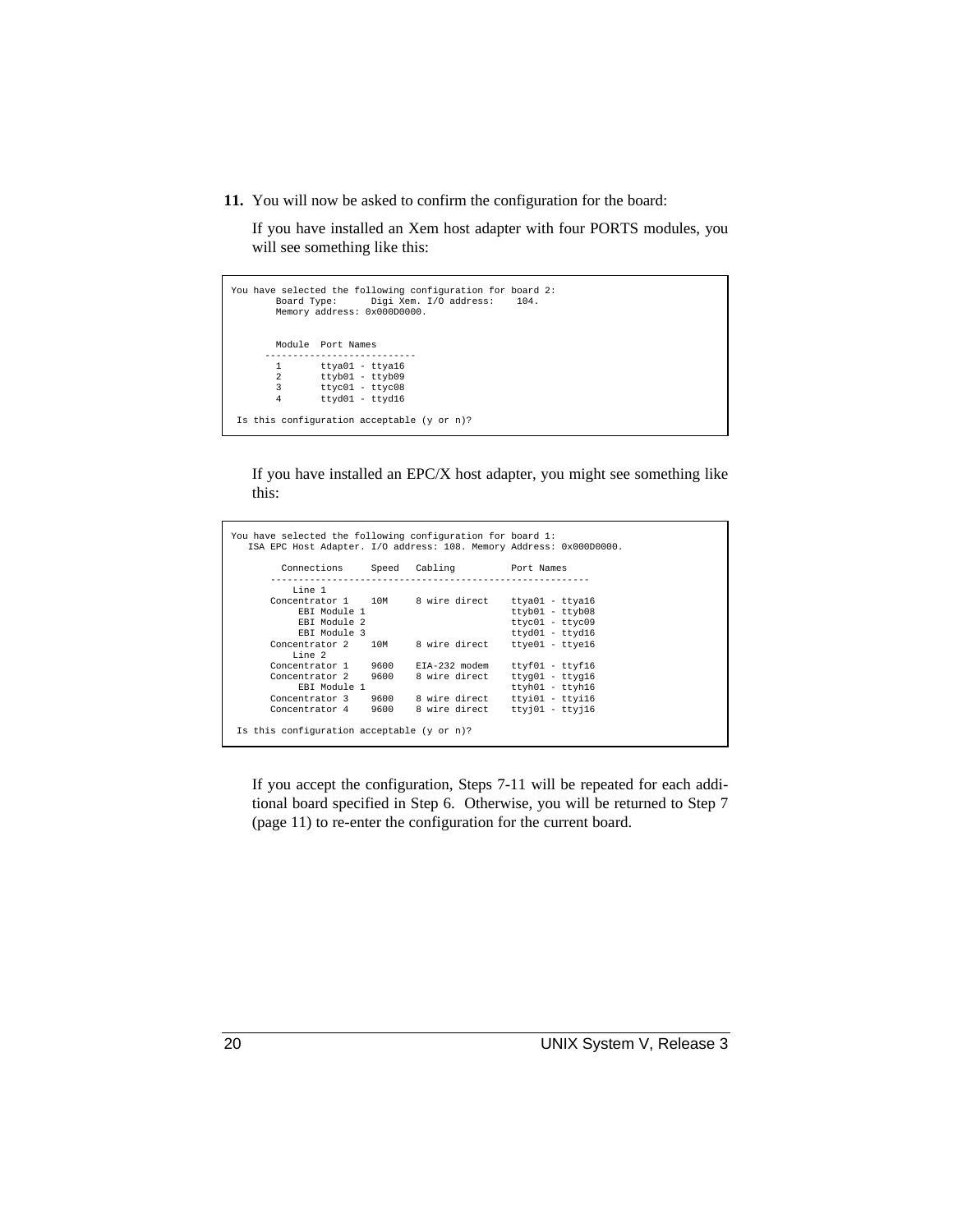**12.** Next, you need to select the **altpin** setting. This allows alternate wiring of the RJ-45 modular connectors. The default for **altpin** is OFF, giving you the standard Digi RJ-45 pinouts. Setting **altpin** to ON enables the alternate RJ-45 pinouts. (This is useful for 8-pin RJ-45 connectors. See the *Installation Guide* for your board, and page 37 of this manual for more details.)

The software asks:

The default setting for altpin is off. Is this acceptable (y or n)?

Answer y or n as appropriate.

Note that answering "n" here activates the **altpin** configuration for *all* ports. Individual ports can be set with ditty (see page 37).

#### **13. Installing DigiSCREEN**

DigiSCREEN is Digi's multiple screen utility that allows a single physical terminal to be connected to several virtual terminal sessions (*screens*) at one time. The software installation script gives you the option of installing it.

*If you have already installed DigiSCREEN with another Digi product, there is no need to install it again, unless you wish to change the number of DigiSCREEN devices*.

The software asks:

Do you wish to install DigiSCREEN (y or n)?

If you answer "n", proceed to page 23, *Creating New Devices*.

#### **14.** The software continues:

```
Each session under DigiSCREEN requires a DigiSCREEN device.
How many DigiSCREEN devices do you wish to have installed?
(max. is 256, default is 32)
```
Digi AccelePort EPC/X, C/X, Xr and Xem 21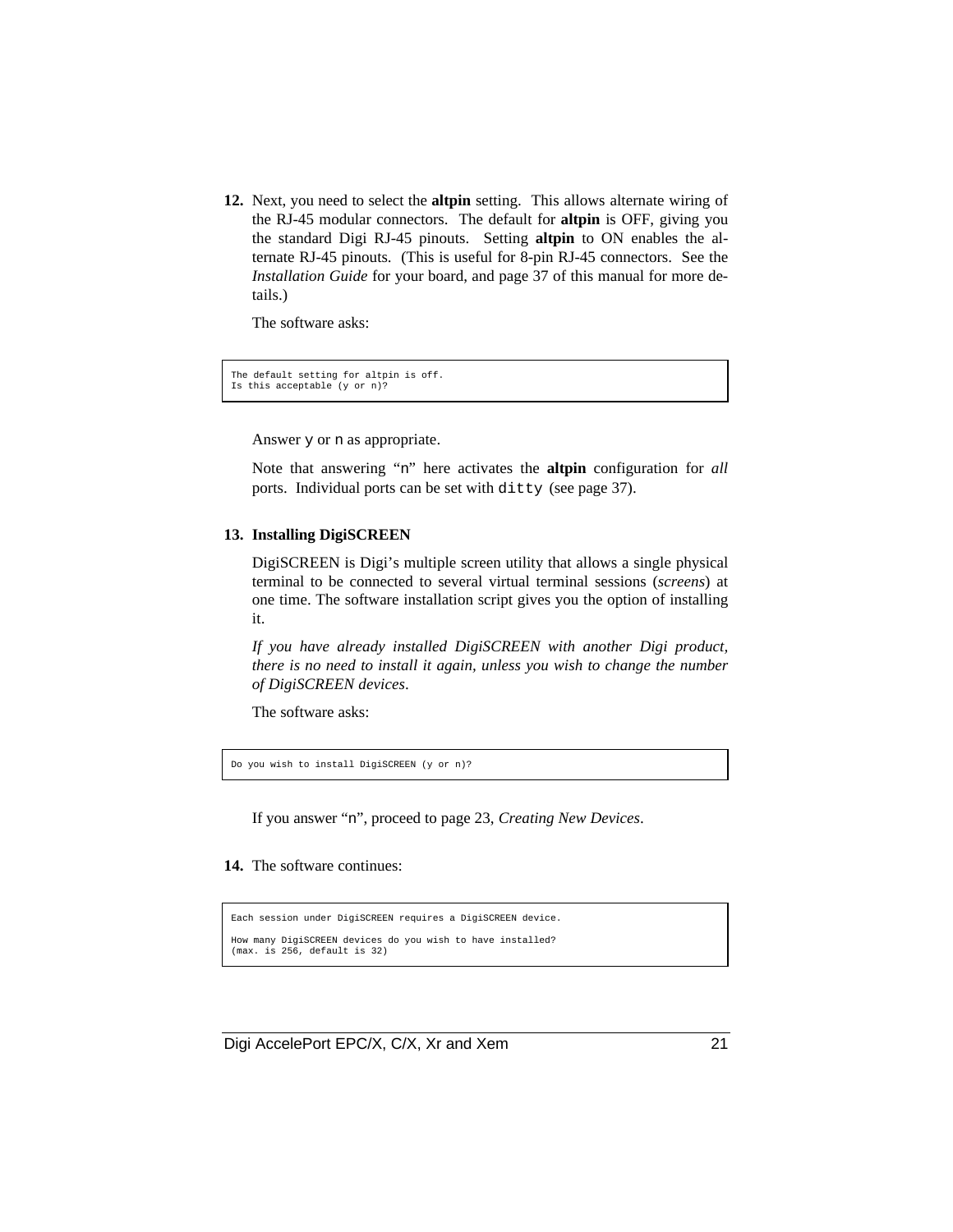Answer with the number of DigiSCREEN devices you think will be adequate for all connected terminals. Note that the default value will change according to the number of previously created DigiSCREEN devices you may have. See page 45 for a complete description of the DigiSCREEN multiple screen utility.

**15.** Finally, the software asks:

Do you wish to update /etc/ttytype (y or n)?

For a new installation, answer "y" (yes). For updates, answer "n" to preserve the current setup. If you are not sure, answer "y".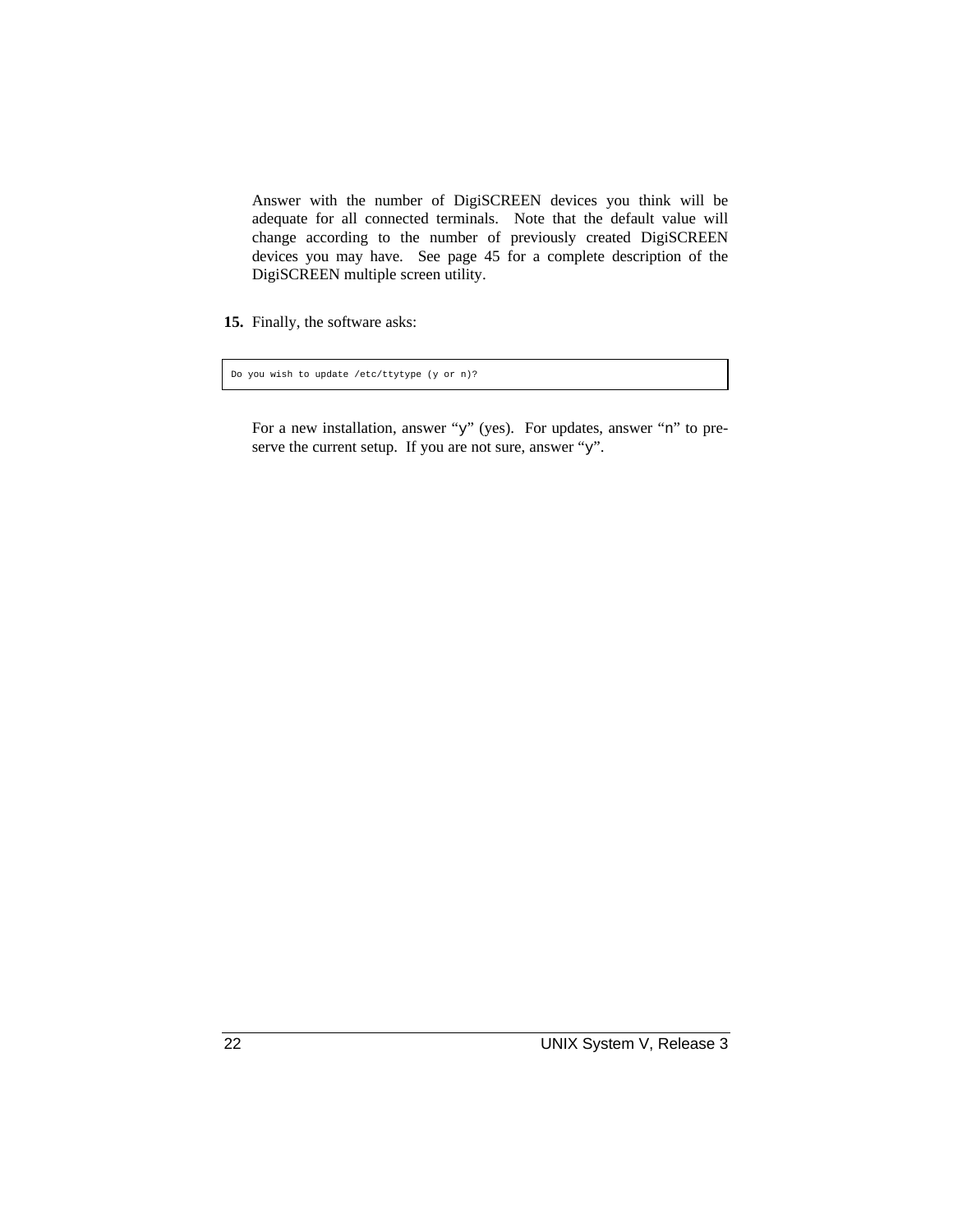## **Part Two: Creating New Devices**

This portion of the installation procedure creates devices in /dev, giving System V/386 the information to use the additional ports.

The Digi driver will support up to seven EPC/X, C/X, Xr and/or Xem host adapters.

C/X host adapters can have up to eight concentrators attached, for a total of 128 asynchronous ports per host adapter, or 896 ports per system (seven host adapters).

EPC/X host adapters can each have up to fourteen concentrators and/or PORTS/em modules attached for a total of 1568 asynchronous ports per system (seven host adapters). The maximum number of concentrators per synchronous line is eight. PORTS/em modules may be attached to the concentrators, as long as the total number of boxes (concentrators and PORTS modules) does not exceed fourteen.

Xem host adapters can each have four PORTS modules attached, for up to 64 ports per board or 448 asynchronous ports per system.

The devices are named according to the following conventions: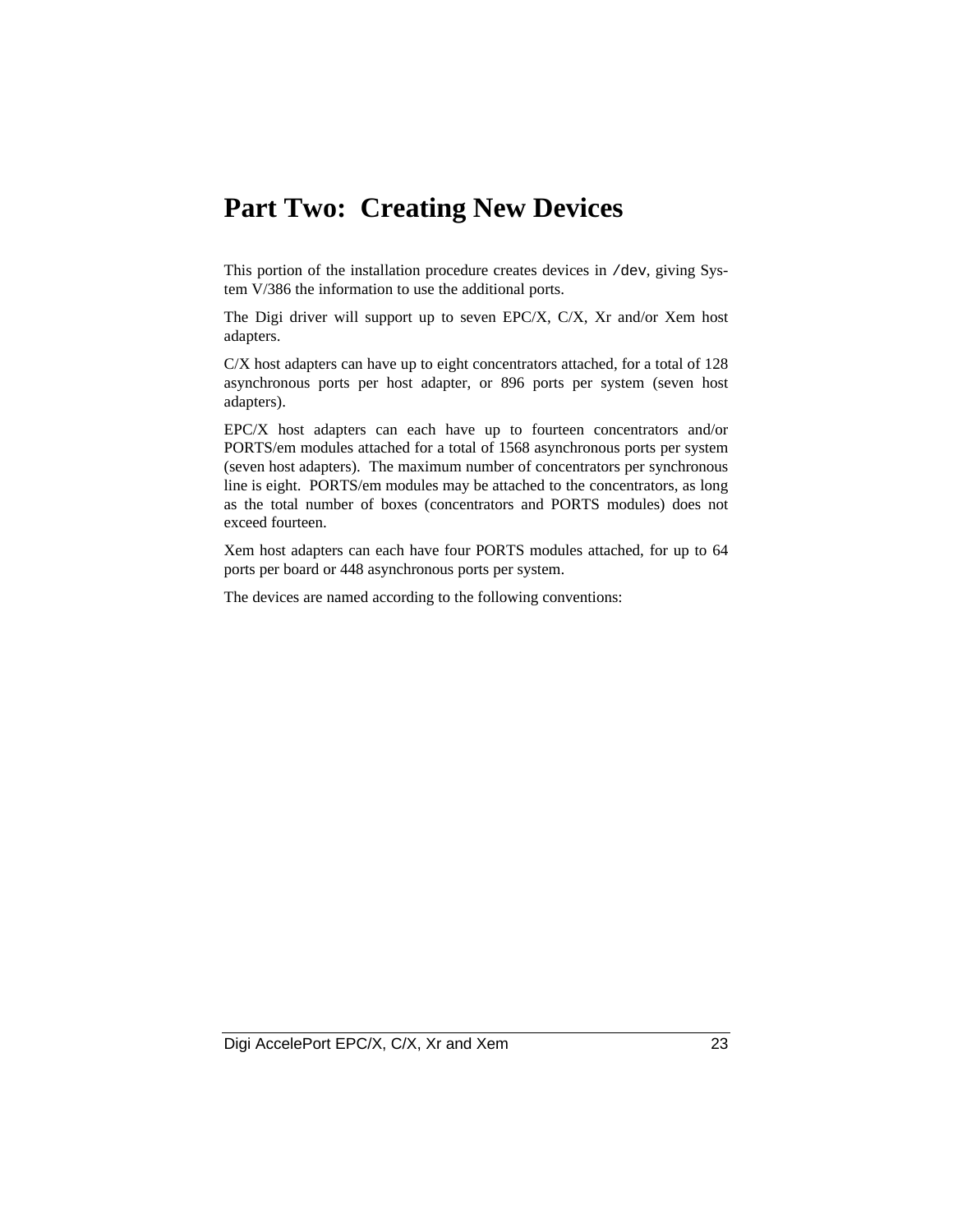#### **Format used for port names**

| tty     | Default base name. You may have defined a different one (in Step 5)<br>of Part 1). These ports require DCD (Data Carrier Detect) to be as-<br>serted before they can transmit data. |
|---------|-------------------------------------------------------------------------------------------------------------------------------------------------------------------------------------|
| pr      | Default base name for DigiPRINT transparent printing.                                                                                                                               |
| cu      | Base name for dial-out ports. You may have defined a different one.<br>These ports do <i>not</i> require DCD (Data Carrier Detect) to be asserted<br>before they can transmit data. |
| $a-z$   | Concentrator or PORTS module letter I.D. Legal letters are a-z.                                                                                                                     |
| $01-96$ | Port number on the individual concentrator or PORTS module.                                                                                                                         |
|         | For example, if "tty" is the base name, Port 4 on concentrator or PORTS<br>module "b" will be ttyb04. The same port with modem control enabled<br>would be named <b>ttyB04</b> .    |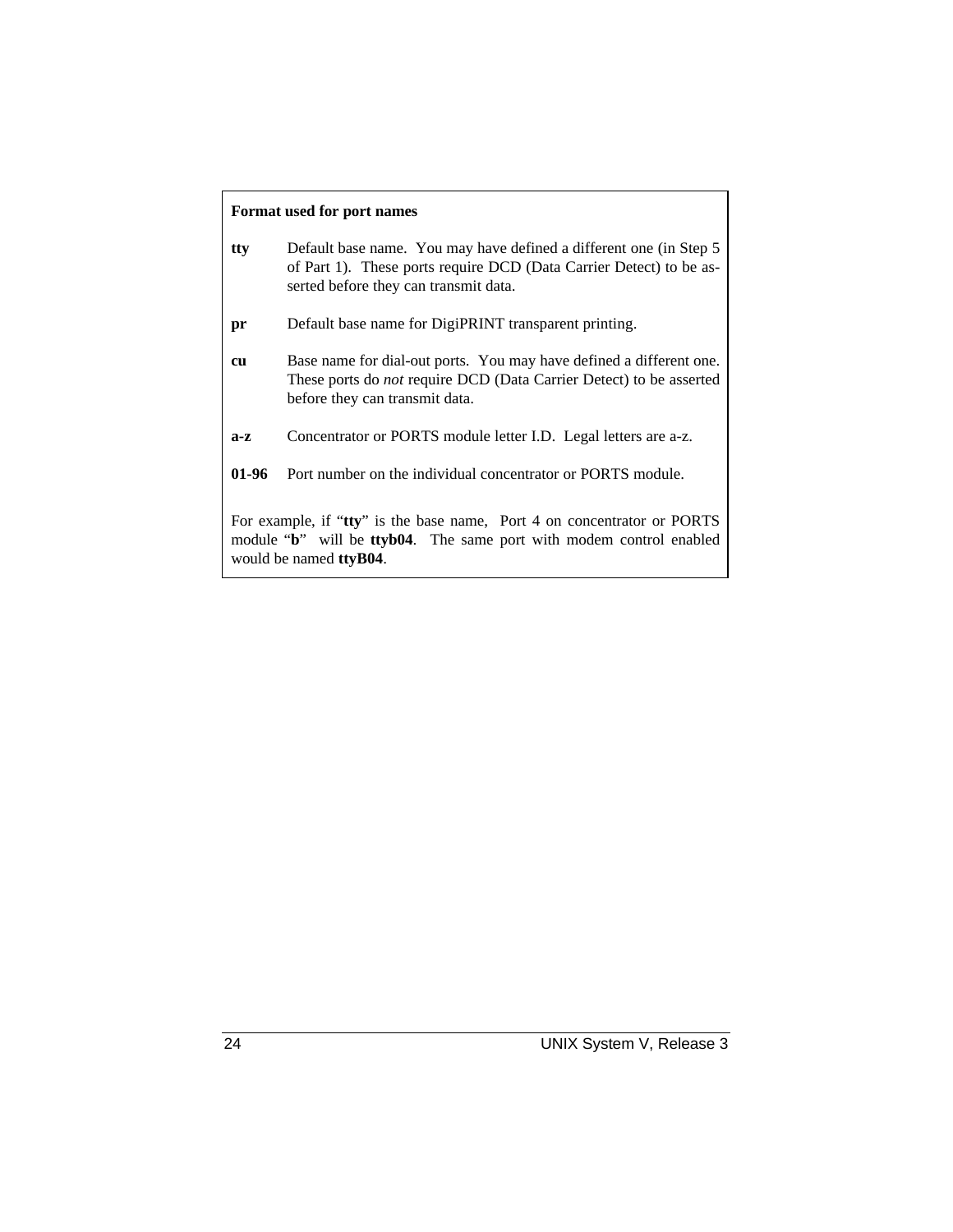## **Part Three: Installing the New Kernel**

The device driver software installation is now complete, and the new kernel must be installed.

You will see the following (or similar) message:

```
The UNIX Operating System will now be rebuilt.
This will take a few minutes. Please wait.
```
When the rebuild is completed, the following message will be displayed:

```
To complete the install/remove process a shutdown is now being initiated automatically.
Make sure your floppy drive is empty. If you are installing or removing controller
boards, you may power down the system after shutdown is completed.
Strike ENTER when ready
or ESC to stop.
```
Press <Enter> to proceed with the shutdown.



Some versions of System V/386 do not automatically initiate a shutdown. In this case, perform the shutdown manually with the following command:

shutdown -y -g0

When the computer reboots, you should see messages which indicate the board is functioning. Your screen will look something like this:

| device | address | vector | dma               | comment                                                  |
|--------|---------|--------|-------------------|----------------------------------------------------------|
| %epca  | 0x0208  | $\sim$ | $\qquad \qquad -$ | $men = 0x000D0000$<br>$Ports = 32$<br>$PC/Xem$ V $x.x.x$ |

Digi AccelePort EPC/X, C/X, Xr and Xem 25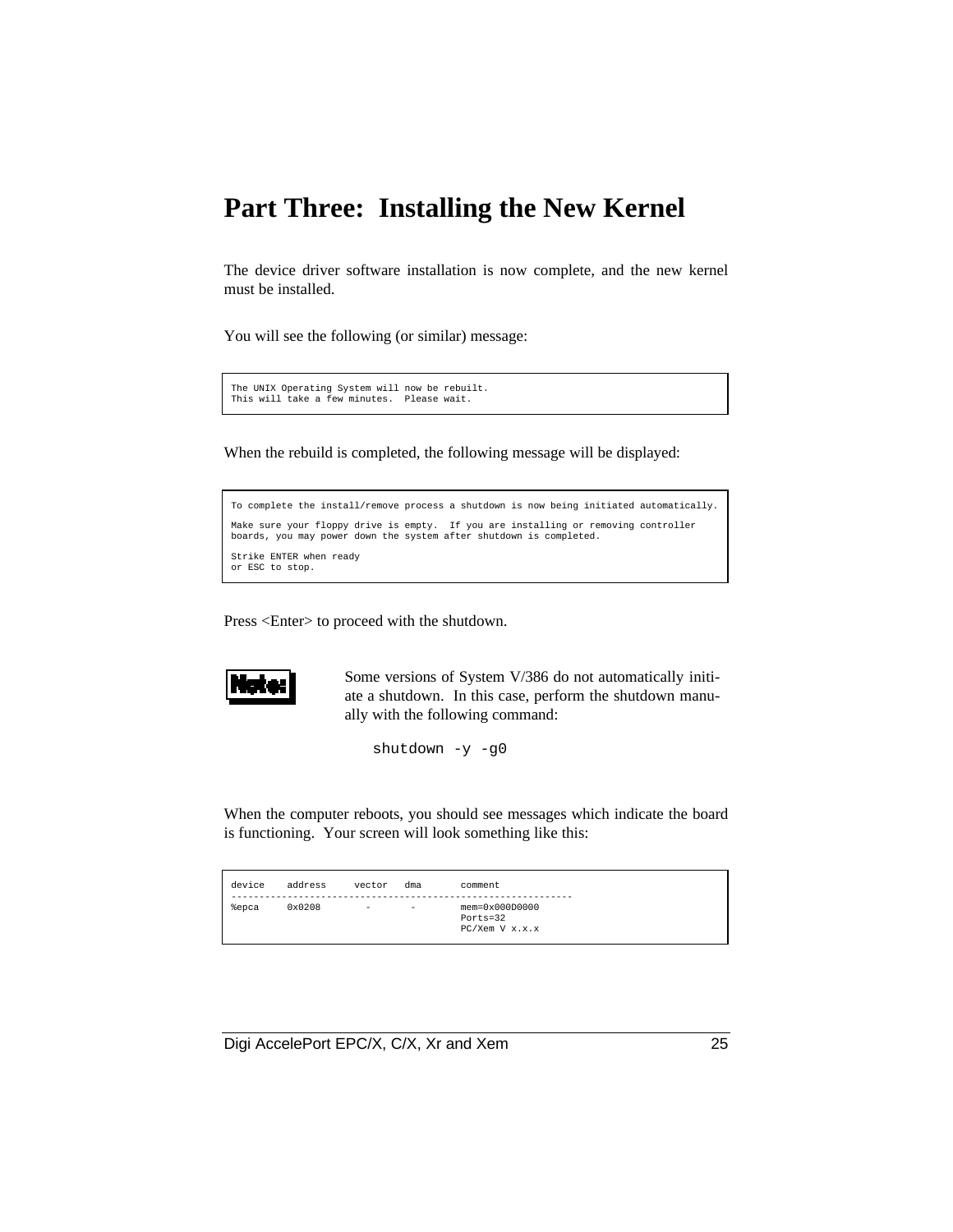Watch for error messages for up to a minute after this screen appears—if there is a memory contention with some other device, such as a SCSI controller, it may not manifest immediately (it will only show up when both devices attempt to access the same memory addresses at the same time). See the appendix on memory conflicts in the appropriate Digi hardware *Installation Guide* for more information about memory problems.

After multi-user mode has been entered, you will see this message (it may scroll by too quickly to notice):

Digi software download started.

If there is a problem with the board or the driver configuration, you may see error messages after this screen—see page 72 for explanations of the error messages that may occur.

If no errors are detected, C/X and EPC/X host adapters will proceed to download the operating software to the C/CON-16 and/or EPC/CON-16 concentrators. Once the concentrators are running, their displays will show "**AC**".

Now proceed to Part Four to enable the new ports.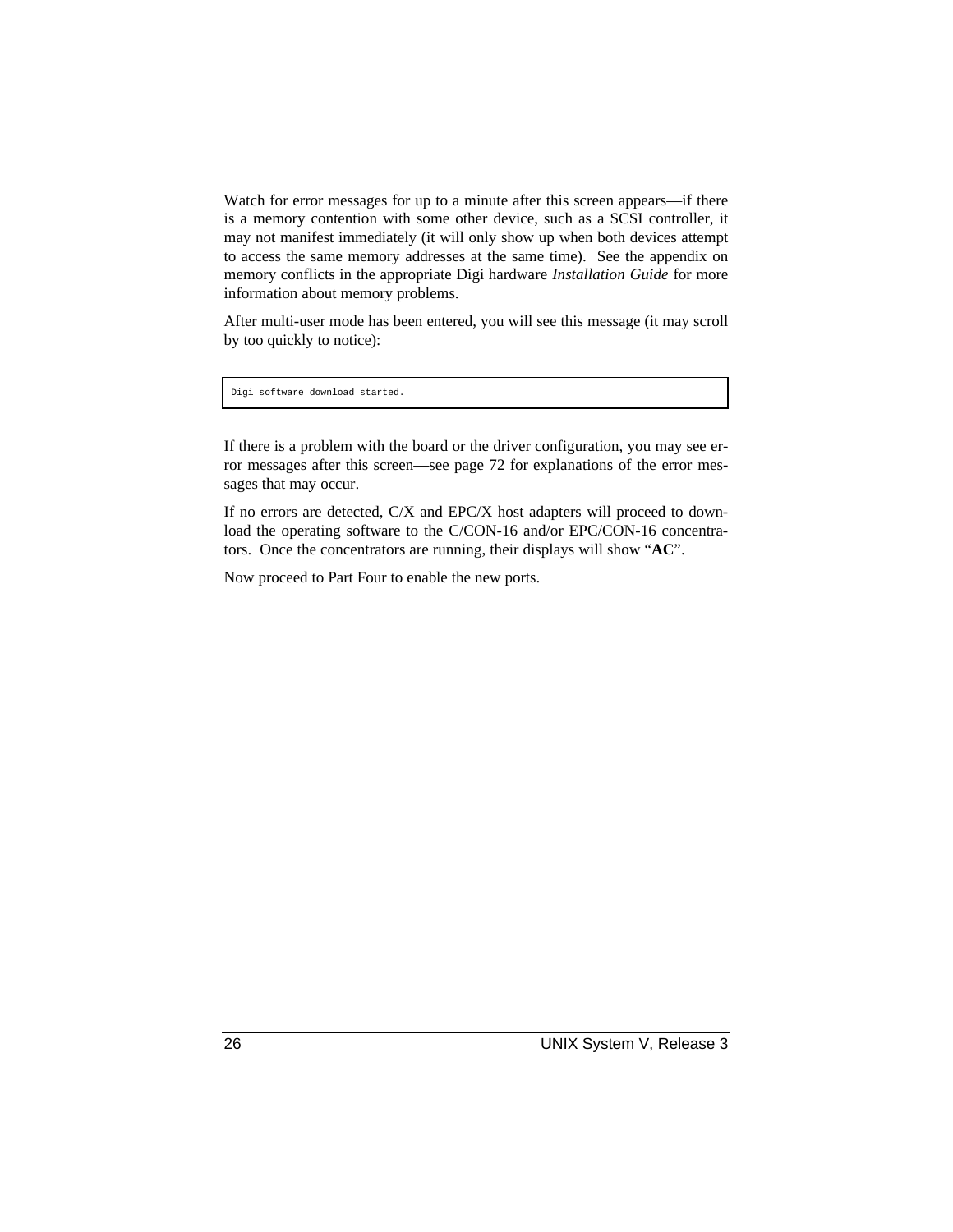## **Part Four: Enabling the New Ports**

Connect terminals to the ports (using a null modem, if necessary) and test the connections to each terminal by entering the following command for *each* port added:

date > /dev/cua01

(Assuming the terminal is connected to ttya01.)

*Please note that in the above, the "date" command is used as a simple test, to provide text output that can be redirected; there is no other significance to "date" in this test.*

*Also note that the default settings for terminals is 300 baud, 7 data bits, even parity and 1 stop bit.*

- If the date appears on the terminal's screen, the device is properly connected.
- If the date *does not* appear on the terminal's screen, then that terminal is not receiving data; check the power, cables, connections, etc.
- If nonsense characters are printed on the terminal's screen, check the baud rates, data bits, stop bits, and parity setting on your terminal. (UNIX default parameters are 300 baud, 7 data bits, 1 stop bit, and even parity.)

Another test you can perform will verify that a port can both transmit and receive data:

Connect the port's transmit and receive lines together (pins 2 and 3 of a DB-25 connector, or the middle two pins of an RJ-45 connector), and enter the following commands:

```
cat </dev/cua01 &
cat /etc/termcap > /dev/cua01
```
The first command runs in the background, and directs all input from cua01 to stdout (your screen). The second command transmits the termcap file to cua01. If the port is working, the data is sent out the port, received back by the same port and displayed on your screen.

If the port fails, check another port. If more than one port fails, the problem is probably due to memory contention, rather than defective hardware. Try reinstalling the device driver with a different memory start address.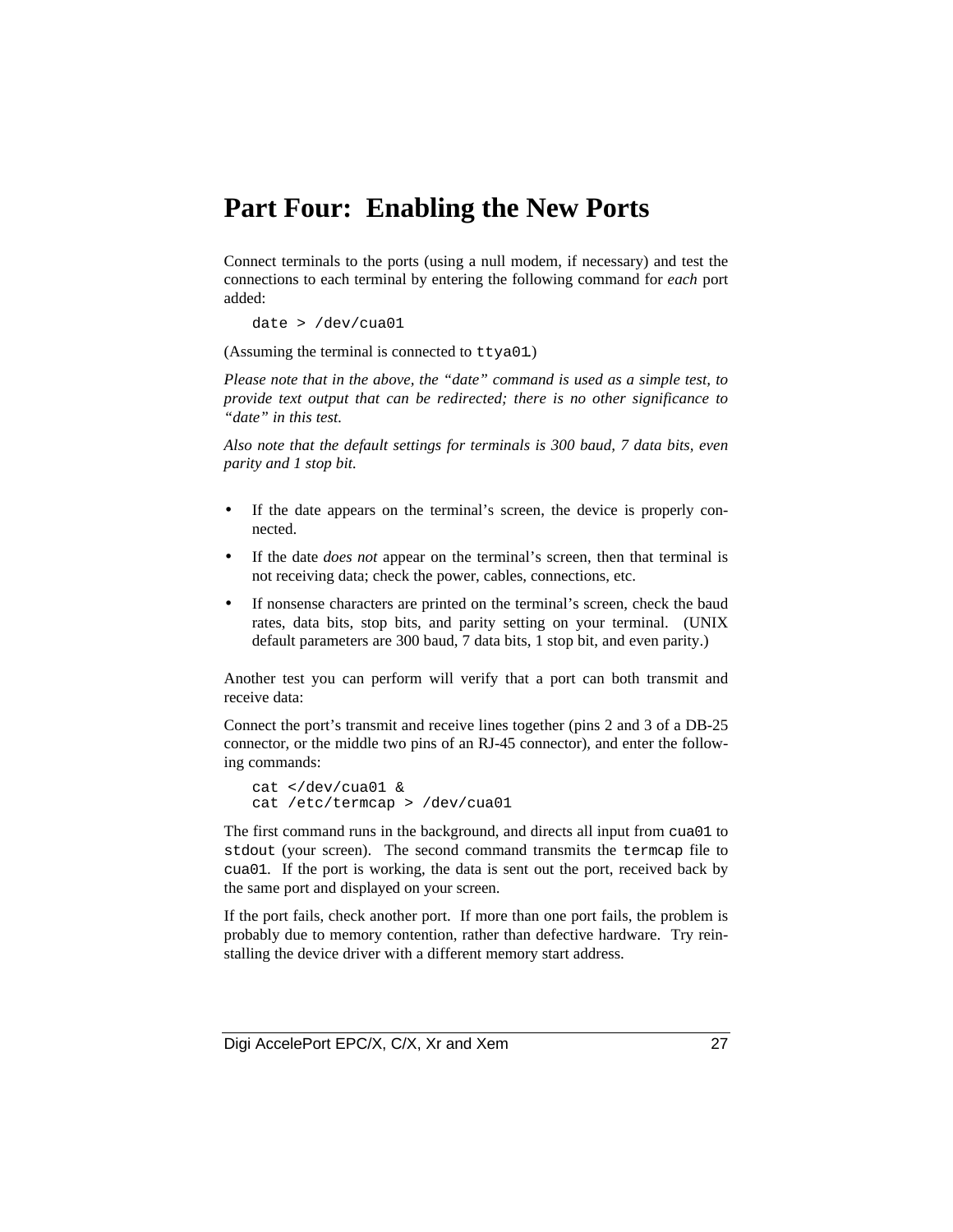Once you can redirect output to your screen with the test above, perform the following steps to enable that port.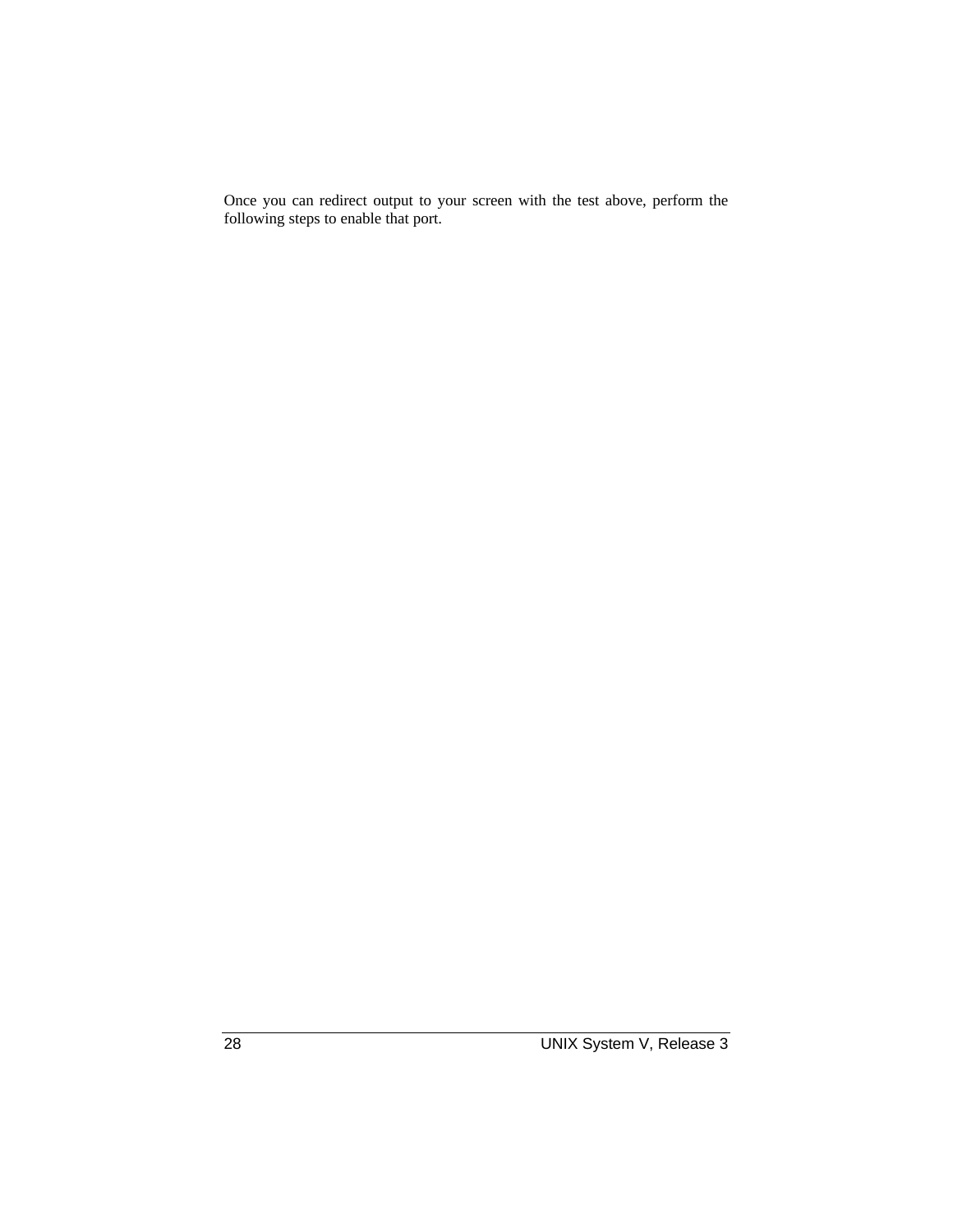#### **Importanti**

If the port tests above work, but you still can't respawn a getty, it is probably because DCD is not asserted.

Remember that ports with the tty prefix must have Data Carrier Detect (DCD) asserted before they can function. If DCD is not connected to an active output line of the peripheral device, it must be defeated, either by "tying it high" (e.g. connecting it to the same port's DTR line) or by issuing the command ditty forcedcd ttya01 (assuming that the port in question is ttya01).

Another way to bypass the DCD requirement is to use the cu devices instead of the tty devices. cu devices function identically to tty devices, except that they do not require DCD to be asserted in order to function.

#### **EURIX System V/386 Everex ESIX V/386 Intel System V/386**

**1.** Use vi to enable the new terminal entries in the /etc/inittab file. The following entries have been automatically added for the boards (and ports) installed:

```
Xx01:23:off:/etc/getty ttya01 9600
Xx02:23:off:/etc/getty ttyb02 9600...
```
and so on.

- Change the word "off" to "respawn" for each terminal you want to be enabled.
- The numbers associated with each "tty" represent the board and port number ("ttya01" is Board 1 Port 1, "ttya08" is Board 1 Port 8).
- The last number is an entry into the /etc/gettydefs file, which may be set to any of the allowable baud rates. (Check your operating system's manual.) In this case, "9600" specifies 9600 baud, 7 data bits, 1 stop bit, and even parity.
- **2.** Finally, enter the following command to get the login prompt on the screen:

init q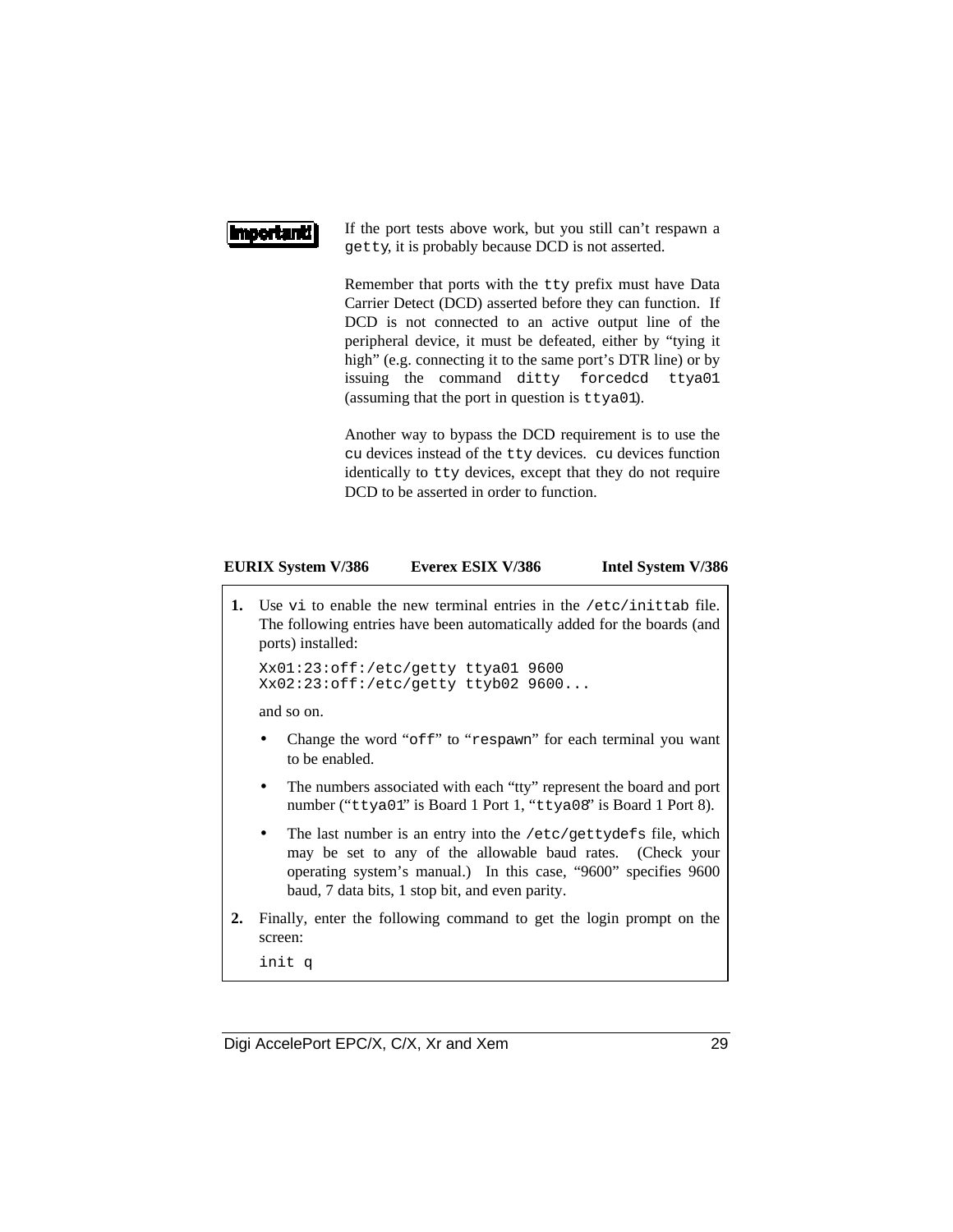#### **AT&T UNIX**

Refer to the *Peripherals Setup* section of your AT&T Operating System Guide for details on how to enable serial ports. The following is an example of how to set up one serial port for terminal usage:

- **1.** Log onto the console as super-user (root).
- **2.** Enter:

face

When asked by the software, select **System Administration**. Select **Peripherals Setup**, and then select **Serial Ports Setup**.

- **3.** With the cursor "Serial Port Number," enter the port number, or strike CHOICES to obtain a list of the valid ports. If you struck CHOICES, the Port Number pop-up menu appears. Highlight the port number related to /dev/ and press the ENTER key. The port number now appears in the "Serial Port Number" field.
- **4.** Move the cursor to the "Device Type" field and enter terminal.
- **5.** Move the cursor to the "Device Speed" field and enter the device speed, or strike CHOICES to obtain a list of the valid device speeds. For example, enter 9600 as your desired device speed.
- **6.** Strike SAVE. Now the device /dev/ is available for use with a terminal.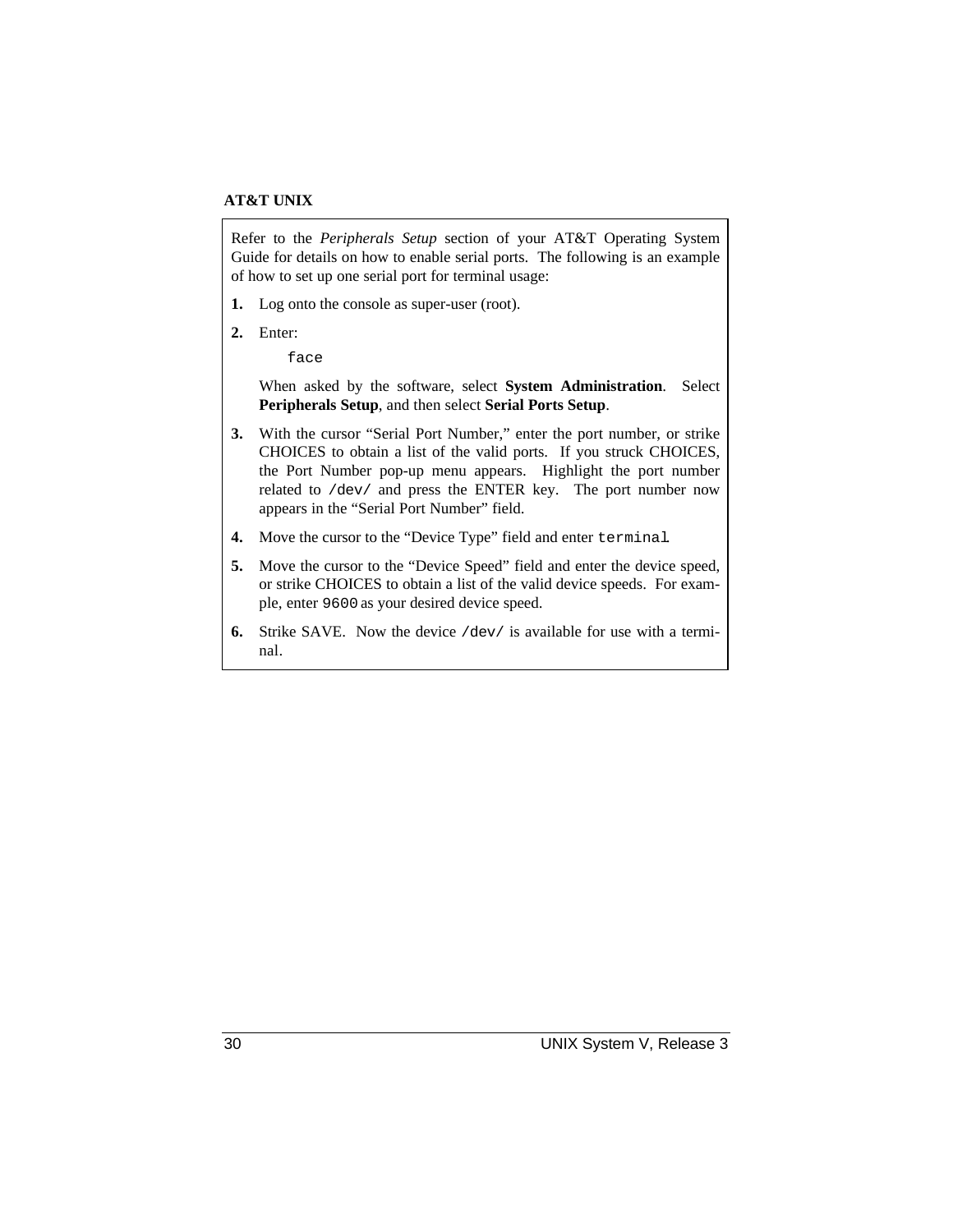#### **Interactive UNIX**

- **1.** To enable the ports, use the System Administration command **sysadm**. Then select **7** to access the **tty management menu**.
- **2.** At the next menu, choose **modtty** to show and modify characteristics of the tty lines.
- **3.** The software will list the current ports. Enter the name of one of the listed ports. The options you can then change for that port are:

#### **State: Hangup Delay: Line Setting: Description:**

- Change the state from off to on.
- Change the hangup delay from off to the desired delay (in seconds).
- Choose the Line Setting from the list of supported devices/baud rates. (This list comes from /etc/gettydefs.) If in doubt, choose 9600. Refer to your UNIX documentation for more information.
- Add a description of the port if desired.

*Repeat Step 3 for each added port.*

**4.** Select **Quit**, and the ports will automatically be enabled.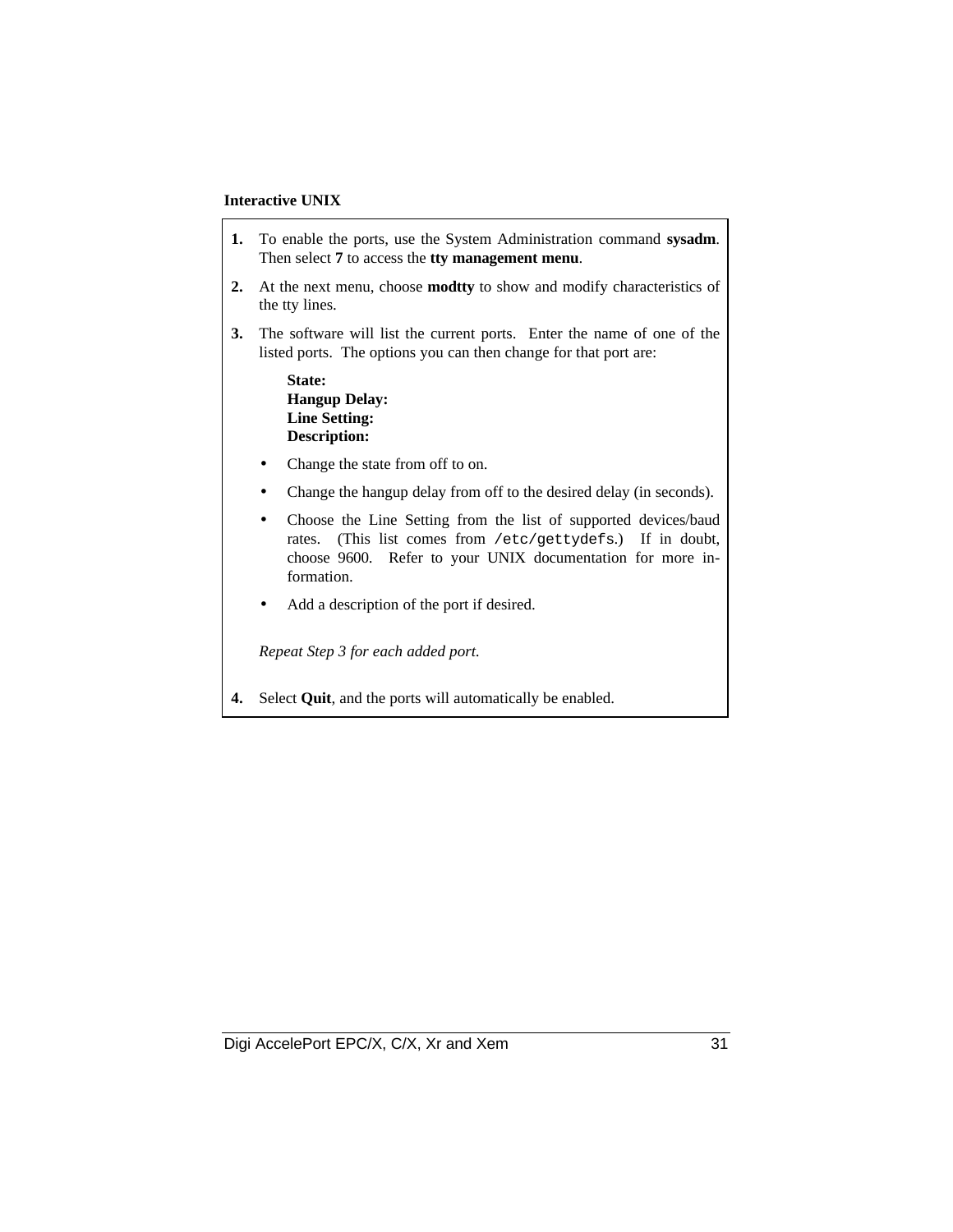#### **Serial Printers**

To prepare a port for connection to a printer, enter the following command:

ditty printer [*baud rate and flow control options*] ttya01

This command forces the specified port to stay open, thus preserving any "nonsticky" options (see *Setting Terminal Options with ditty*, beginning on page 35, for complete descriptions of all ditty parameters) for that port.

*This command is recommended for any port that has a printer connected to it.*

The command may be placed in /etc/rc.d/8/userdef so that it is automatically executed whenever the system is booted.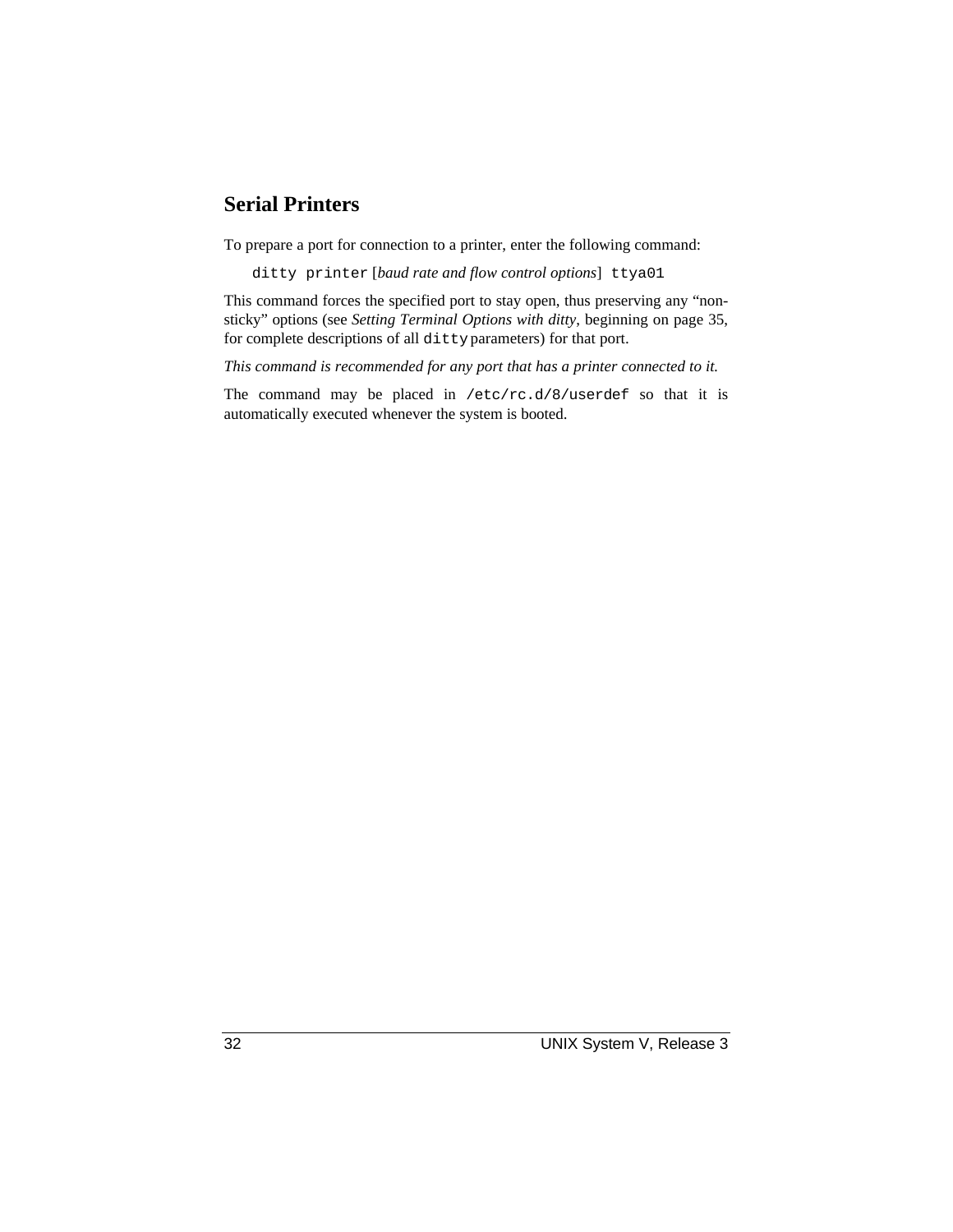### **Un-Installing the System V/386 Device Driver**

Removing the driver from the kernel is a two-part process. First, the driver references are removed from the system configuration files. Secondly, a new kernel is linked, and copied to the root directory.

Enter the following commands to *un-install* the device driver software:

- **1.** Log onto the console as super-user (root).
- **2.** Follow the appropriate instructions for the operating system you are using:

#### **AT&T UNIX**

Enter the following command:

face

When asked by the software, select **System Administration**. Then select **Software Setup**, and finally select **Remove Installed Software**.

From the on-screen display, select the label corresponding to the EPC/X, C/X, Xr and Xem device driver.

It will take some time for the new kernel to be built. When it is finished, perform a system shutdown.

#### **EURIX System V/386 Everex ESIX V/386 Intel System V/386**

Enter the following command:

removepkg

The system will ask which package you wish to remove. Choose the Digi EPC/X, C/X, Xr and Xem async driver. It will take some time for the new kernel to be built. When it is finished, perform a system shutdown.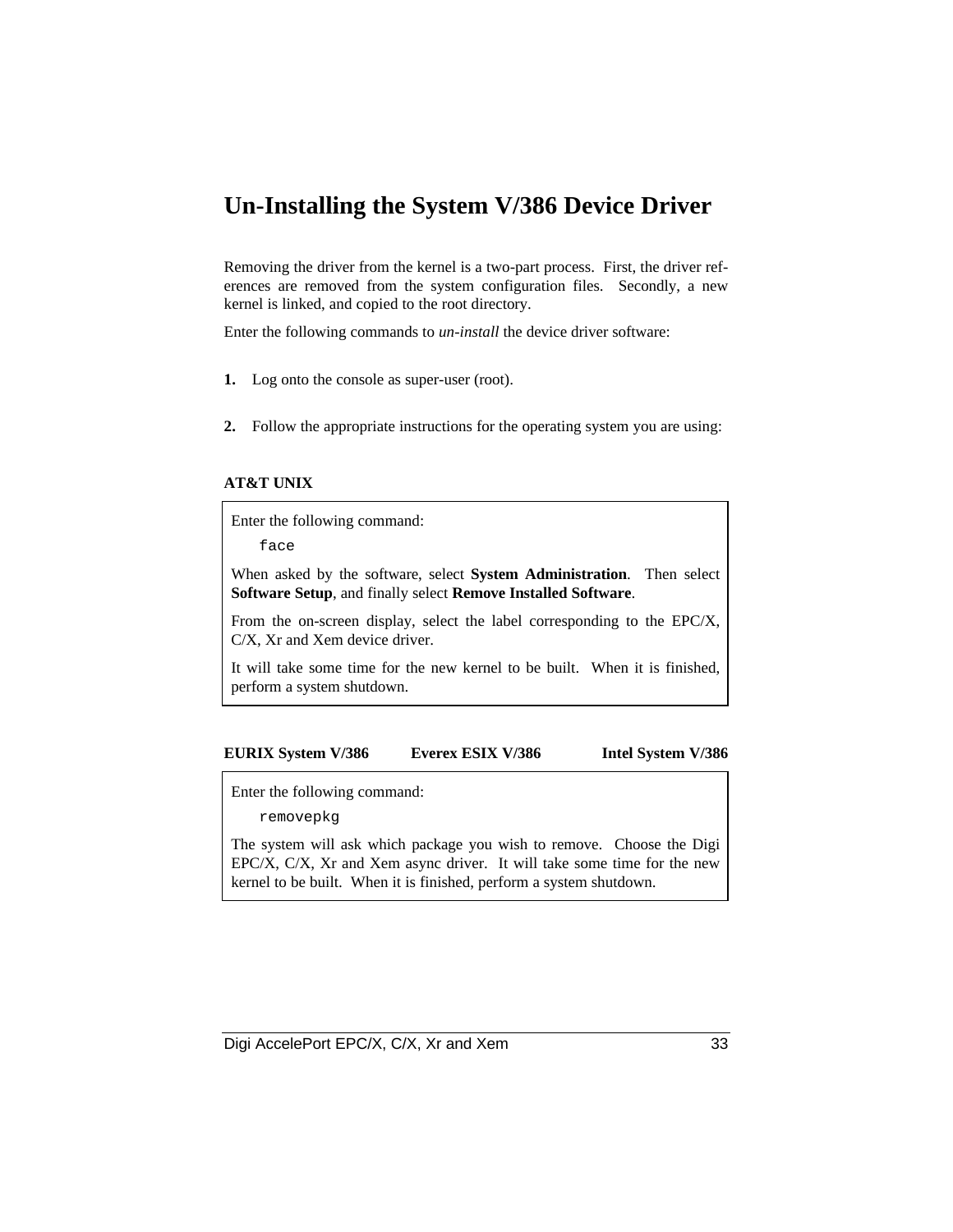#### **Interactive UNIX**

Enter the following command:

sysadm

When asked by the software, select **Softwaremgmt**, and then select **removepkg**. When the system asks which package to remove, choose the Digi EPC/X, C/X, Xr and Xem async driver. It will take some time for the new kernel to be built. When it is finished, perform a system shutdown.

**3.** Next, the software asks:

Removing DigiSCREEN devices will affect ALL Digi Drivers. Do you wish to remove DigiSCREEN devices (y or n)?

Answer "y" or "n".

**4.** The software asks:

Do you wish to remove EPC/X, CX, Xr and Xem entries from /etc/ttytype (y or n)?

Answer "y" if these entries are no longer needed (or if you are in doubt), or answer "n" if you wish to preserve the old entries.

34 UNIX System V, Release 3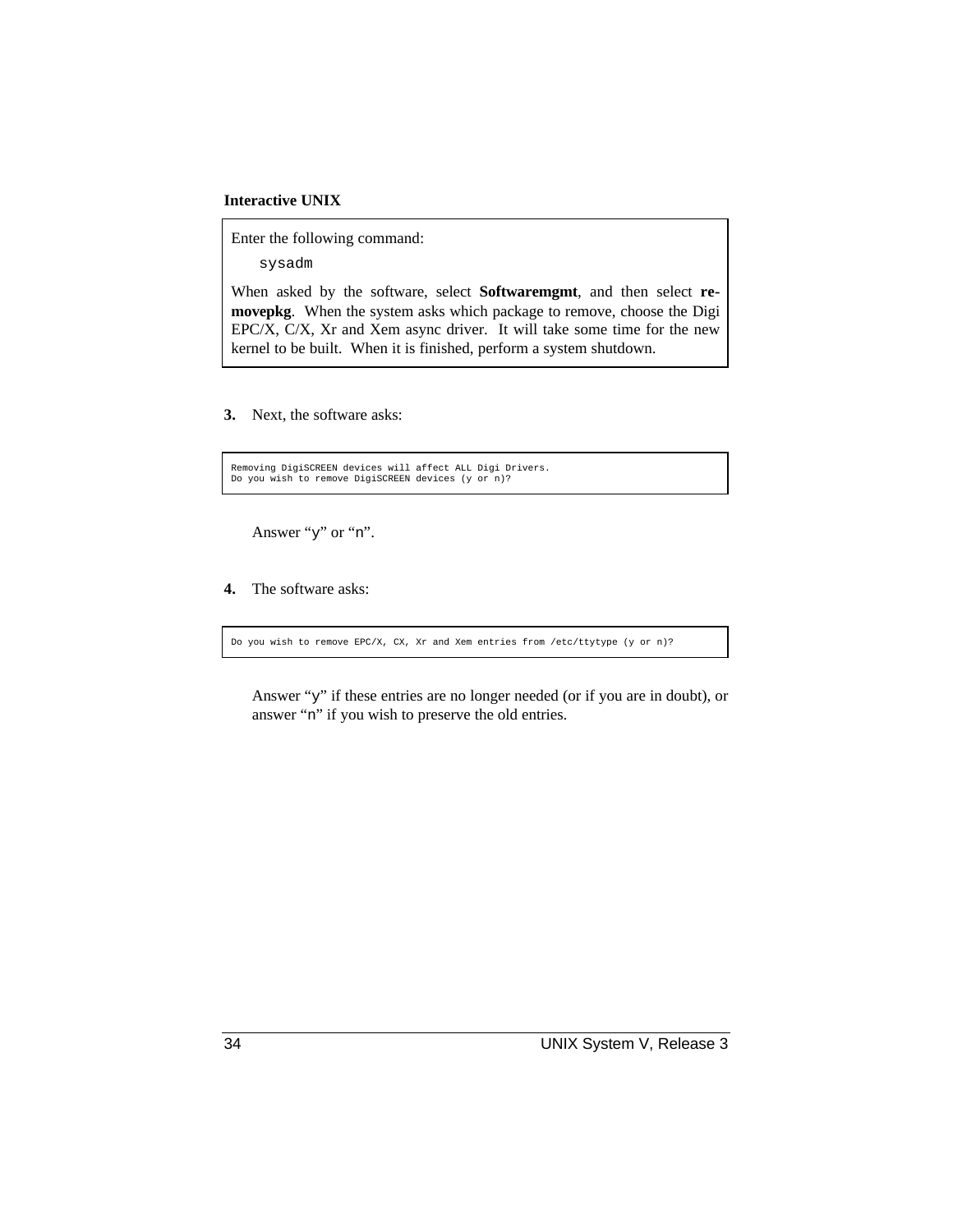## **Setting Terminal Options with ditty**

ditty is a utility program that sets and displays the terminal options for the Digi concentrators and/or PORTS modules.

The format is:

ditty [-a] [-p] [-n *ttyname*] [*option(s)*] [*ttyname*]

With no options, ditty displays all Digi special driver settings, modem signals, and all standard parameters displayed by stty(1) for the tty device referenced by standard input.

Command options are provided to change flow control settings, set transparent print options, force modem control lines, and display all tty settings. Any unrecognized options are passed to  $\text{stty}(1)$  for interpretation.

The options are:

| $-a$         | Display all of the unique Digi option settings, as well as all of<br>the standard tty settings reported by $stty -a$ .                                                                                                                                                                                                                               |
|--------------|------------------------------------------------------------------------------------------------------------------------------------------------------------------------------------------------------------------------------------------------------------------------------------------------------------------------------------------------------|
| $-p$         | Interpret the port as a parallel printer port. This flag should<br>only be used for the ninth port of a PORTS/8emp module.                                                                                                                                                                                                                           |
| $-n$ ttyname | Set and display options for the given tty device, instead of<br>standard input. This option may be specified multiple times<br>to perform the same operation on multiple ttys.                                                                                                                                                                       |
| ttyname      | Set and display options for the given tty device, instead of<br>standard input. This form can be used with a tty pathname<br>prefixed by /dev/ or with a simple tty name beginning with<br>tty (or the basename you selected during installation, if dif-<br>ferent). This option may be used on a modem control line<br>when no carrier is present. |
|              | The following options specify transient actions to be performed immediately:                                                                                                                                                                                                                                                                         |

| break    | Send a 250 MS break signal out on the tty line.   |
|----------|---------------------------------------------------|
| flush    | Immediately flush (discard) tty input and output. |
| flushin  | Flush tty input only.                             |
| flushout | Flush tty output only.                            |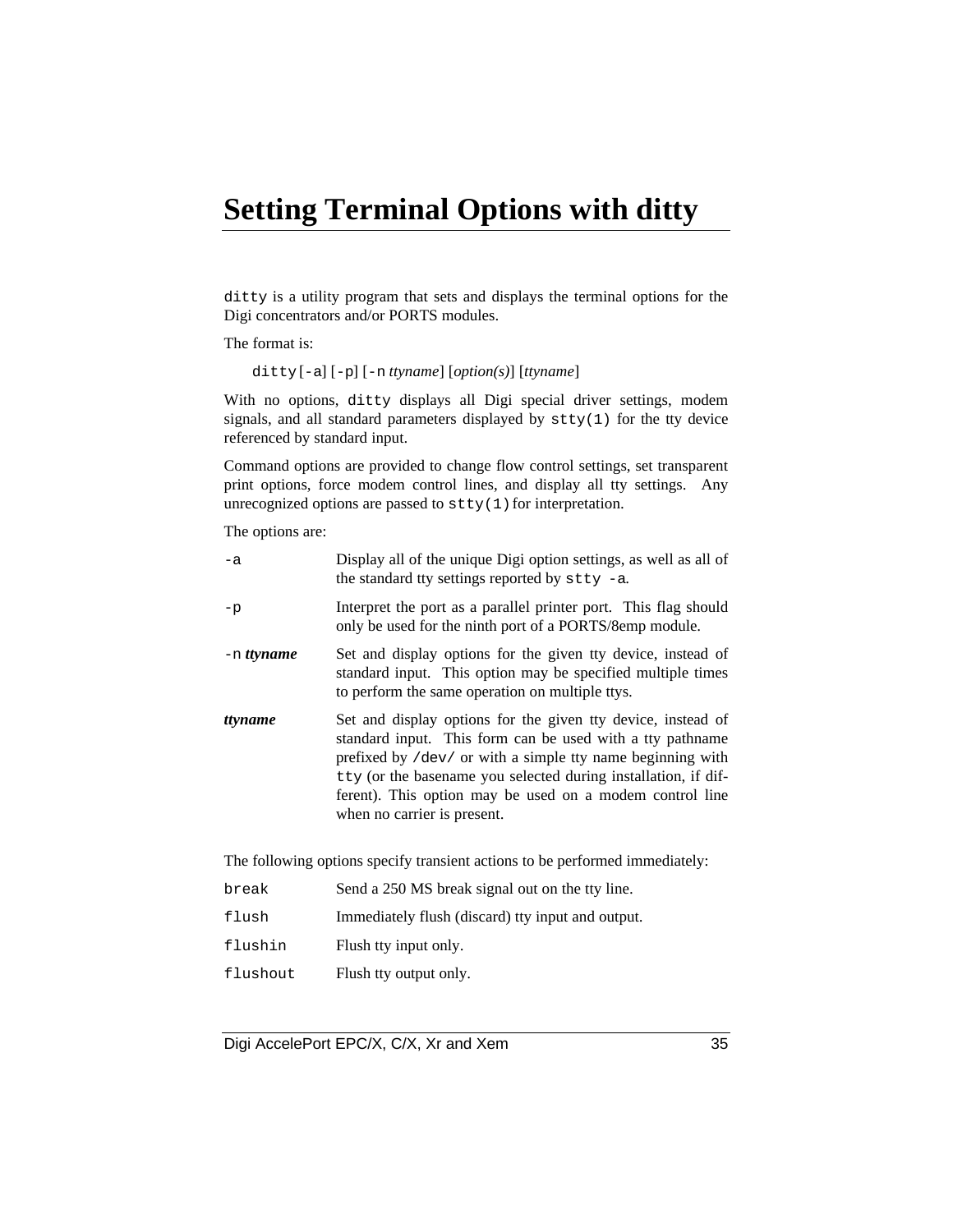The following options specify actions which are not "sticky," meaning that the changes are reset when the device is closed, and that the device will use the default values the next time it is opened.

| stopout   | Stop output exactly as if an <b>xoff</b> character was received.                            |
|-----------|---------------------------------------------------------------------------------------------|
| startout  | Restart stopped output exactly as if an <b>xon</b> character was re-<br>ceived.             |
| stopin    | Activate flow control to stop input.                                                        |
| startin   | Release flow control to resume stopped input.                                               |
| $[-$ ldtr | Raise [drop] the DTR modem control line, unless DTR hard-<br>ware flow control is selected. |
| $[-]$ rts | Raise [drop] the RTS modem control line, unless RTS hard-<br>ware flow control is selected. |

The following options are "sticky"—the effects continue until the system is rebooted or until the options are changed.

| [-]printer    | Forces port to stay open so that non-sticky parameters such as<br>baud rate and flow control are not reset to default values.     |
|---------------|-----------------------------------------------------------------------------------------------------------------------------------|
| [-]fastcook   | Perform cooked output processing on the intelligent card to<br>reduce host CPU usage, and increase raw mode input<br>performance. |
| [-]fastbaud   | Alter the baud rate tables, so 50 baud becomes 57,600 baud,<br>75 baud becomes 76,800 baud and 110 baud becomes 115,200<br>baud.  |
| $[-]$ rtspace | Enable [disable] RTS hardware input flow control, so RTS<br>drops to pause remote transmission.                                   |
| $[-]ctspace$  | Enable [disable] CTS hardware output flow control, so local<br>transmission pauses when CTS drops.                                |
| [-]dsrpace    | Enable [disable] DSR hardware output flow control, so local<br>transmission pauses when DSR drops.                                |
| [-]dcdpace    | Enable [disable] DCD hardware output flow control, so local<br>transmission pauses when DCD drops.                                |
| $[-]dtrpace$  | Enable [disable] DTR hardware input flow control, so DTR<br>drops to pause remote transmission.                                   |
| [-]forcedcd   | Disable [re-enable] carrier sense, so the tty may be opened<br>and used even when carrier is not present.                         |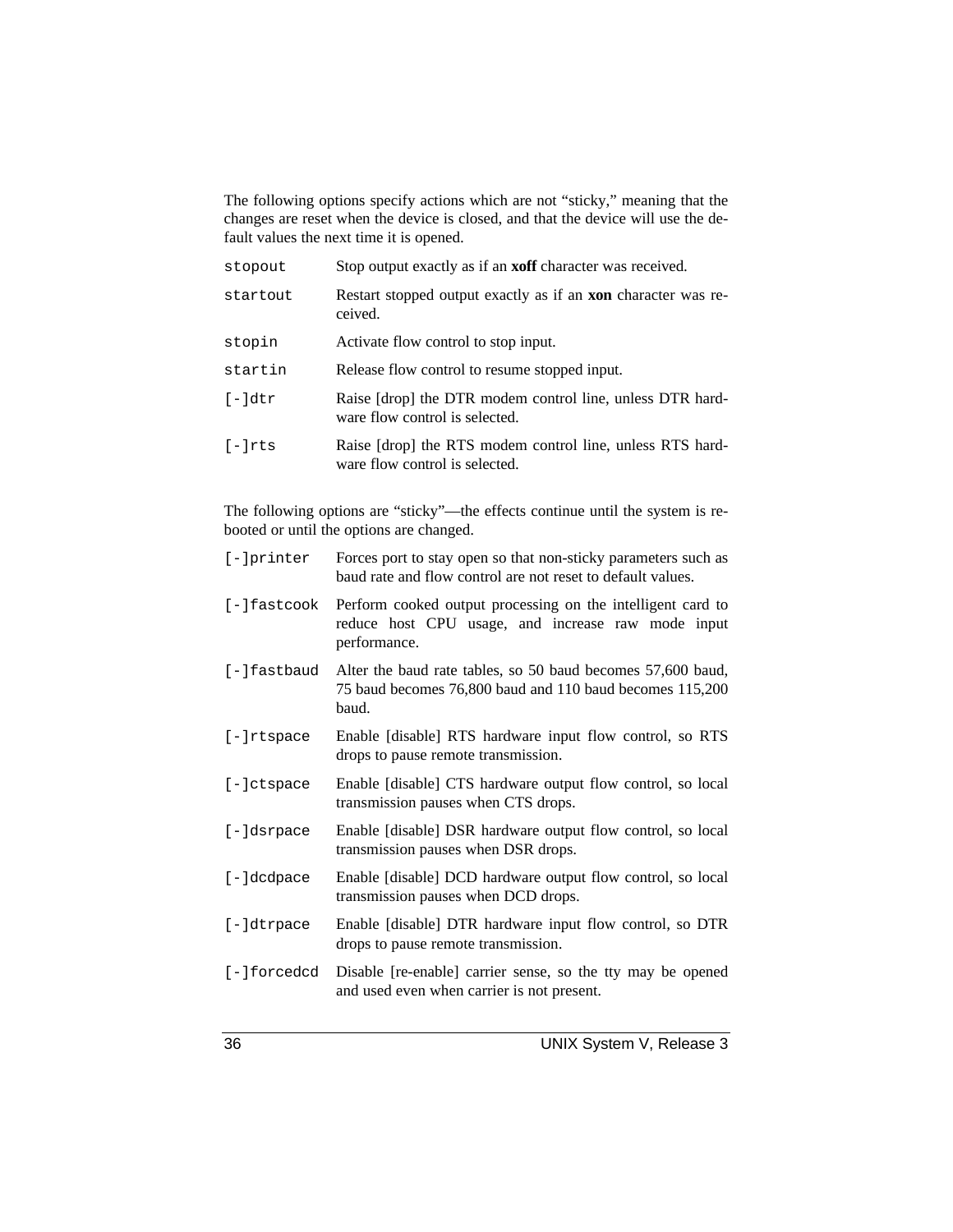- [-]altpin Switches the function of the DSR and the DCD inputs on the interface connector, so that DCD is available when using an 8-pin RJ-45 connector instead of a 10-pin RJ-45 connector.
- startc *c* Sets the XON flow control character. The character may be given as a decimal, octal or hexadecimal number. Octal numbers are recognized by the presence of a leading zero, and hexadecimal numbers are denoted by a leading "0x". For example, the standard XON character, <CTRL-Q>, can be entered as "17" (decimal), "021" (octal) or "0x11" (hexadecimal).
- stopc *c* Sets the XOFF flow control character. The character may be given as a decimal, octal, or hexadecimal number (see startc, above, for format of octal and hexadecimal numbers).
- astartc *c* Sets auxiliary XON flow control character. The character may be given as a decimal, octal, or hexadecimal number (see startc, above, for format of octal and hexadecimal numbers).
- astopc *c* Sets auxiliary XOFF flow control character. The character may be given as a decimal, octal, or hexadecimal number (see startc, above, for format of octal and hexadecimal numbers).
- [-]aixon Enables auxiliary flow control, so that two unique characters are used for XON and XOFF. If both XOFF characters are received, transmission will not resume until both XON characters are received.
- [-]2200flow Use 2200 style flow control on the port. The 2200 terminals support an attached printer and use four flow control characters: terminal XON (0xF8), printer XON (0xF9), terminal XOFF (0xFA) and printer XOFF (0xFB).
- [-]2200print The 2200print flag determines how these flow control characters (see 2200flow, above) are interpreted. If 2200print is set, run independent flow control for terminal and transparent print devices. Otherwise, terminal and printer flow control are logically tied together, so if either XOFF character is received, all output is paused until the matching XON character is received.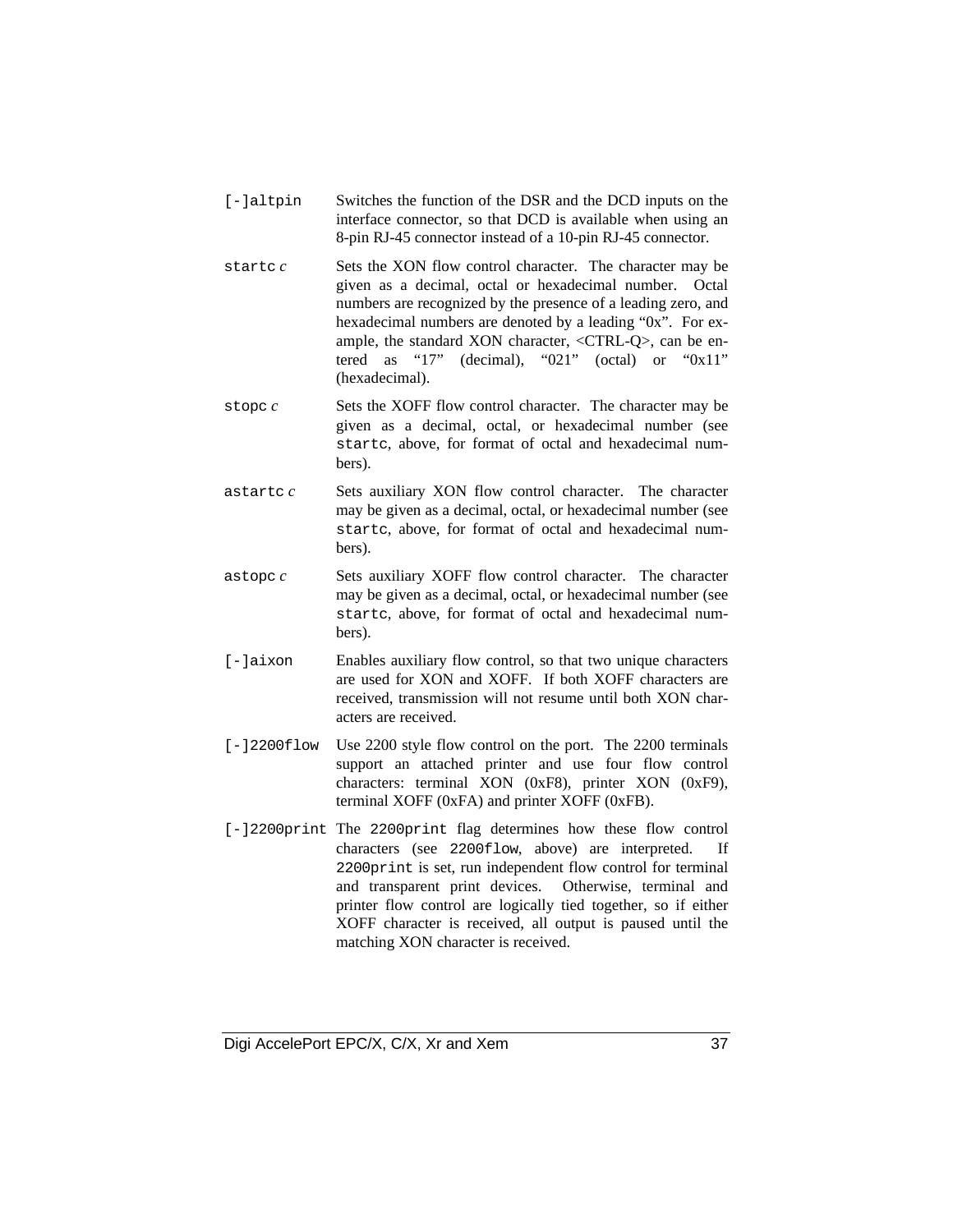| maxeps n | Sets the maximum Characters Per Second (CPS) rate at             |
|----------|------------------------------------------------------------------|
|          | which characters are output to the transparent print device.     |
|          | The rate chosen should be just below the average print speed.    |
|          | If the number is too low, printer speed will be reduced. If the  |
|          | number is too high, the printer will resort to flow control, and |
|          | user entry on the terminal will be correspondingly impaired.     |
|          | Default is 100 CPS.                                              |

- maxchar *n* Sets the maximum number of transparent print characters the driver will place in the output queue. Reducing this number increases system overhead; increasing this number delays operator keystroke echo times when the transparent printer is in use. Default is 50 characters.
- bufsize  $n$  Sets the driver's estimate of the size of the transparent printer's input buffer. After a period of inactivity, the driver bursts this many characters to the transparent printer before reducing to the maxcps rate selected above. Default is 100 characters.
- onstr *s* Sets the terminal escape sequence to turn transparent printing on. The string *s* can be composed of standard ASCII printing and non-printing characters; control (non-printing) characters must be entered by their octal values, and must consist of three digits preceded by a back-slash ("\") character. For example, the "Escape" character <Esc>, 33 octal, should be entered as "\033". Thus, if transparent printing is turned on by the string "**<Esc>[5i**" (ANSI standard), *s* should be entered as " $\setminus$  033 [5i".
- offstr *s* Sets the terminal escape sequence to turn transparent printing off. See "onstr", above, for the format of the string *s*.
- term *t* Sets the transparent printer on/off strings to values found in the internal default table. Internal defaults are used for the following terminals: **adm31**, **ansi**, **dg200**, **dg210**, **hz1500**, **mc5**, **microterm**, **multiterm**, **pcterm**, **tvi**, **vp-a2**, **vp-60**, **vt52**, **vt100**, **vt220**, **wyse30**, **wyse50**, **wyse60**, or **wyse75**. If the terminal type is not found in the internal default table, then ditty reads the terminfo entry for the terminal type and sets transparent print on/off strings to values given by the **mc5**/**mc4** attributes found there.

Also see  $\text{stty}(1)$ , ioctl(2), termin(4), and terminfo(5).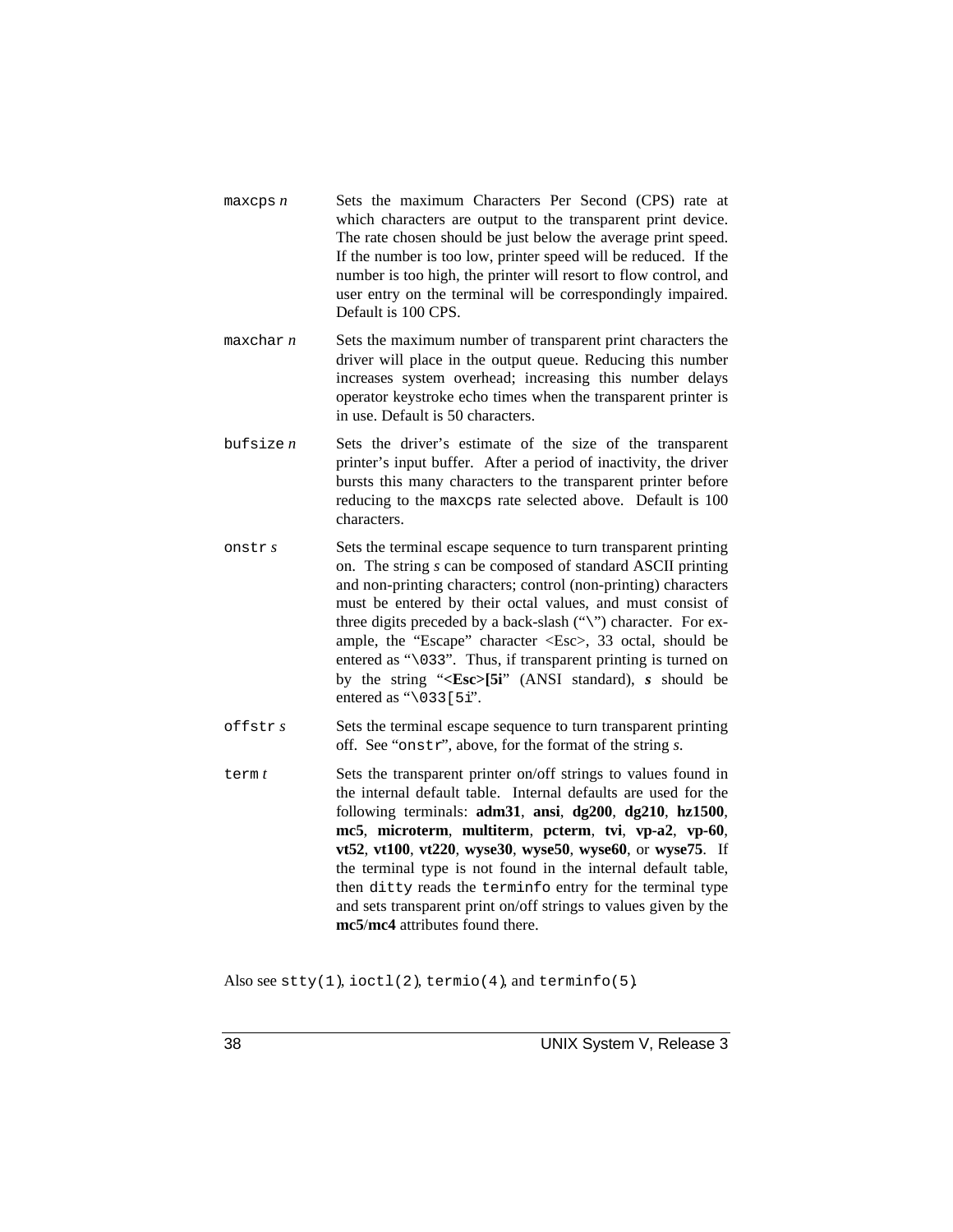## **Using the ditty Command with Parallel Ports**

The ditty command features a special mode for use with the parallel port on Digi PORTS/8emp modules. When the  $-p$  flag is included in the ditty command, certain flags and functions are interpreted differently than for serial ports. Following is an example of the output of the command ditty -p ttye09:

```
parallel output port
pulse width 0.8 us -noack hupcl
BUSY- IP0+ IP1- IP2- OP+
-opost -olcuc -onlcr -ocrnl -onocr -onlret
```
**Pulse Width** defines how long the data is strobed; the default is 0.8 microseconds, which is the fastest supported strobe. To change the strobe length, use the ditty command as follows:

ditty 1 ttya09

The above example sets a 1.0 microsecond pulse width.

Valid pulse widths are: 0.8, 1, 1.2, 1.6, 2, 3, 4, 5, 10, 20, 30, 40 and 50.

The "baud rate" of the port is used to control the pulse width—9600 baud or faster translates to 0.8 microseconds; 4800 baud is 1 microsecond, 2400 is 1.2 microseconds, etc. The -p flag is implied, and need not be included in the command.

#### [-]noack

When noack is specified (ditty noack ttya09), the device driver will not wait for an ACK pulse from the receiving device before transmitting another character; only the BUSY signal will stop data transmission.

When noack is turned off (ditty -noack ttya09), an ACK pulse is expected after each character is transmitted.

The dsrpace control is mapped to noack for parallel ports. The -p flag is implied, and need not be included in the command.

hupcl has the usual meaning: "hang up on close". Since DTR is mapped to the parallel port's SELECTIN line (OP; see below), dropping and raising DTR (which happens when a port is closed and then opened again) will have the effect of strobing the RESET line of the parallel device connected to the port. -hupcl prevents the device from being reset when it is reopened.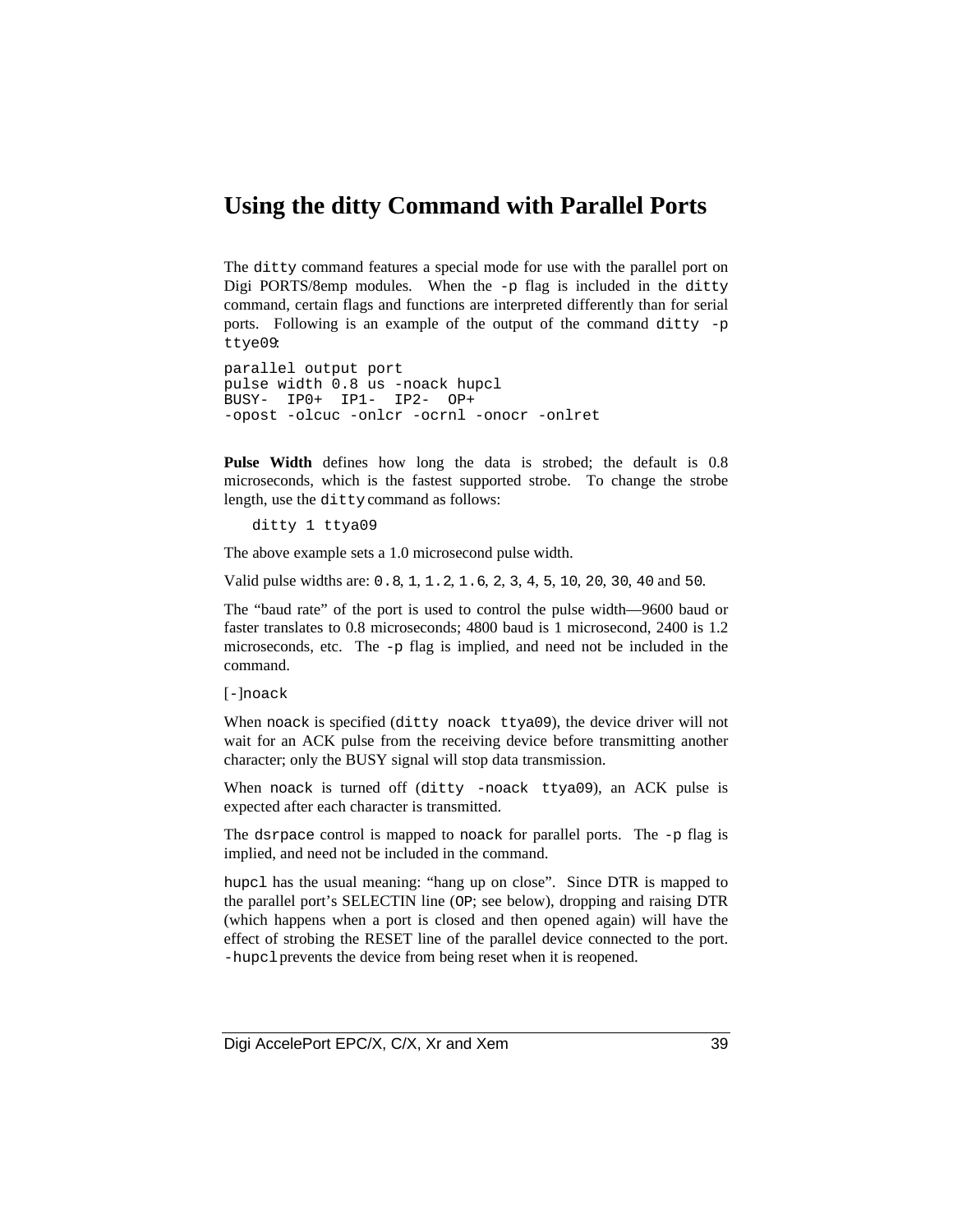BUSY shows the state of the BUSY line. BUSY is not asserted  $(-)$  when the input device can accept data, and asserted (+) when it cannot. BUSY is mapped to DSR for parallel ports.

IP0, IP1 and IP2 are device dependent inputs. They provide information only, and do not affect the flow of data. They are typically used for signals like Paper Out, On/Off Line, etc. IP0, IP1 and IP2 are mapped to CTS, DCD and RI, respectively.

OP is the SELECTIN line, which is mapped from DTR. When OP changes from LOW to HIGH, the parallel port's RESET line is strobed. Normally, the RESET function is handled by the driver; however, a RESET can be forced by issuing the command "ditty OP- ttya09" followed by "ditty OP+ ttya09", or by the command "ditty reset ttya09". The -p flag is implied, and need not be included in the command.

[-]opost, [-]olcuc, [-]onlcr, [-]ocrnl, [-]onocr, [-]onlret

These flags have the usual meaning (see  $\text{stty}(1)$ ).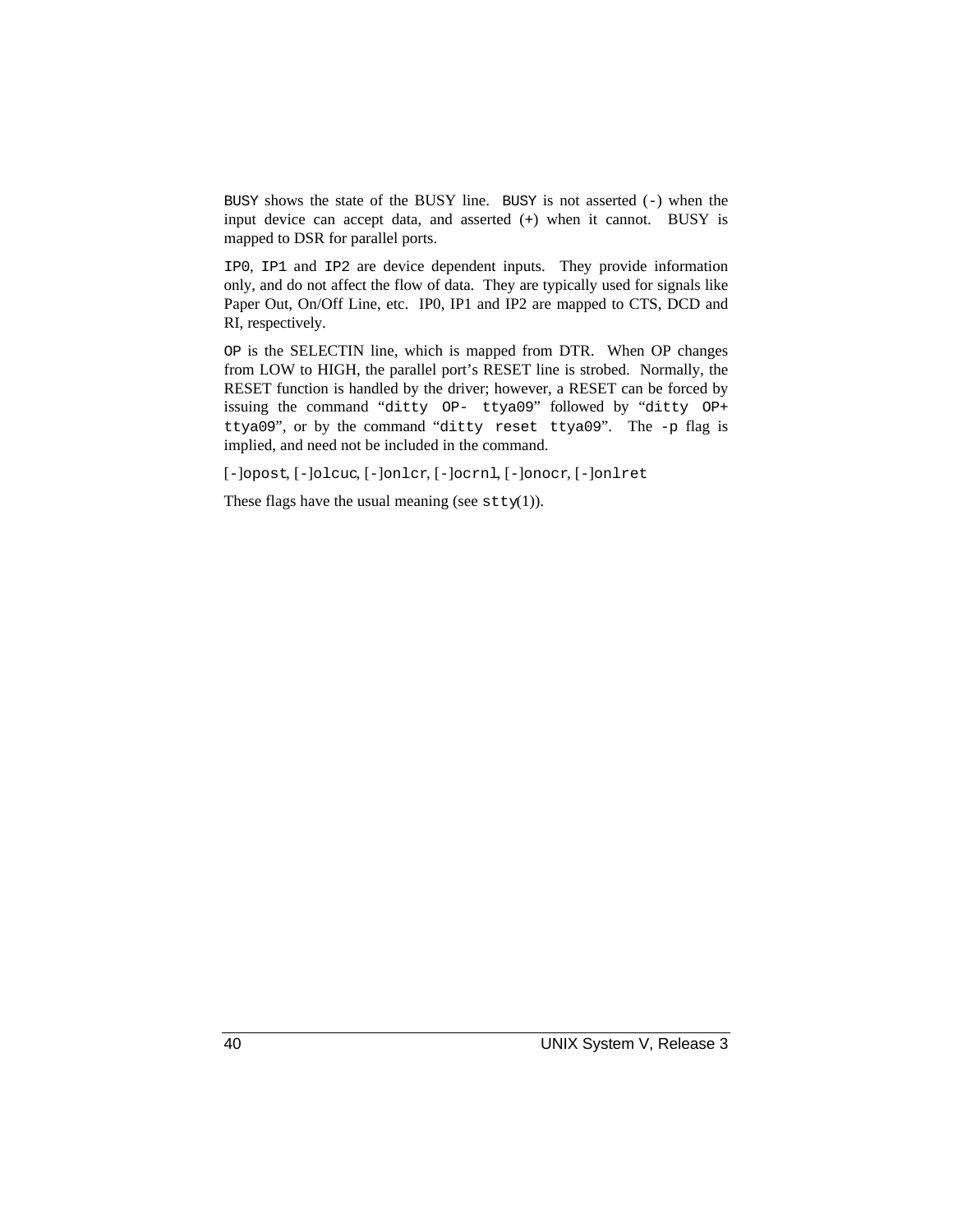## **DigiPRINT Transparent Print Feature**

## **Description & Theory of Operation**

Most terminals have an auxiliary port that can be connected to a serial printer. These terminals support two print modes, Auxiliary and Transparent. If both print modes are OFF, data received by the terminal is simply displayed on the screen. With Auxiliary print mode ON, data received by the terminal is displayed on the screen, and is also transmitted to the printer. With Transparent Print Mode ON, the terminal transmits data received directly to the printer, without displaying it on the screen.

DigiPRINT allows you to use your terminal in a normal manner, while information is also being sent *over the same serial connection from the host* to the printer connected to the terminal's auxiliary printer port. This is "transparent printing." The DigiPRINT software determines whether packets of data are bound for the screen or for the printer, and precedes data bound for the printer with the Transparent Print Mode ON command, and follows it with the Transparent Print Mode OFF command.

Data for the terminal screen has the highest priority, and DigiPRINT sends data to the printer only if there is a break in information being sent to the screen. If continuous data is being transmitted to the terminal device, nothing gets sent to the printer.

Whenever an auxiliary printer port is used, flow control to the printer becomes an issue. If the printer falls behind and invokes flow control, output to both the printer and the terminal is stopped: this is aggravating to the terminal user. The ditty command provides three parameters to limit printer output and avoid this situation. (See *Setting Terminal Options with ditty* on page 35 for a complete description of the ditty command.)

The parameter maxcps limits the maximum printer port character-per-second data rate. This number should be set to the minimum character rate the printer can sustain in typical use.

The parameter maxchar limits the number of characters queued to the printer ahead of terminal output. Lower numbers increase system overhead, higher numbers result in keystroke echo delays. A value of 50 is generally a good compromise at 9600 baud.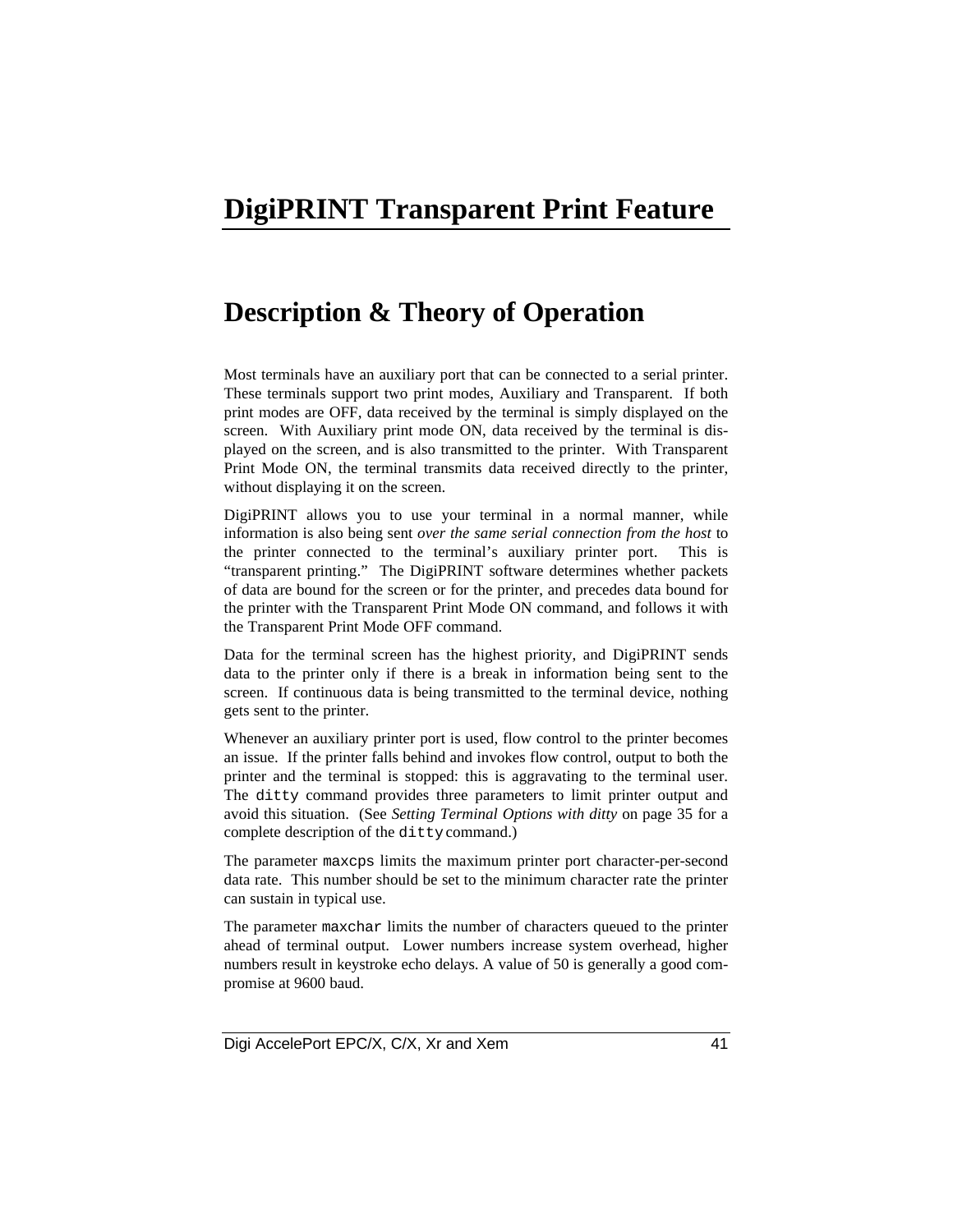The parameter bufsize should be set to a value just below the printer's buffer size. After a period of inactivity, the driver will burst up to this many characters to the printer to fill the print buffer before slowing to the maxcps rate.

The printer on/off strings are also set using ditty.

DigiPRINT will be available for use after the Digi device driver software for your operating system is installed, and the transparent print options are activated with the ditty program.

A cable must be connected between the auxiliary port of the terminal and the printer. The baud rate on the terminal auxiliary port and the printer must be the same, and the printer and the auxiliary port of the terminal must use the same handshaking mode. The auxiliary port must also be enabled. If your terminal is not one of those directly supported, you must know the escape sequence of your terminal.

Refer to your terminal and printer manuals for connection information, escape codes, and to see what handshaking modes are supported (i.e. xon/xoff, busy/ready, rts/cts, etc.).

Printer devices (pra01, etc.) must not be in either the /etc/inittab or /etc/ttys files, and must not be enabled.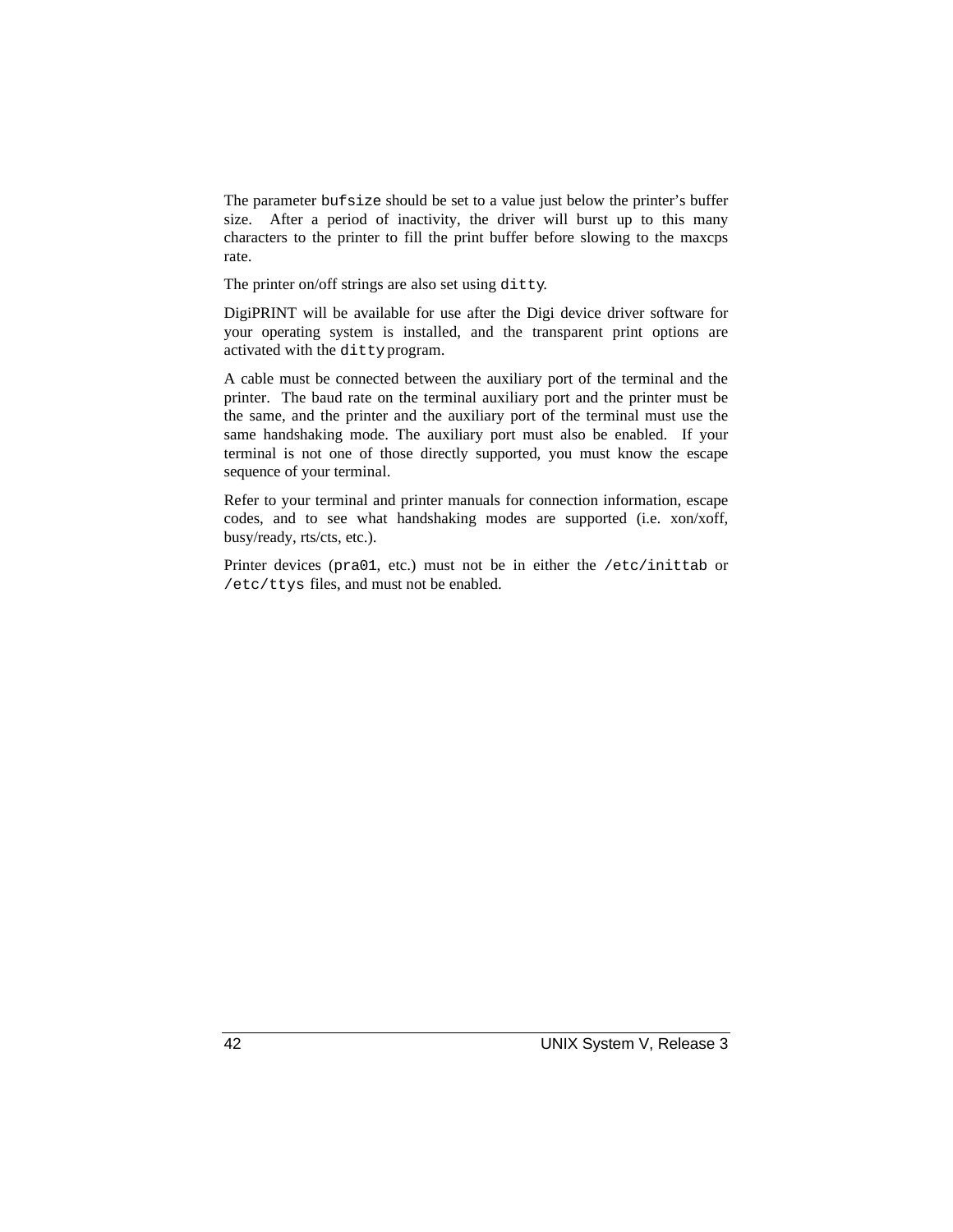## **Transparent Print Activation**

DigiPRINT is activated with ditty. The ditty program configures the Digi tty device driver for transparent print options. (See *Setting Terminal Options* with ditty for a complete description of the ditty command.) The ditty command must be run each time the machine is booted. Usually, the best way to do this is by adding ditty commands to your etc/rc system initialization file. (Put them in a text file in the directory  $/etc/rc.d/8$ —See your System Administrators Guide for details.) Alternatively, you may include the ditty command sequence in your .login or .profile files, to ensure that DigiPRINT is activated when you log in. Your System Administrator can help you edit these files. The pathname for ditty is /usr/bin/ditty.

DigiPRINT transparent print options are set using the ditty program in the following manner:

ditty [ -a ] [ *option(s)* ] *port*

The command line options are:

| maxeps n    | Sets the maximum Characters Per Second (CPS) rate at<br>which characters are output to the transparent print device.<br>See Setting Terminal Options with ditty (page 35) for more<br>information. |
|-------------|----------------------------------------------------------------------------------------------------------------------------------------------------------------------------------------------------|
| maxchar n   | Sets the maximum number of transparent print characters the<br>driver will place in the output queue. See Setting Terminal<br>Options with ditty for more information.                             |
| bufsize $n$ | Sets the driver's estimate of the size of the transparent<br>printer's input buffer. See Setting Terminal Options with<br><i>ditty</i> for more information.                                       |
| onstr $s$   | Sets the terminal escape sequence to turn the transparent<br>printer on. An arbitrary octal character xxx may be given as<br>$\chi$ xxx.                                                           |
| offstrs     | Sets the terminal escape sequence to turn the transparent<br>printer off. An arbitrary octal character xxx may be given as<br>$\chi$ xxx.                                                          |
| term $t$    | Specifies the terminal type. See Setting Terminal Options<br>with ditty for more information.                                                                                                      |
| port        | Specifies the tty device.                                                                                                                                                                          |

Digi AccelePort EPC/X, C/X, Xr and Xem 43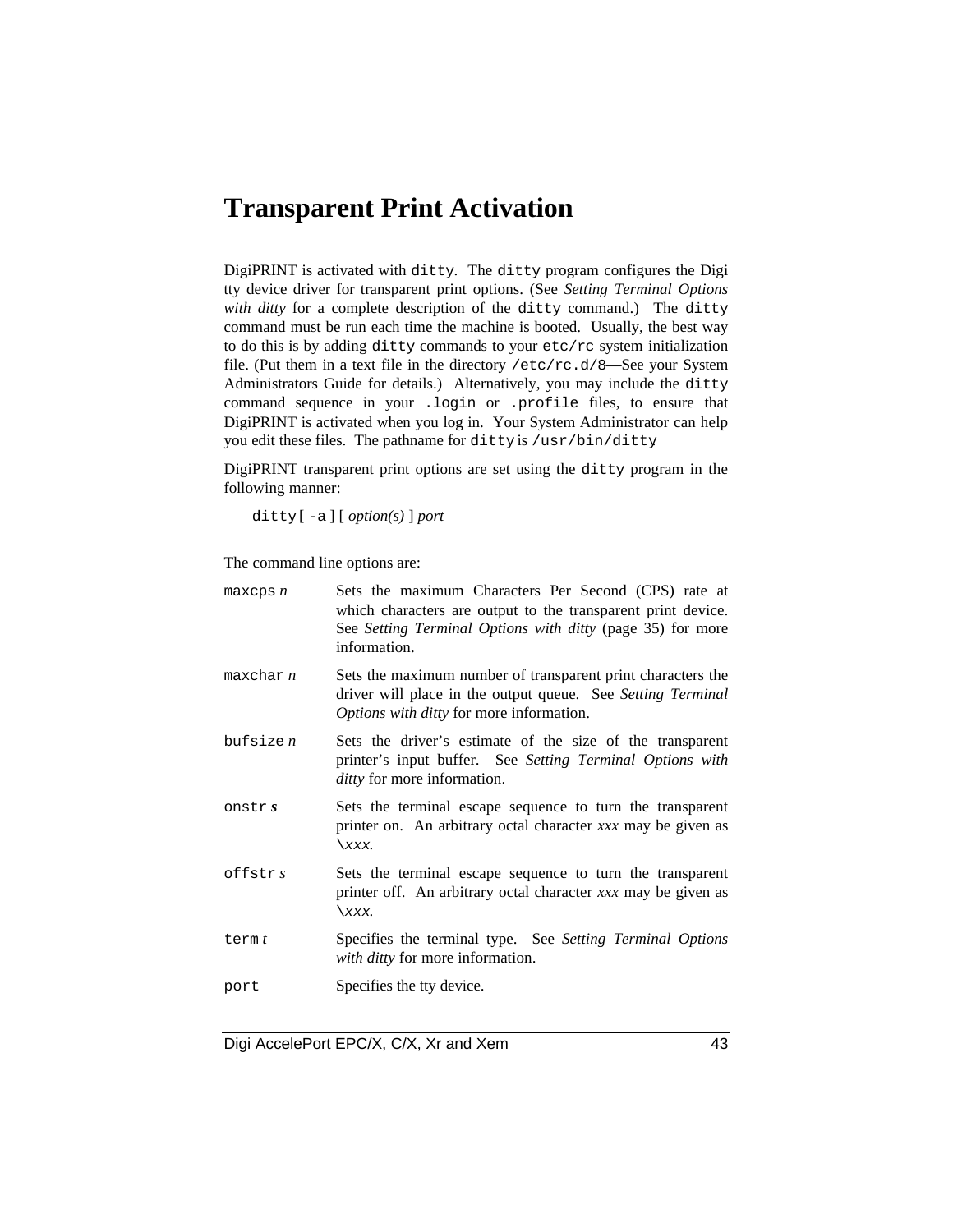Now data can be sent to your printer via the printer devices.

Example: cat *filename* > /dev/pra01

## **ditty Examples for Transparent Printing**

#### **Example 1:**

The following command configures the DigiPRINT options for a DEC VT100 terminal connected to /dev/ttya01. (Note that the printer uses /dev/pra01). maxcps, maxcharand bufsizeare left to defaults. Type:

ditty term vt100 /dev/ttya01

#### **Example 2:**

The following example uses onstr and offstr arguments. (This sets the terminal to use ANSI Standard.) Again maxcps, maxchar, and bufsize are defaults. Type:

ditty onstr "\033[5i" offstr "\033[4i" /dev/ttya01

### **Example 3:**

This example command sets the DigiPRINT option for a WYSE30 terminal, with maxcps of 75, a maxchar of 100, and a printer buffer size, bufsize, of 1000. Type (all on one line, with a carriage return at the end only):

ditty term wyse30 maxcps 75 maxchar 100 bufsize 1000 /dev/ttya01

44 UNIX System V, Release 3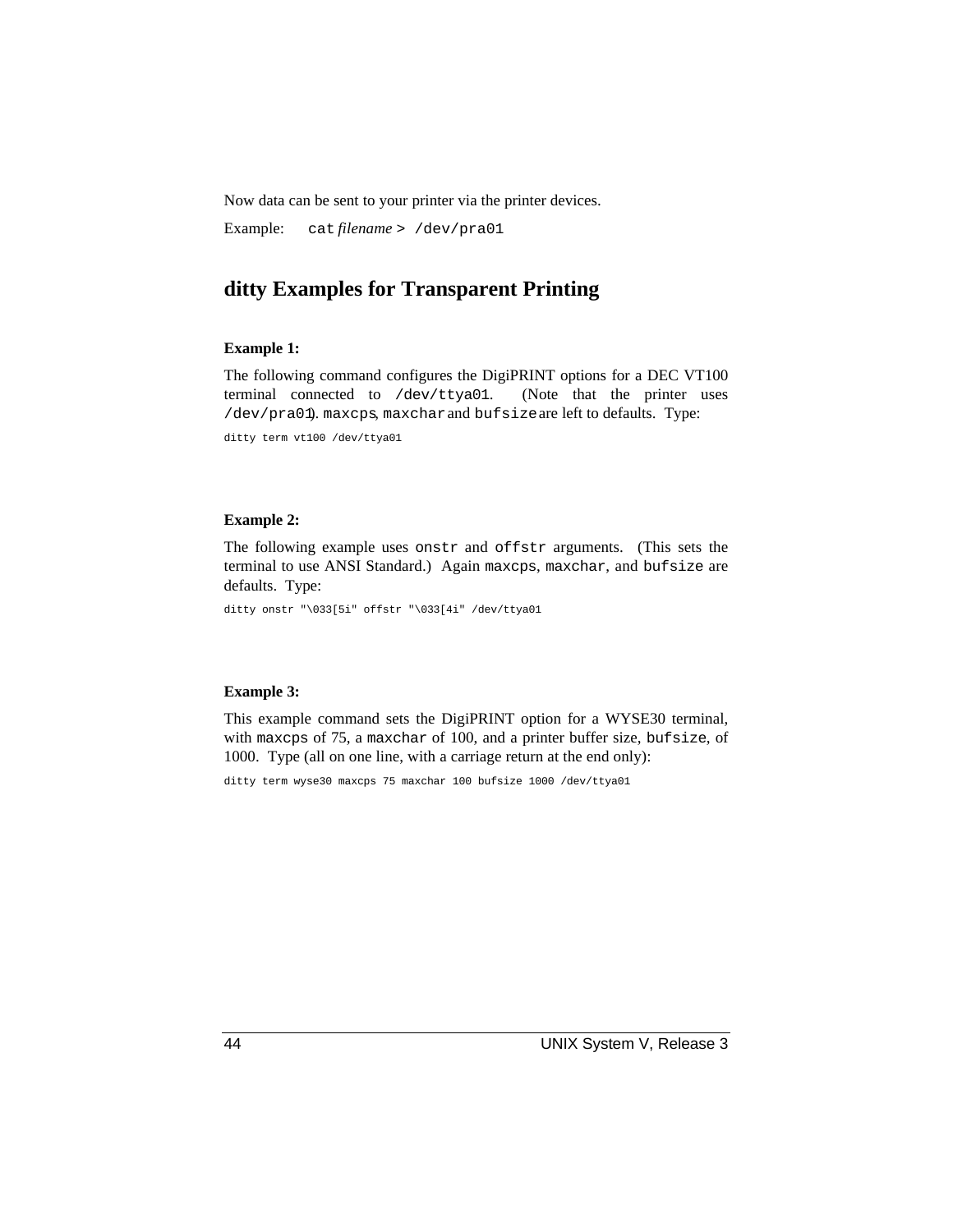# **DigiSCREEN Multiple Screen Utility**

## **Description and Theory of Operation**

DigiSCREEN is a utility that allows a single physical terminal to be connected to several virtual terminal sessions (*screens*) at one time. It is mainly intended for use with terminals that have two or more pages of screen memory. With such terminals, switching between virtual screens will also switch between physical terminal screen pages, allowing each virtual screen's image to be saved and restored. On terminals without multiple pages of screen memory, DigiSCREEN can still be used to switch among virtual screen sessions, although the appearance of the screen will not be maintained when switching screens.

**Note:** For full support of DigiSCREEN, your terminal must be able to switch internal screen pages on command *and must remember the cursor position for each page*. While DigiSCREEN will work on both smart and dumb terminals, screen images are not saved during screen changes on dumb terminals. Digi-SCREEN also supports terminals connected to two or more computers through separate serial ports.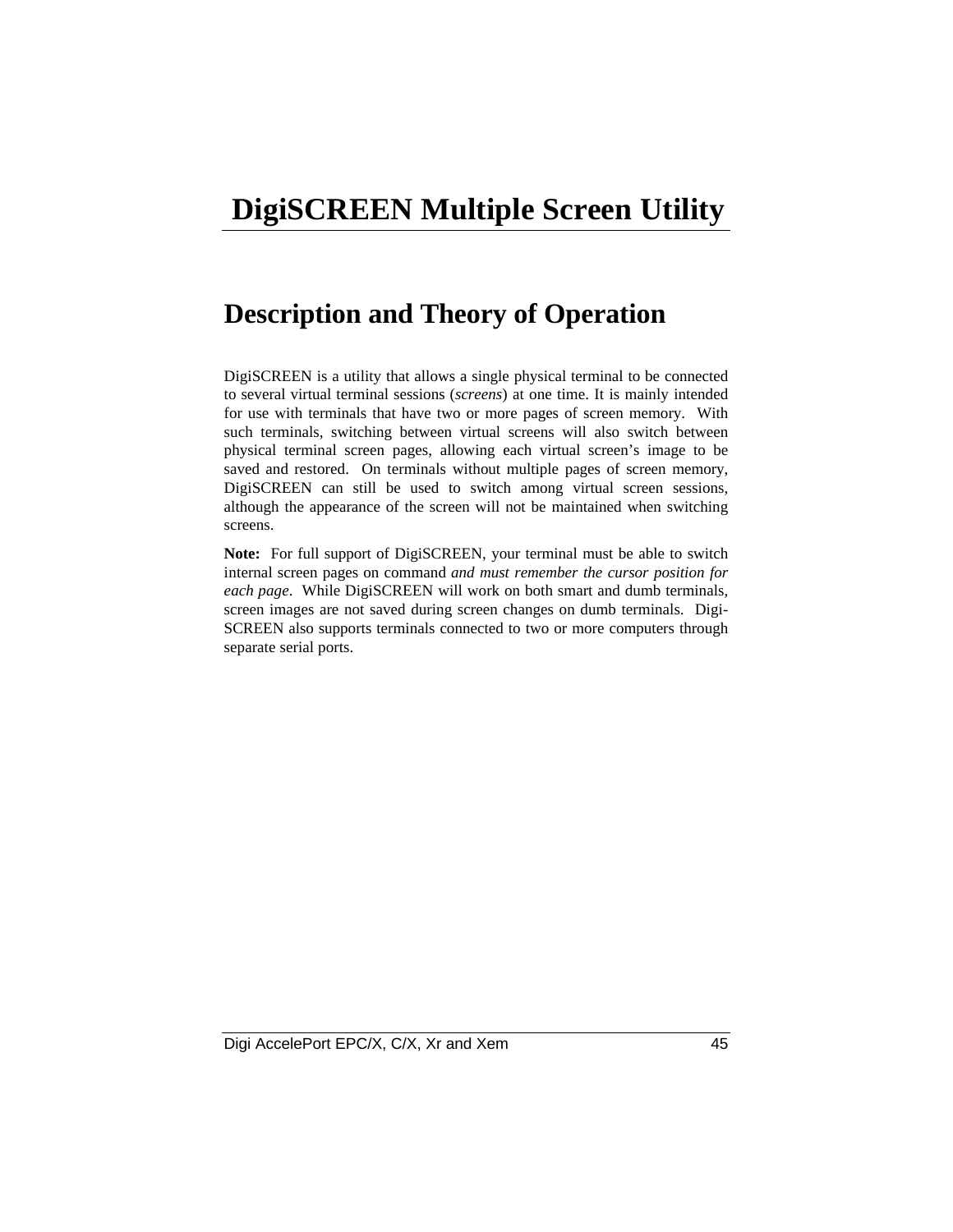## **Options**

DigiSCREEN is called with the following format:

dscreen [-i *infofile* ] [ -t *termtype* ]

If *infofile* is specified, it will be used as the source of terminal configuration information. Otherwise, if the environment variable DSINFO is defined, it specifies the name of the file to be used as the source of terminal configuration information. If neither *infofile* nor DSINFO is specified, the configuration information is read from the file /etc/dsinfo. This option is used to define a different set of keys to be used with DigiSCREEN, e.g. when the originally defined DigiSCREEN keys conflict with an application one wishes to use.

The terminal type is used to select which entry in the *infofile* (default /etc/dsinfo) is used to describe the terminal. If the desired terminal type does not match the setting of the TERM environment variable (again, for alternate key mappings), it can be specified as *termtype* with the -t option.

## **Using DigiSCREEN**

When DigiSCREEN is run, it starts up one virtual screen. Some of the keys on the terminal keyboard will not be passed through to the virtual screen; instead, DigiSCREEN will intercept these keys and perform certain actions when they are pressed. The actions include select a specific screen, block all input and output, start a new screen, end DigiSCREEN (exit code 0), quit DigiSCREEN (exit code 1), switch to the previous screen, and list the DigiSCREEN keys and what they do. Which function each key performs is dependent upon the terminal and the terminal description in the dsinfo file.

When a new virtual screen is created, it is assigned to a select key. When this key is pressed, DigiSCREEN will switch the physical terminal to the video page associated with the particular virtual screen and direct all input and output to go between the physical terminal and the virtual screen. Each virtual screen must have a select key; once all of the select keys defined in the dsinfo file have virtual screens assigned to them, no more screens may be created. Individual screen sessions will end when the original shell process exits, and this will free the associated select key for use with another virtual screen. Digi-SCREEN exits when there are no more active screens.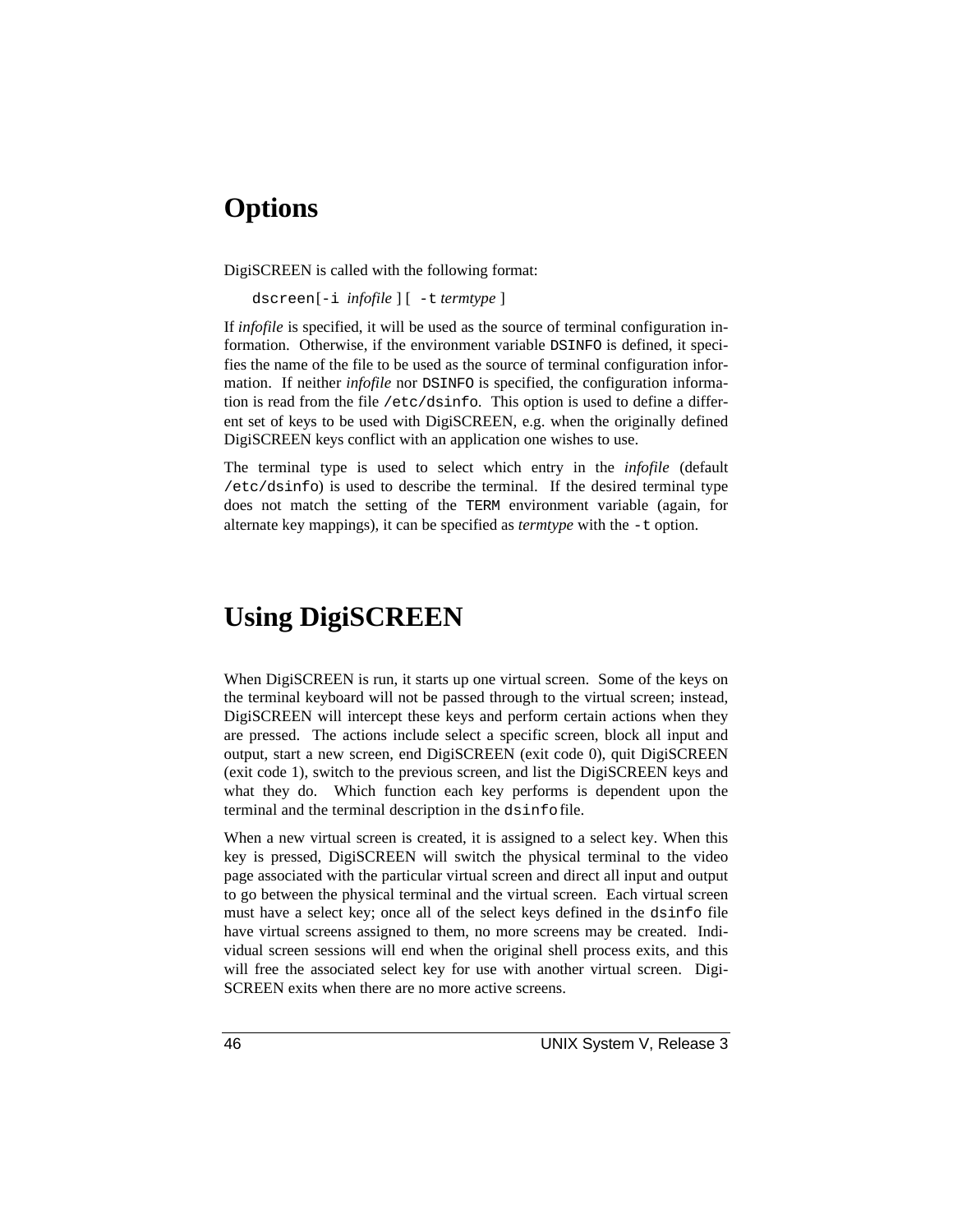Block keys can be used to stop output (in a fashion similar to <Ctrl-S> when using "ixon" flow control). However, the true purpose of these keys is to allow for transparently setting up terminal sessions on two computers using a terminal that has two serial ports. See dsinfo (page 49) for more information.

Pressing a new screen key will create a new screen and assign it to one of the select keys, unless one of the necessary resources is exhausted. Each new screen requires a select key as defined in the dsinfo file, a DigiSCREEN pseudo terminal device, enough memory for the various structures used to keep track of the screen, and a process to run the shell. If any of these are not available, the new screen operation will fail and print a message indicating the reason for the failure.

Pressing an end key will send a SIGHUP signal to all the screen sessions, clean up, and exit with a status of 0. Pressing a quit key will perform the same actions, but will exit with a status of 1.

Pressing a previous key will switch the terminal to the screen that was last displayed.

Pressing a list key will cause a list of the keys recognized by DigiSCREEN and their actions to be displayed on the terminal. When DigiSCREEN starts a new screen, it will display the message "Press *KEY* for help" (where *KEY* is the name of the list key) if there is a list key defined.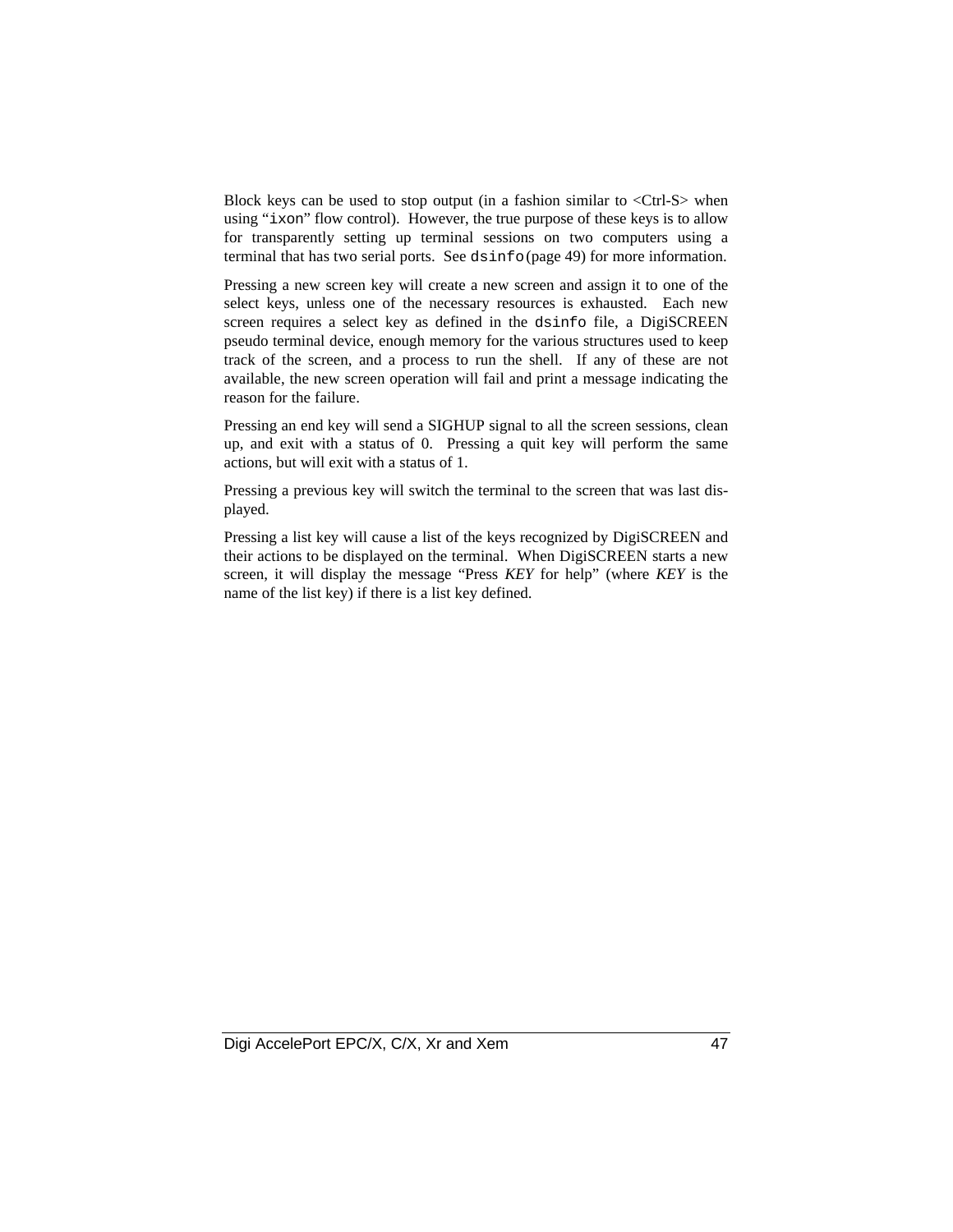## **Dynamic Screen Assignment**

Normally, the terminal description entry in the dsinfo file will have the same number of screen selection keys as the terminal has physical screen pages. However, if more screen selection keys are defined than the number of physical screen pages defined, DigiSCREEN will dynamically assign physical screen pages to virtual screens. When a virtual screen that doesn't have an associated page of screen memory in the terminal is selected, DigiSCREEN assigns the least recently used physical screen to the virtual screen. When this occurs, some sort of indication is given that the physical screen is connected to a different virtual screen; for instance, the screen may be cleared. Using a terminal that has only one physical screen is the simplest case of this; the one screen is shared between all virtual screens.

#### Notes:

- You shouldn't switch screens when the screen is being written to; you may interrupt an escape sequence and leave the terminal in an unknown state.
- Even if your terminal saves the cursor position for individual screens, it may not save other states such as insert mode, inverse video, etc. If this is the case in your situation, make sure you are not in any such mode when you switch screens.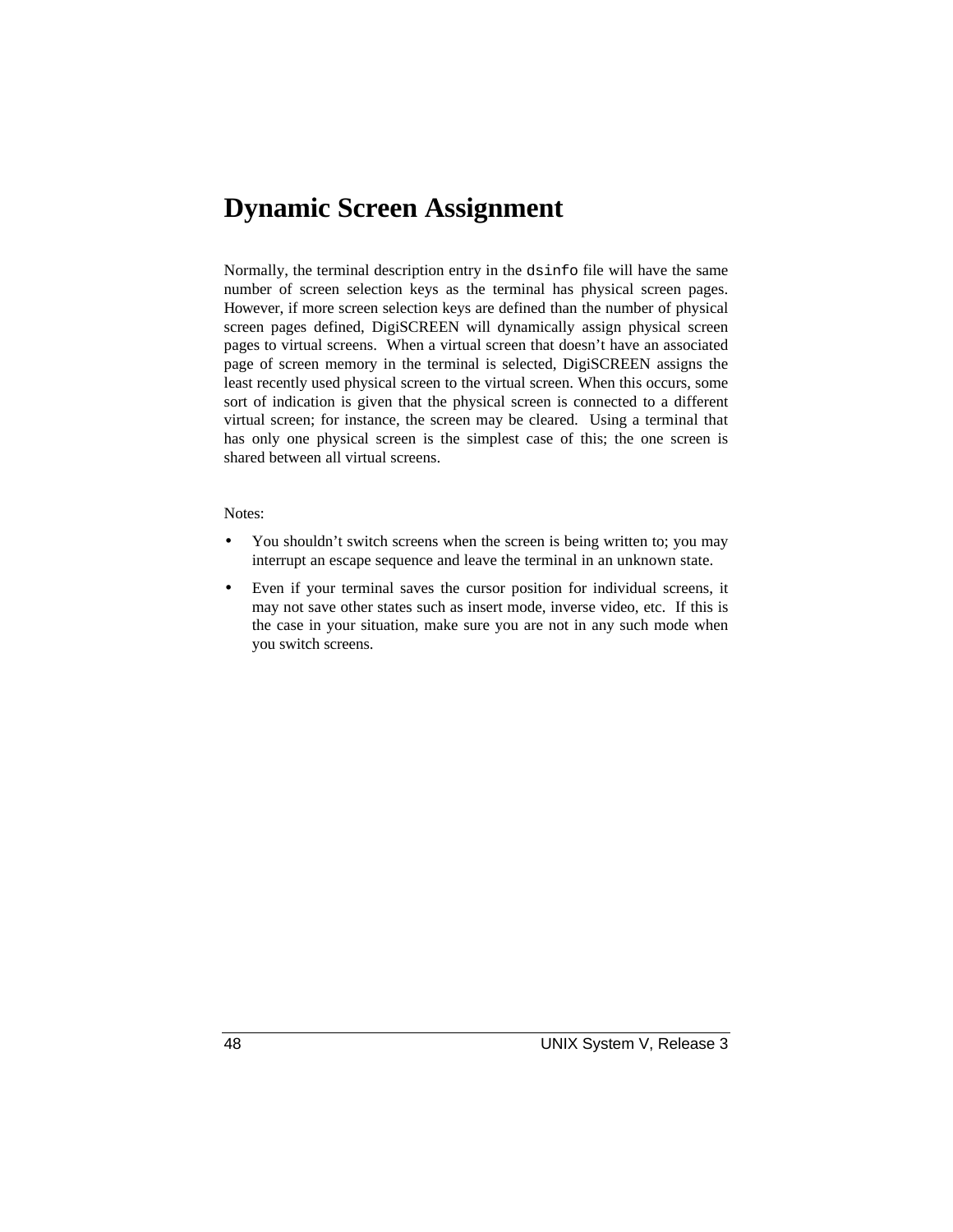## **DSINFO DigiSCREEN Information File**

## **Description**

dsinfo is a database of terminal descriptions used by dscreen (Digi-SCREEN). The information in the descriptions include what keys are to be used by DigiSCREEN and what functions they perform, how many pages of screen memory the terminal has, and what code sequences are sent/received to use these features.

## **Entry Format**

Entries in dsinfo consist of a number of comma separated fields. The first field is a list of alternate names for the terminal, separated by "|" characters.

The remaining fields are strings describing the capabilities of the terminal to DigiSCREEN. Within these strings, the following escape codes are recognized:

|                                  | $\E$ , $\e$ escape character                         |
|----------------------------------|------------------------------------------------------|
| $\n\langle n, \langle 1 \rangle$ | newline (a.k.a. linefeed) character                  |
| \r                               | carriage return                                      |
| \t                               | tab character                                        |
| $\setminus b$                    | backspace character                                  |
| $\setminus f$                    | formfeed character                                   |
| $\setminus$ s                    | space character                                      |
| $\setminus$ nnn                  | character with octal value nnn                       |
| $\mathbf{r}$                     | <ctrl-<math>x&gt; for any appropriate x</ctrl-<math> |

Any other character preceded by a backslash will yield the character itself. The strings are entered as *type*=*string*, where *type* is the type of string as listed below, and *string* is the string value.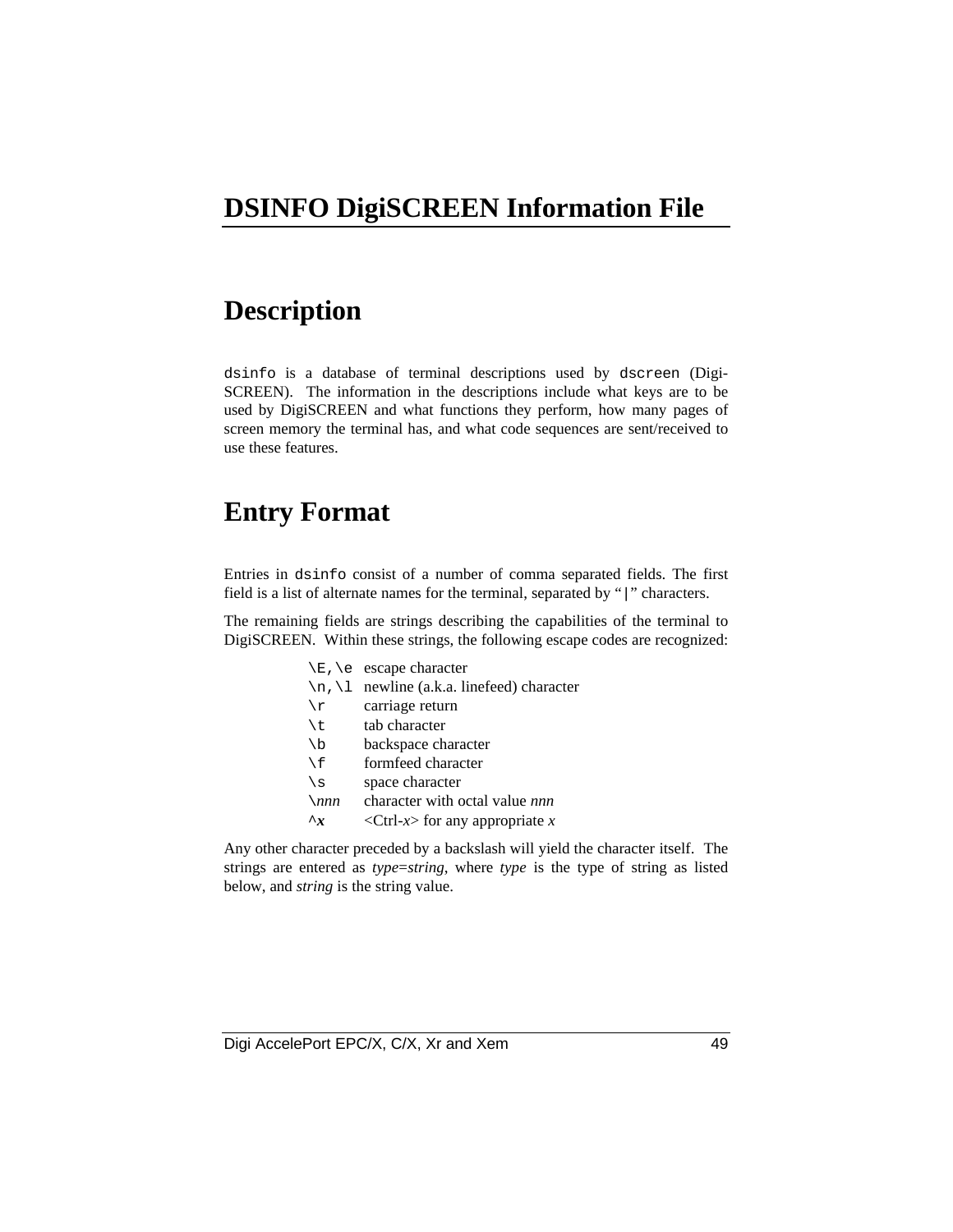## **String Types**

The string types are as follows:

dsk*x* A string type that starts with "dsk" describes a key. The type must be four letters long, and the fourth letter  $x$  indicates what action is taken when the key is received. The key types are:

| <b>Type</b> | Action                                 |
|-------------|----------------------------------------|
| dsks        | <b>Switch Screens</b>                  |
| dskb        | <b>Block Input and Output</b>          |
| dske        | End DigiSCREEN                         |
| dska        | Quit DigiSCREEN (non-zero exit status) |
| dskc        | <b>Create New Screen</b>               |
| dskp        | <b>Switch to Previous Screen</b>       |
| dskl        | List Keys and Actions                  |

Any other key type (a string type dsk*x* that doesn't end in s, b, e, q, p, or l) will cause no internal dscreen action, but will show up in the key listing and will be recognized and acted upon (see below). A type of dskn (n for No Operation) is guaranteed not to be used for any function in future versions; it is recommended that this be used when no internal dscreen action is desired. The value string for each key has three substrings, which are separated by "|" characters (use "\|" to include the "|" character in one of the substrings). The first substring is the sequence of characters that the terminal sends when the key is pressed. The second substring is a label for the key that is printed when a list of the keys is presented (for example, "Shift-F1"). The third substring is a sequence of characters that DigiSCREEN sends to the terminal when this key is pressed, before performing the action this key requests.

dsp A string type of "dsp" describes a physical screen in the terminal. One dsp string should be present for each physical screen in the terminal. The value string for each physical screen has two substrings, which are separated by a "|" character (again, use " $\setminus$ |" to include the "|" character in one of the substrings). The first substring should be the sequence of characters to send to the terminal to display and output to the particular physical page on the terminal. The second substring is sent to the terminal any time the page is used for something new. This second substring is usually set to the clear screen sequence. It is sent under two conditions. The first condition is when a new virtual terminal session is being created. The second condition occurs when the user is running more virtual terminals than there are physical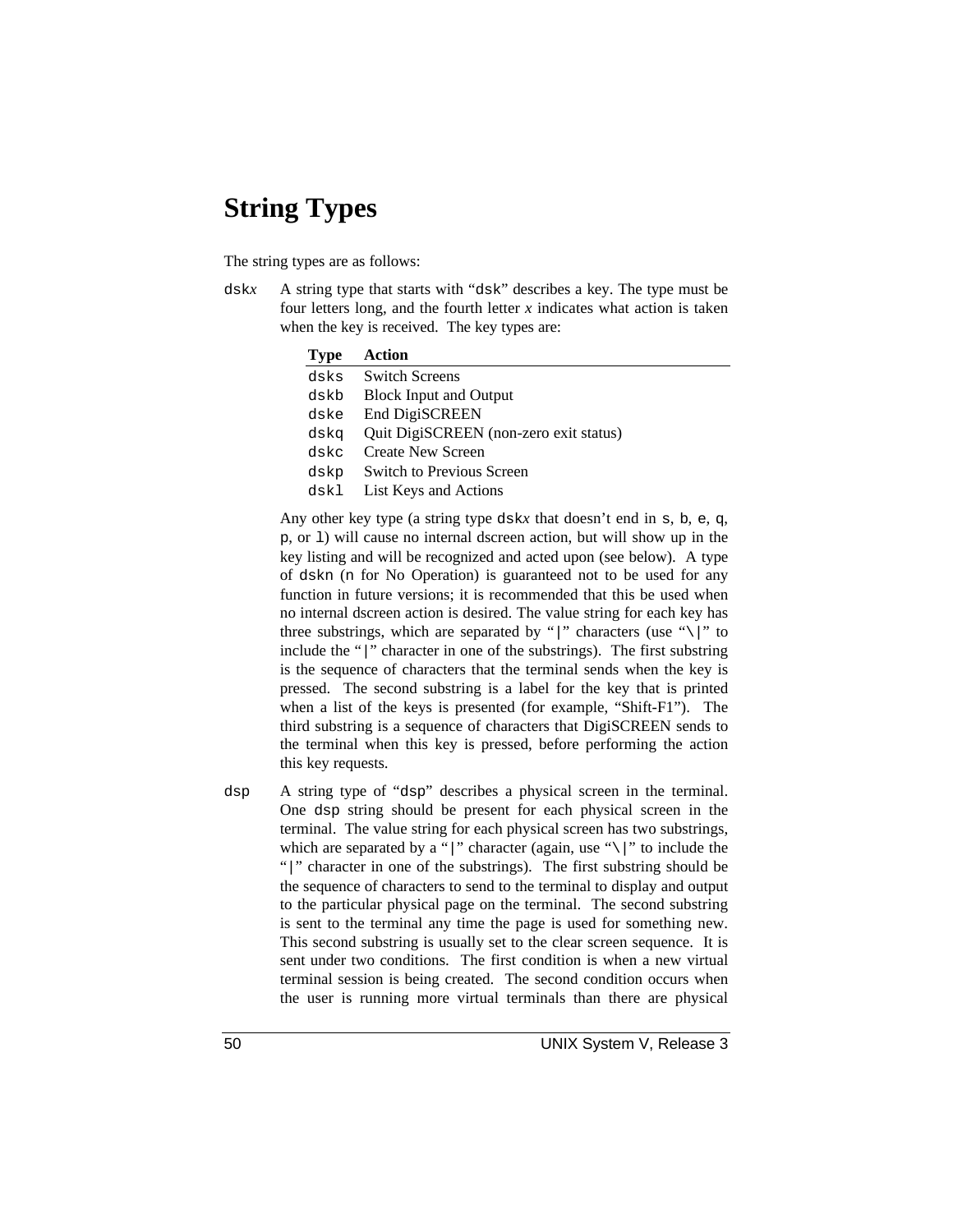screens; if the user selects a virtual terminal such that DigiSCREEN has to re-use one of the physical screens, it will send this sequence to the screen to indicate to the user that the screen contents don't match the output of the virtual terminal to which it is connected. Note that running with more virtual terminals than physical screens can be quite confusing and is not particularly recommended; it can be avoided by defining no more screen selection keys ("dsks=...") than physical screens ("dsp=...") in the dsinfo entry.

dst A string with a type of "dst" adjusts DigiSCREEN's input timeout. The value of the string should be a decimal number. The timeout value is in tenths of a second, and has a maximum value of 255. The default timeout value is 1 (or .1 seconds). When DigiSCREEN recognizes a prefix of an input key sequence but doesn't have all the characters of the sequence, it waits for more characters. If the timeout occurs before more characters are received, the characters are sent on to the virtual screen and DigiSCREEN will not consider these characters as part of an input key sequence. It may be necessary to raise this value if one or more of the "keys" DigiSCREEN is to trigger on is actually a number of keystrokes (i.e. assigning Ctrl-Z 1, Ctrl-Z 2, Ctrl-Z 3, etc. for screen selection, Ctrl-Z N for new screen and so on).

#### **Example 1**

The following example entry is for a Wyse 60 with three screens:

```
wy60|wyse60|wyse model 60,
              dsks=^A`^M|Shift -F1|,
             dsks=\lambdaa\simM|Shift -F2|
              dsks=^Ab^M|Shift -F3|,
             dskc=\200|ctrl -F1|,
             dske=\201|Ctrl - F2|\Eve0\E+,
             dskl=\202|Ctrl - F3|,
             dsp=\E{w0|\E_{+}},
                    \texttt{disp}=\left\langle \mathbb{E}\;\mathbb{w}1\;\right|\;\left\langle \mathbb{E}^+\right\rangle ,
                    dsp=\E{w2|\E_{+}},
```
With this entry, <Shift-F1> through <Shift-F3> are used for selecting screens 1 through 3, respectively.  $\langle$ Ctrl-F1 $>$  will create a new screen,  $\langle$ Ctrl-F2 $>$  will send "<ESC> w 0 <ESC> +" to the screen (switching to window 0 and clearing the screen) and then end dscreen, and <Ctrl-F3> will list the keys and their functions. The three physical screens are displayed by sending "<ESC> w 0", " $\langle$ ESC $>$  w 1", and " $\langle$ ESC $>$  w 2." Each time a physical screen is used for a new screen, the sequence "<ESC> +" will be sent to the terminal, which will clear the screen.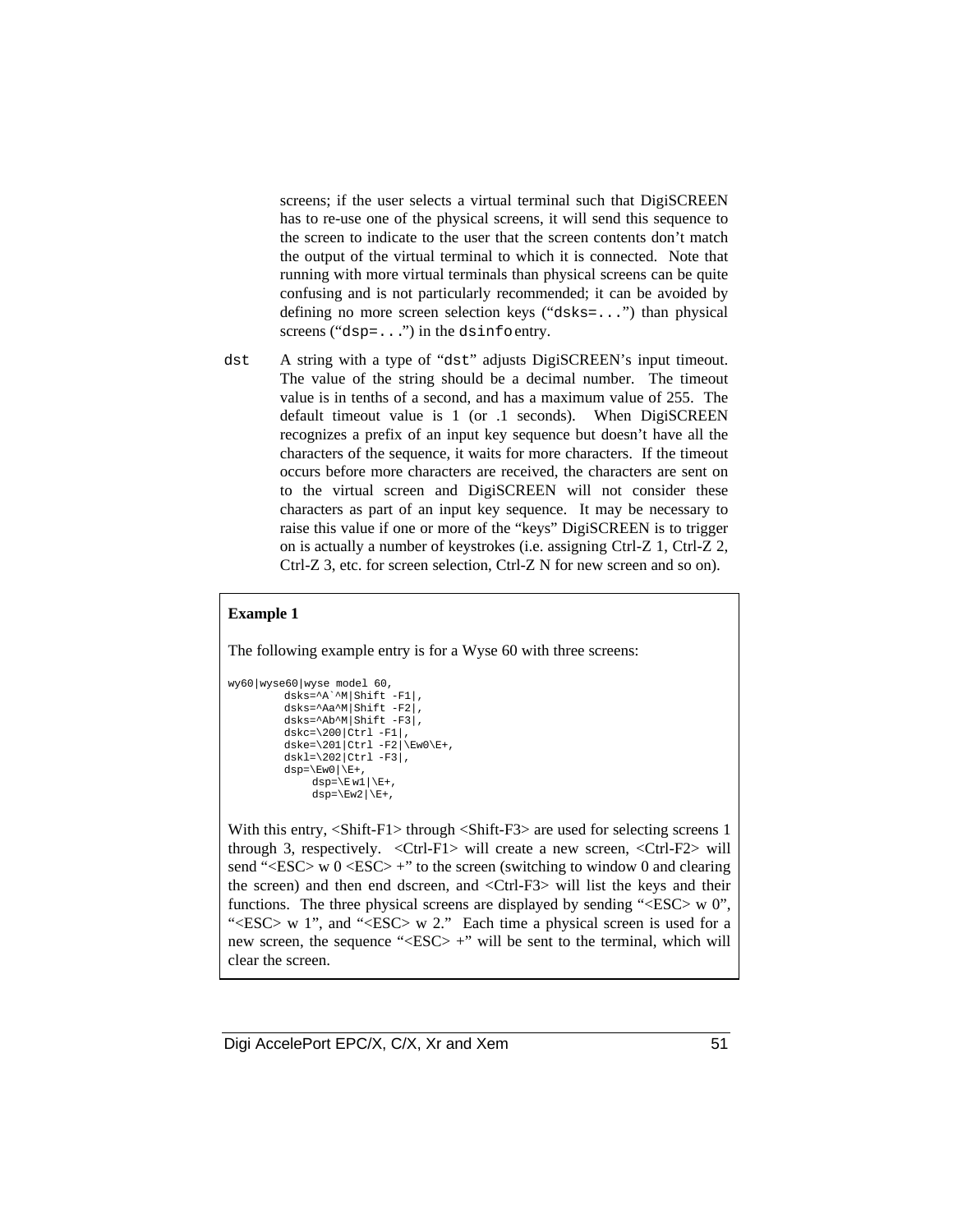### **Example 2**

This example is, again, for a Wyse 60 with three screens, but one of the screens is on a second computer communicating through the second serial port on the terminal:

```
wy60-1|wyse60 -1|wyse model 60 - first seri al port,
                dsks=^A`^M|Shift -F1|,
                dsks=^Aa^M|Shift -F2|,
                dskb=^Ab^M|Shift -F3|\Ed#^Ab\r^T\Ee9,
                dskc=\200|Ctrl -F1|,
                dske=\201|Ctrl -F2|\Ed#\201^T\Ew0\E+,
                dskl=\202|Ctrl - F3|\label{eq:dsp} \mathrm{disp}=\E{\mathbf{w0}\mid \mathbf{E}^+,\mathrm{disp}=\E{\mathbf{w1}\mid \mathbf{E}^+ \,,}wy60-2|wyse60 -2|wyse model 60 - second se rial port,
                \label{eq:dsk} $$dskb={}^A`^M|\Shift -F1|\Ed#^A`\r^T\Ee8 \, ,dskb=^Aa^M|Shift -F2|\Ed#^Aa\r^T\Ee8,
                dsks=^Ab^M|Shift -F3|,
                dskc=\200|Ctrl -F1|,
                dske=\201|Ctrl -F2|\Ed#\201^T\Ew0\E+,
                dskl=\202|Ctrl -F3|,
                dsp=\E{w2}|E+,
```
For this setup to work, DigiSCREEN must be run on both computers, with terminal type wy60-1 on the first computer and terminal type wy60-2 on the second computer (using the  $-t$  option to DigiSCREEN). The wy60-1 entry will be examined first.

The first two key entries are unchanged from the original wy60 entry. The third key, however, has type "dskb," which means block both input and output. When this key is pressed, the sequence " $\langle$ ESC> d #  $\langle$ Ctrl-A> b  $\langle$ CR>  $\langle$ Ctrl-T $>$  $\langle$ ESC $>$  e 9" is sent to the terminal; after this output is blocked and DigiSCREEN continues scanning input for key sequences but discards all other input.

The effects caused by the sequence sent to the terminal contain the real magic here. The sequence "**<ESC> d** #" puts the terminal in "Transparent Print" Mode," which echoes all characters up to a **<Ctrl-T>** out the other serial port. The characters "<Ctrl-A> **b** <CR>" are sent out the other serial port, informing the dscreen process on the other computer that it should activate the window associated with the **<Shift-F3>** key. The "**<Ctrl-T>**" takes the terminal out of the Transparent Print mode, and the sequence "**<ESC> e 9**" tells the terminal to switch to the other ("AUX") serial port for data communications.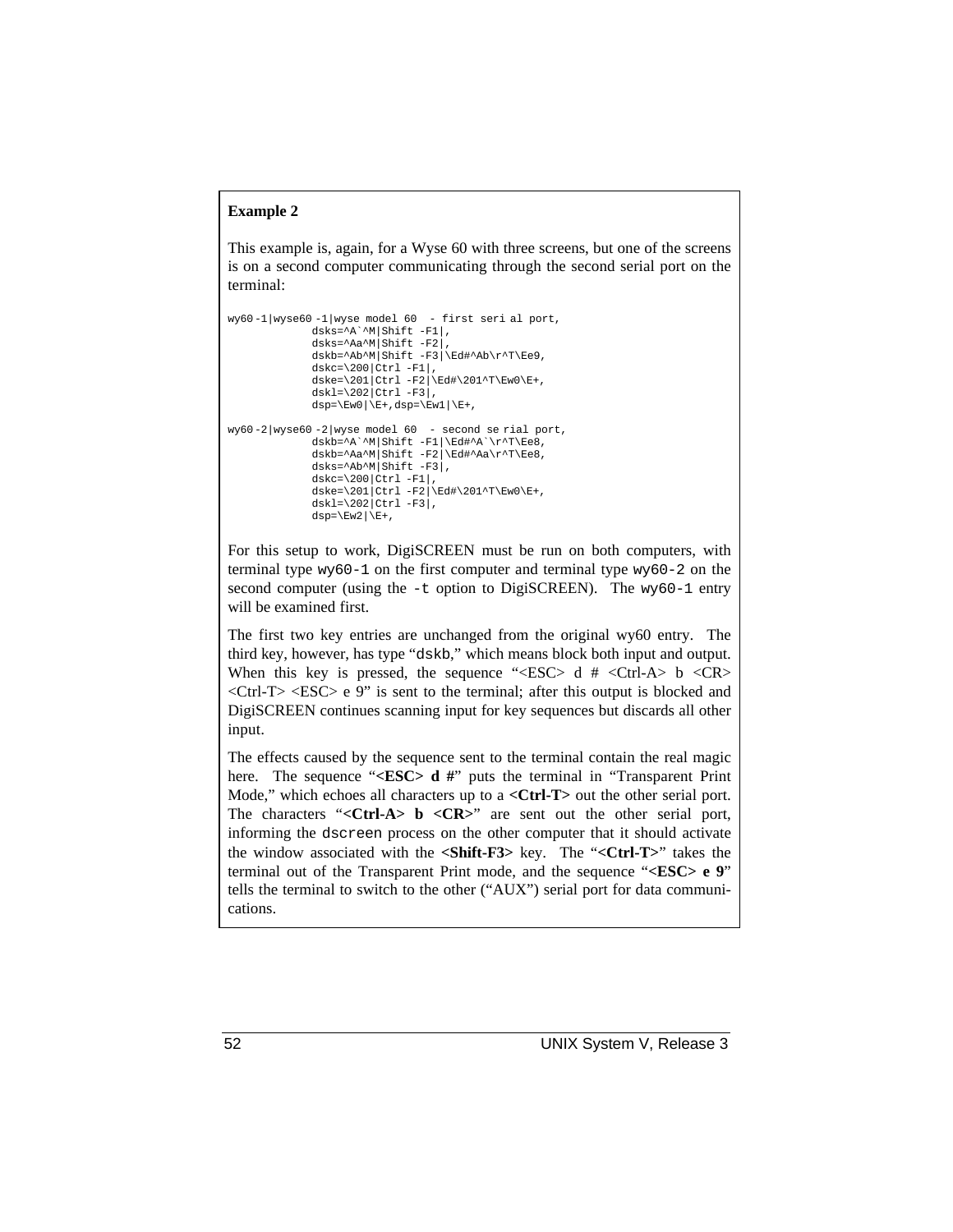At this point the other computer takes over and sends an "**<ESC> w 2**" to switch to the third physical screen, and then resumes normal communication.

The wy60-2 entry follows the same general pattern for keys **<Shift-F1>** and **<Shift-F2>**: switch to transparent print mode; send function key string to other computer; switch transparent print off; and switch to the other serial port. The end key (**<Ctrl-F2>**) works the same for both computers; it sends the end key sequence to the other computer through the transparent print mechanism, switches the terminal to window 0, clears the screen, then exits.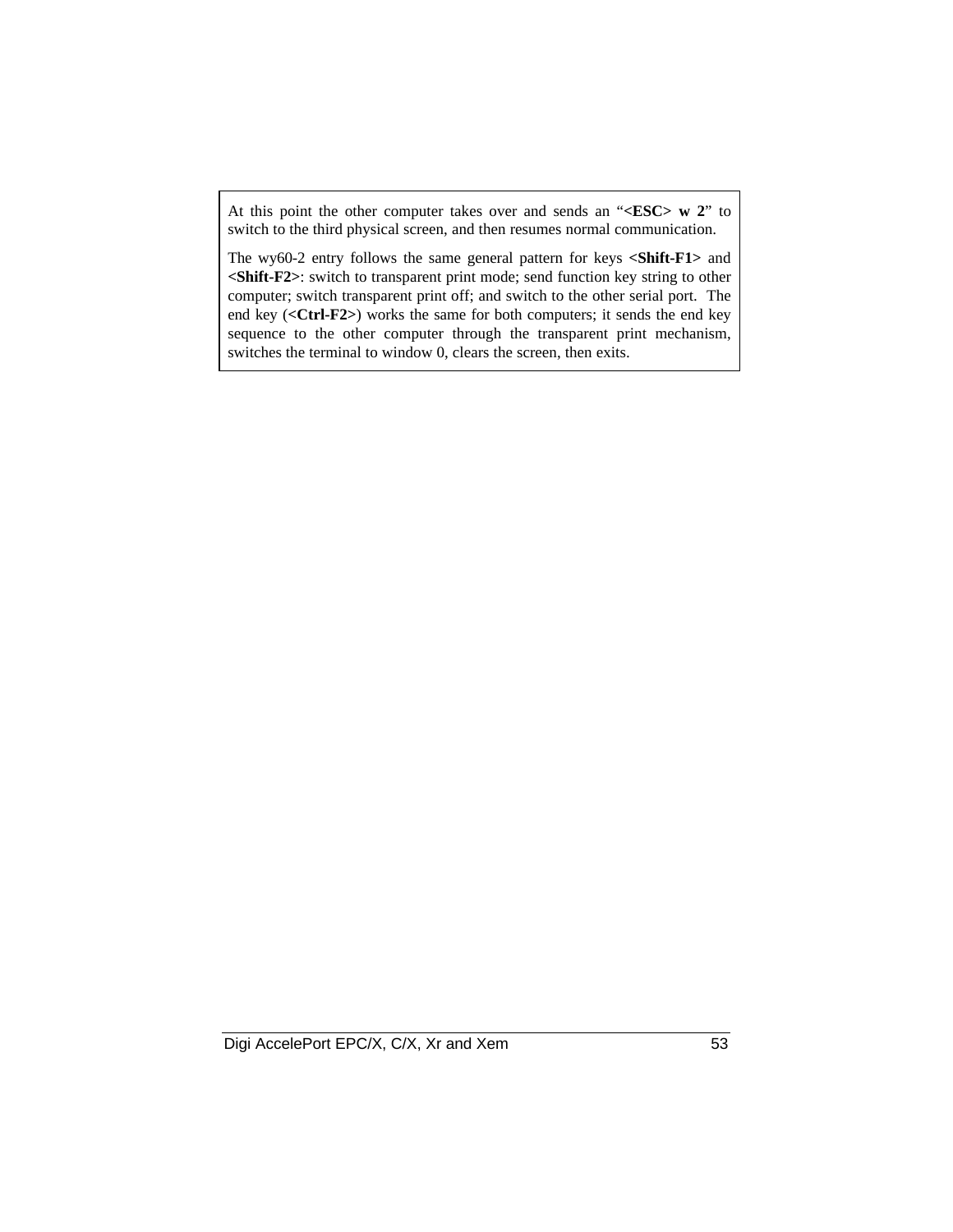## **Introduction**

The Digi Port Authority (DPA) program is a software tool which provides a means to monitor the status of the Front End Processor/Operating System (FEP/OS), which is the on-board software run by Digi intelligent serial communications products.

The DPA software also shows the status of the individual ports on a concentrator or PORTS module by displaying a simulated concentrator front panel. Each of the eight supported EIA-232 signals is displayed, along with input and output flow control status and the status of the host adapter to concentrator connection status.

The DPA program can be run from any terminal on the system, and supports the following Digi hardware and device drivers:

Hardware: Digi C/X, EPC/X and Xem systems Software: UNIX System V Release 3.2 device driver version 5.3.0 and up

The DPA software is installed automatically when you install this device driver.



Be sure to read the *Release Notes* that may be included with this software. The *Release Notes* contain information not available at this manual's press time.

## **Using the DPA Software**

To run the Digi Port Authority software, enter the following command from any terminal, or the system console:

dpa [-l *logfile*]

The -l *logfile* option specifies the file path for screen dumps. If this option is not specified, the default log file path is  $/\text{tmp}/\text{dpalog}$ .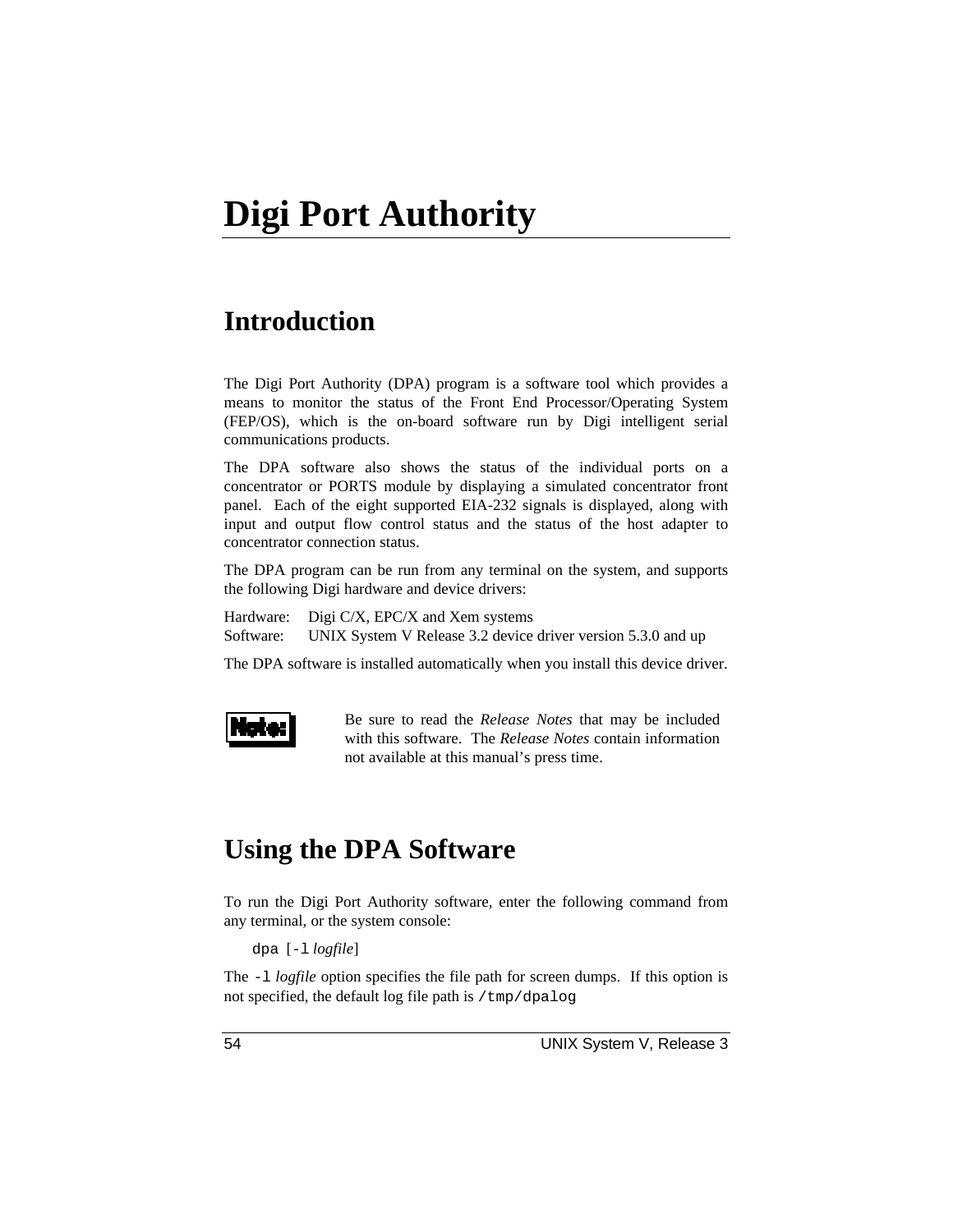## **The DPA Main Screen**

After reading the initial information screen, press any key to see the DPA main screen, which will be similar to the following:

|              |                                                      |                | * Digi Port Authority * |          |          |        |  |
|--------------|------------------------------------------------------|----------------|-------------------------|----------|----------|--------|--|
|              | Type                                                 | State          | I/O Addr                | Mem Addr | Mem Size | #Ports |  |
| $\mathbf{1}$ | $ISA$ - $EPC/X$ OK                                   |                | 108                     | d8000    | 32K      | 32     |  |
| 2            | $EISA - Xem$                                         | OK             | 4005                    | c8000    | 32K      | 16     |  |
| 3            | $EISA - C/X$                                         | O <sub>K</sub> | 1005                    | d8000    | 32K      | 128    |  |
|              | Space Bar = (Accept) Arrow Keys = (Change Selection) |                | $'0' = 0$ uit           |          |          |        |  |

The fields in the above screen have the following meanings:

| Type:         |           | The bus type (EISA, ISA, MC) and board type (C/X, Xem, Xr<br>$EPC/X$ ) detected by the Digi device driver.             |  |  |  |  |  |
|---------------|-----------|------------------------------------------------------------------------------------------------------------------------|--|--|--|--|--|
| <b>State:</b> |           | The current state of the board. Possible values are:                                                                   |  |  |  |  |  |
|               | OK        | Indicates the adapter is functioning normally.                                                                         |  |  |  |  |  |
|               | NOT FOUND | The device driver could not identify this type of<br>board.                                                            |  |  |  |  |  |
|               | NO IO     | The device driver was unable to communicate<br>with the board via the I/O port. Switch settings<br>could be incorrect. |  |  |  |  |  |
|               | NO MEMORY | The device driver was unable to allocate the<br>necessary memory for this board.                                       |  |  |  |  |  |
|               | NO BIOS   | Unable to download the BIOS image. Possible<br>hardware failure.                                                       |  |  |  |  |  |
|               | NO FEP/OS | Unable to download the FEP/OS image.<br>Pos-<br>sible hardware failure.                                                |  |  |  |  |  |
|               | HD/W FAIL | An unrecoverable error with the FEP/OS has<br>been detected. Possible hardware failure.                                |  |  |  |  |  |
|               | NO PORTS  | (Xem system only) The BIOS on the Xem host<br>adapter could not detect any ports. Possible<br>hardware failure.        |  |  |  |  |  |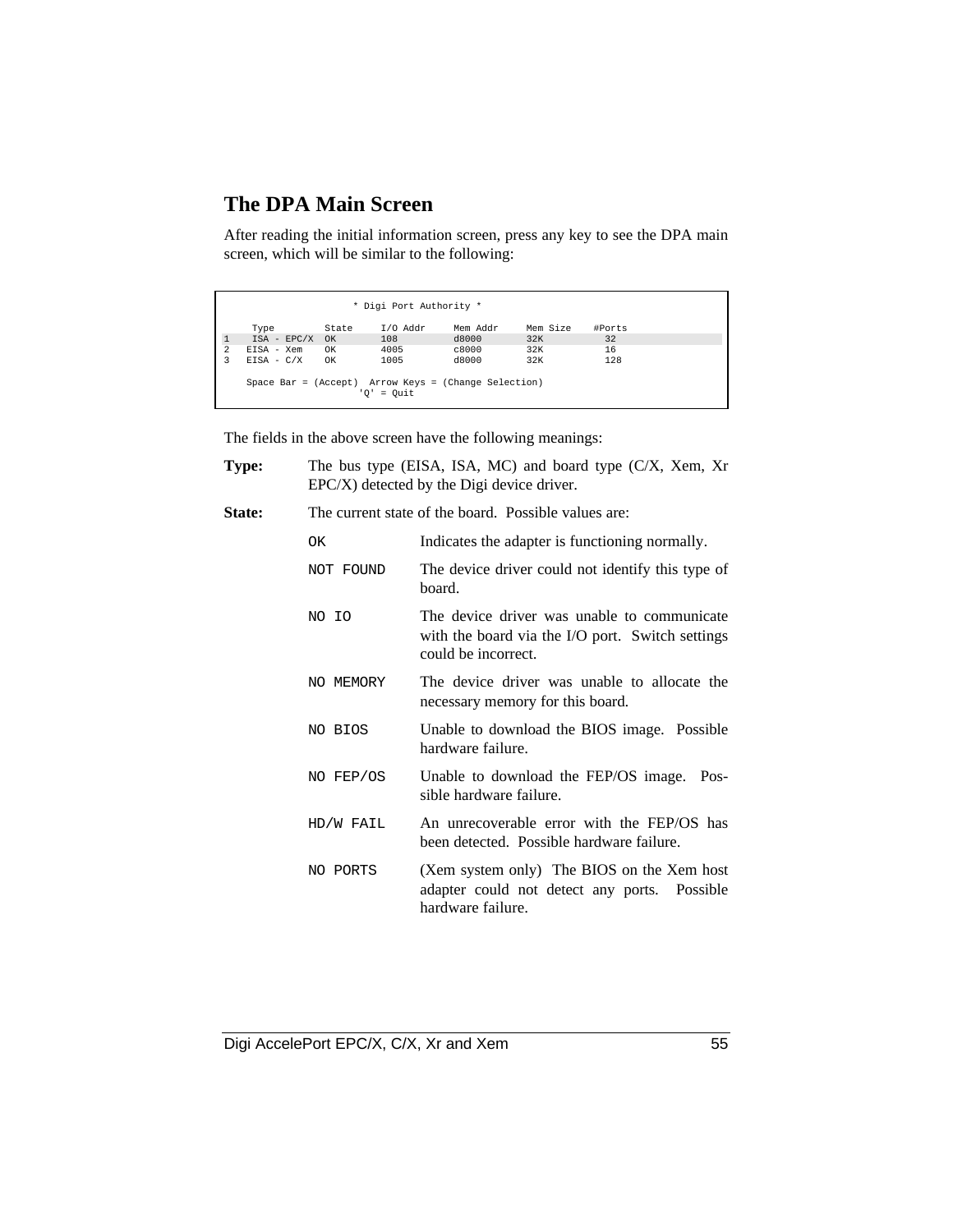**I/O Addr:** The adapter's I/O port address (hexadecimal).

- **Mem Addr:** The starting address of the adapter's dual ported memory (hexadecimal).
- **Mem Size:** The size of the adapter's dual ported memory.
- **#Ports** The number of ports for which the device driver has been configured (this may be different than the actual number of ports physically attached).

To get more information about one of the displayed adapters, use the up and down arrow keys to move the highlighted bar to the desired board, then press the space bar.

NOTE: If the arrow keys do not map correctly, the DPA program will display the following message:

Invalid Key. (Key Number)

If this occurs, substitute the standard UNIX cursor movement keys for the up and down arrows: Down =  $J$  or  $j$ ; Up =  $K$  or  $k$ .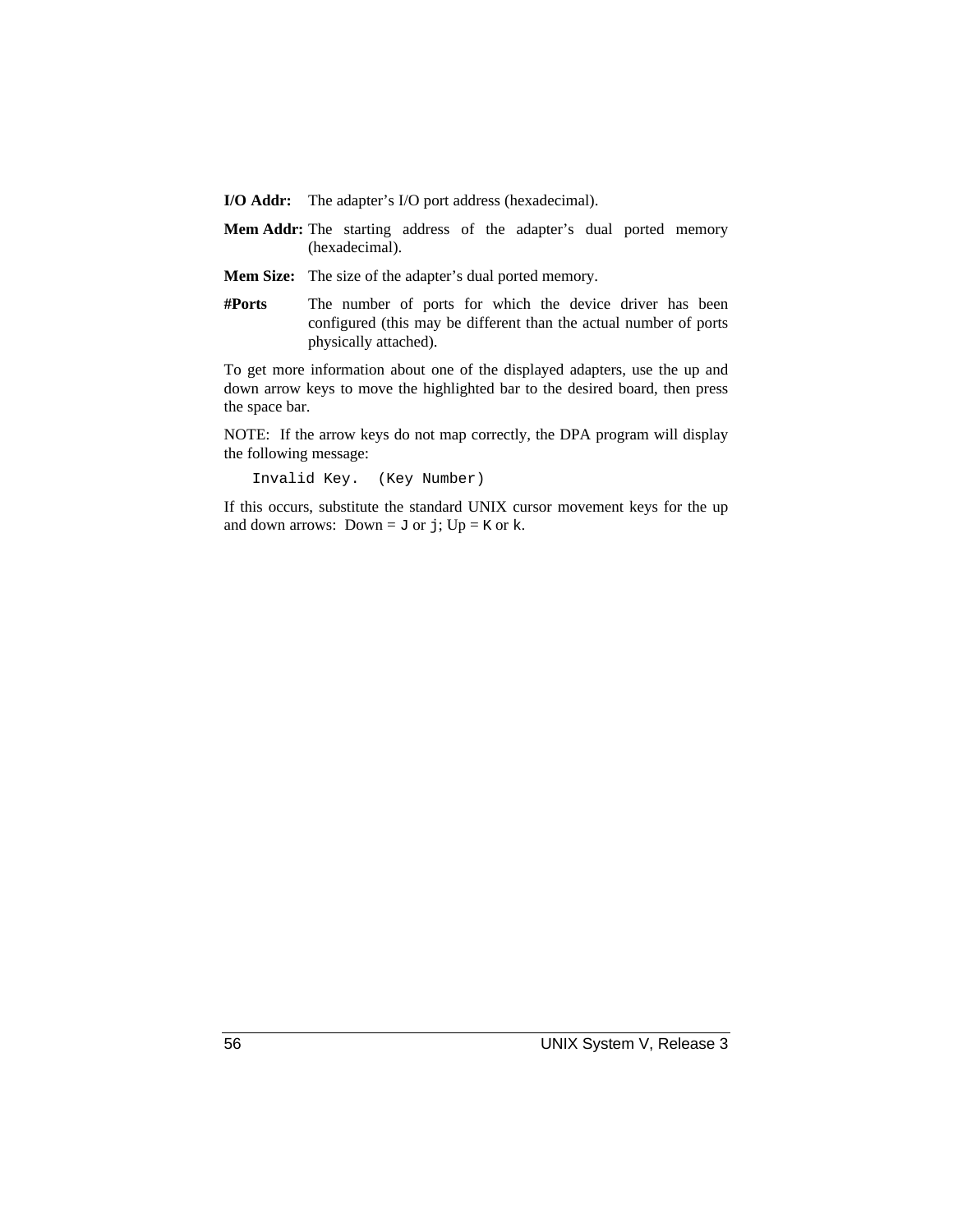## **Viewing the Adapter Configuration**

After you press the space bar, you will see the current configuration of the selected board.

#### **Xem Adapters:**



The above display shows the status of the selected Xem host adapter. Attached PORTS modules are identified by [16em] for PORTS/16em modules, [8em] for PORTS/8em modules and [8emp] for PORTS/8emp modules.

**C/X and EPC/X Host Adapters:**

| * DigiBoard Port Withority *                                                                                                                                                                                                            |
|-----------------------------------------------------------------------------------------------------------------------------------------------------------------------------------------------------------------------------------------|
|                                                                                                                                                                                                                                         |
| $\boxed{\texttt{mapt time 1} \quad \boxed{\texttt{nc}} \quad \boxed{\texttt{mc} \quad \boxed{\texttt{nc}} \quad \boxed{\texttt{nc}} }$                                                                                                  |
| <b>Idne 1 Configuration:</b>                                                                                                                                                                                                            |
| Adapt to Node 1 - Speed = 10M, 8 wire internal clock, Direct Connection                                                                                                                                                                 |
| Node 1 to Node 2 - Speed = 10M, 8 wire internal clock, Direct Connection                                                                                                                                                                |
| Speed = 10M, 8 wire internal clock, Direct Connection<br>Node 2 to Node S                                                                                                                                                               |
| Speed = 10M, 8 wire internal clock, Direct Connection<br>Node S to Node 4                                                                                                                                                               |
| $\begin{array}{ l } \hline \texttt{Mapt} & \texttt{Idne} & 2 \\ \hline \end{array} \begin{array}{ l } \hline \texttt{nc} & \texttt{nc} \\ \hline \end{array} \begin{array}{ l } \hline \texttt{nc} & \texttt{sc} \\ \hline \end{array}$ |
| <b>Idne 2 Configuration:</b>                                                                                                                                                                                                            |
| Adapt to Node 1 - Speed = 10M, 8 wire internal clock, Direct Connection                                                                                                                                                                 |
| Node 1 to Node 2 - Speed = 10M, 8 wire internal clock, Direct Connection                                                                                                                                                                |
| Space Ear = (Accept) Arrow Keys = (Change) '-' Key = (Return)<br>'S' Key = Host Status '0' Key = Quit                                                                                                                                   |

The above display shows the status of the selected host adapter. Concentrators are represented by [AC] if active, or [DN] if inactive (turned off, defective, etc.). In this case, the board is an EPC/X host adapter, with four concentrators connected to line 1, and two concentrators on line 2. Note the number [32]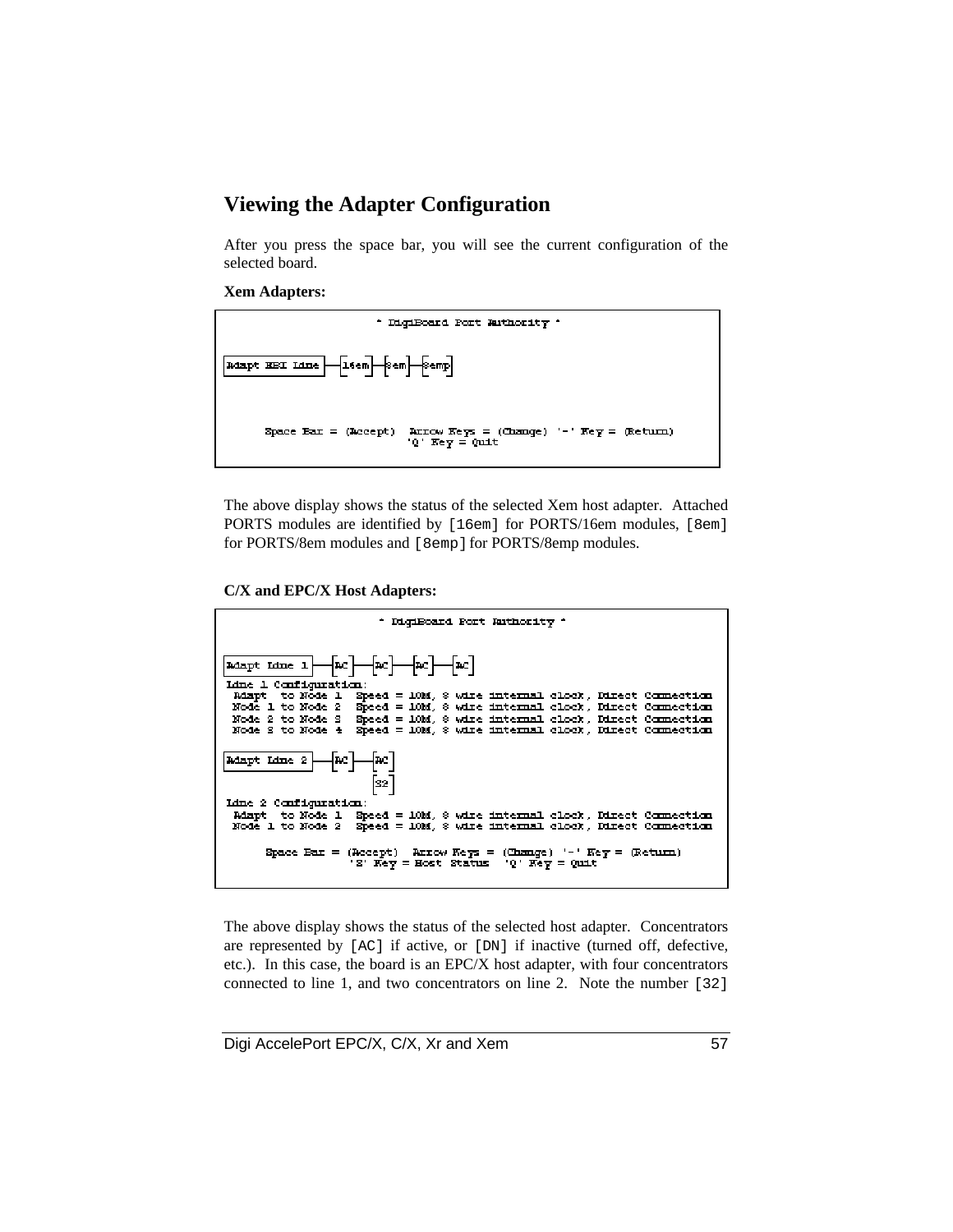below the second concentrator on Line 2. This indicates that the second concentrator has a PORTS/16em module (or two PORTS/8em modules) attached, for a total of 32 ports on that concentrator.

The display also shows the speed and wiring method between the host adapter and the first concentrator (node), and between subsequent interconnected concentrators.

To see a C/X or EPC/X host adapter's configuration string, use the arrow keys (or **H**, **J**, **K** and **L** keys, if your arrow keys aren't correctly mapped) to highlight either Adapter Line box, and press the space bar. You will see the following display:

\* DigiBoard Fort Ruthority \* Config String....... = 004a104a104a104a104a004a104a104aff Line 1 Configuration: mane I commention.<br>
Mapt to Node 1 Speed = 10M, 8 wire internal clock, Direct Connection<br>
Node 1 to Node 2 Speed = 10M, 8 wire internal clock, Direct Connection<br>
Node 2 to Node 3 Speed = 10M, 8 wire internal clock, Direct Node S to Node 4 Speed = 10M, 8 wire internal clock, Direct Connection Idne 2 Configuration: mare - communication.<br>Riapt to Node 1 Speed = 10M, 8 wire internal clock, Direct Connection.<br>Node 1 to Node 2 Speed = 10M, 8 wire internal clock, Direct Connection. Press Ray Key Do Continue

The configuration string shown is what the FEP/OS has stored in memory during system configuration. The FEP/OS uses this string to determine line speeds and connection types between the host adapter and concentrators, and between interconnected concentrators. This is useful for diagnosing configuration problems.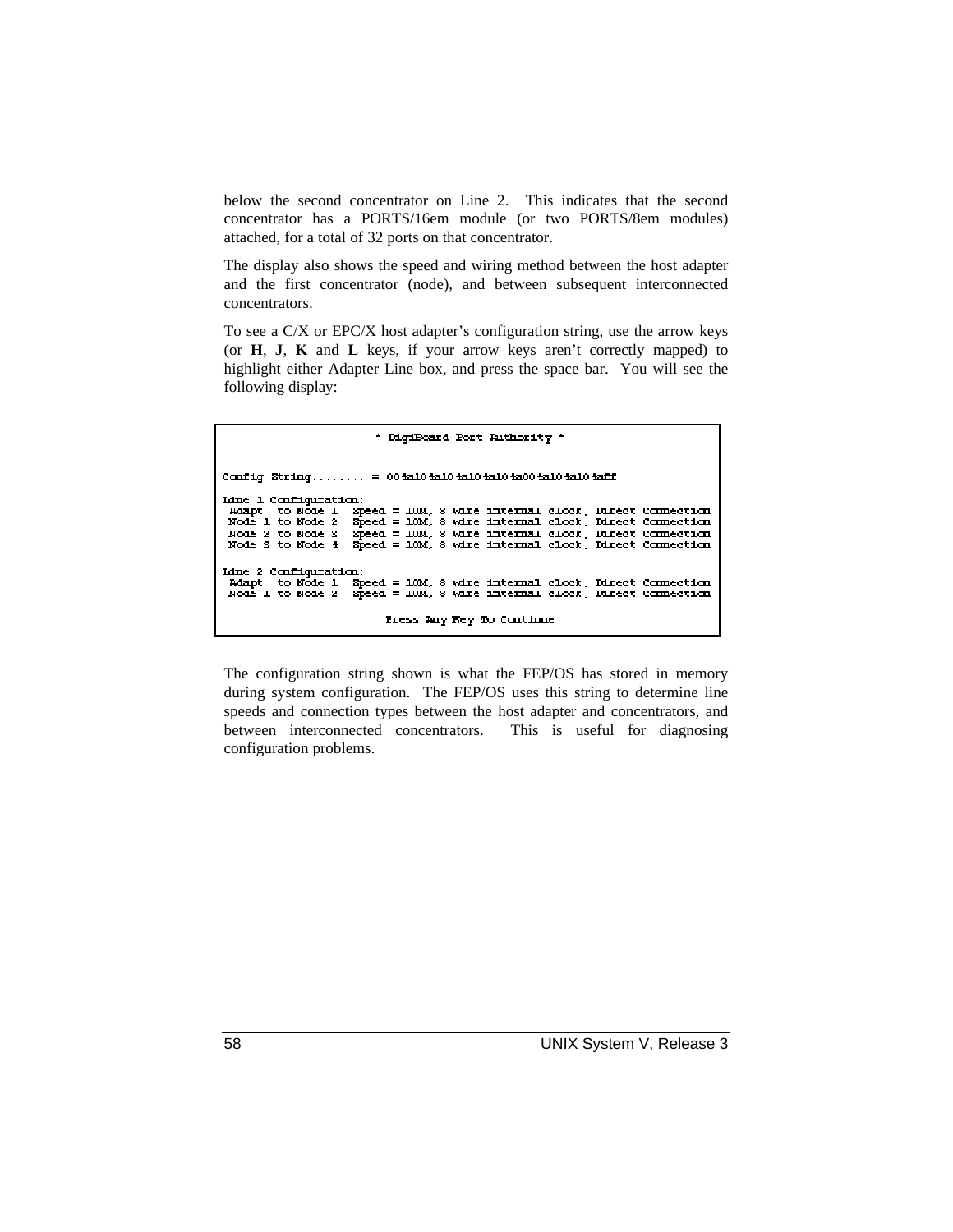## **Monitoring Channel Activity**

The Digi Port Authority program allows the user to view the current activity of any C/X, EPC/X, Xr or Xem port in the system. To view a channel's activity, use the arrow keys (or **H**, **J**, **K** and **L** keys, if your arrow keys aren't correctly mapped) to highlight the desired concentrator or PORTS module (represented by [AC], [16em], [8em] or [8emp]), and press the space bar. The software will display a graphic simulation of the concentrator's front panel, as shown below:



This screen is dynamically updated at half second intervals, and shows the current status of the channel selected.

Activity on the synchronous channel is indicated by "helicopters" after the terms "Sync Packets TxD:" and "Sync Packets RxD:", in the upper left-hand corner of the screen (helicopters are rotating lines, made by successively displaying the "/", "-", "\" and "|" characters).

The box in the center of the screen shows the state of the EIA-232 signals TxD, RxD, RTS, CTS, DSR, DCD, DTR and RI, plus input and output flow control states (IFC and OFC, respectively). An inactive signal is indicated by a dash (- ) under its name. An active signal is indicated by a block under its name. If data is currently being transmitted or received, a blinking "X" will appear under the signal name (TxD or RxD, respectively). Finally, the status of the concentrator appears at the right-hand end of the box (AC, 16em, 8em or 8emp) if the connection to the host adapter is good, or DN if the communication to the host adapter is down).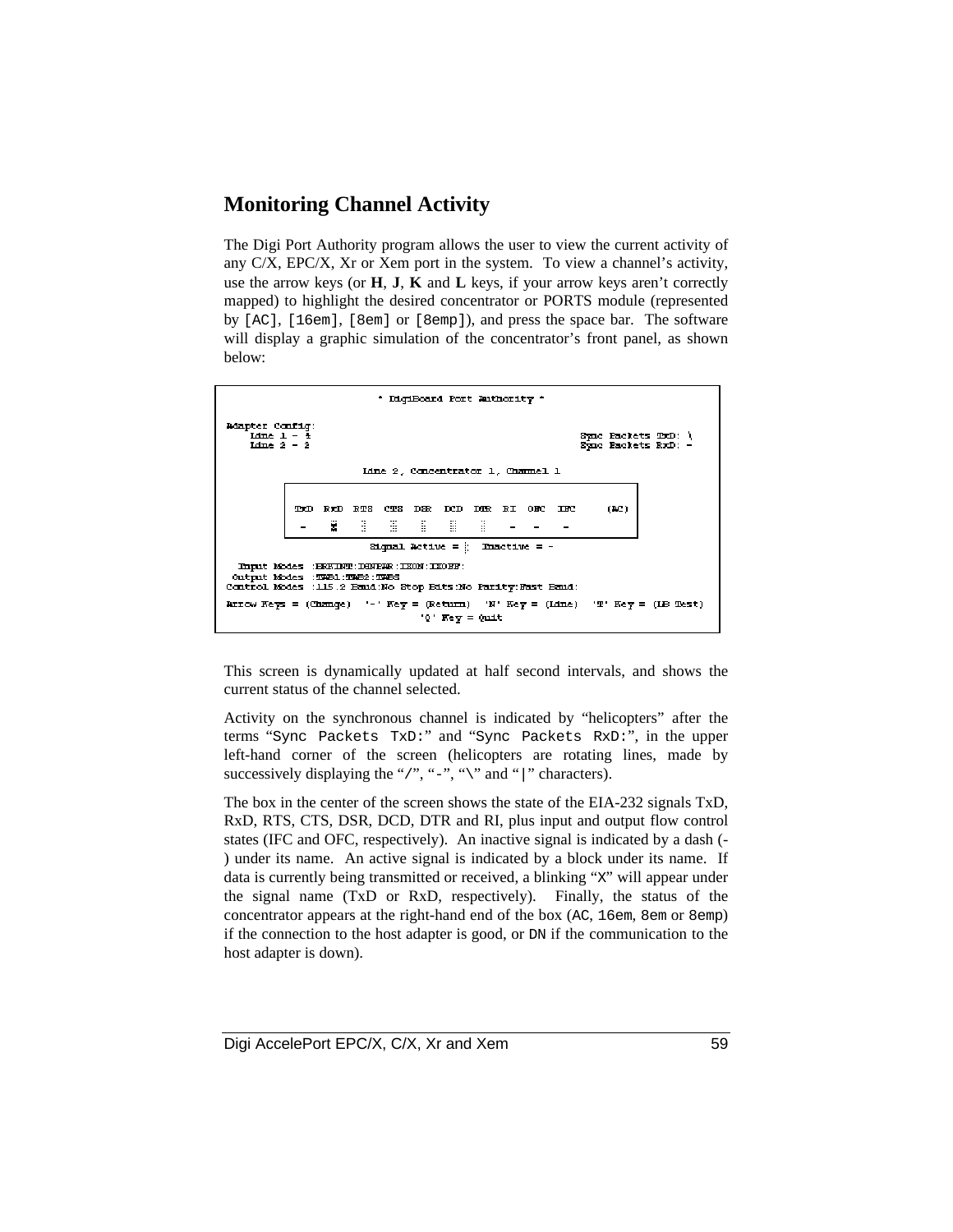The display for the parallel port of a PORTS/8emp module will appear as shown below:

| * DigiBoard Port Withority *                                                                                                                                                                       |  |        |                              |                        |  |                                                                                                                                 |  |      |  |
|----------------------------------------------------------------------------------------------------------------------------------------------------------------------------------------------------|--|--------|------------------------------|------------------------|--|---------------------------------------------------------------------------------------------------------------------------------|--|------|--|
| <b>Adapter Config:</b><br>Number of REI Modules = 1                                                                                                                                                |  |        |                              |                        |  |                                                                                                                                 |  |      |  |
|                                                                                                                                                                                                    |  |        |                              | <b>EEIL, Channel 9</b> |  |                                                                                                                                 |  |      |  |
|                                                                                                                                                                                                    |  | TO ROL | TE1                          | IP <sub>2</sub>        |  | OP IPS ORD IPC                                                                                                                  |  | 8emp |  |
|                                                                                                                                                                                                    |  |        | $E = 1$<br>Signal Active = h |                        |  | in the state of the state of the state of the state of the state of the state of the state of the state of the<br>$macttve = -$ |  |      |  |
| Input Modes :<br>Output Modes : ZCASE: ONLCR: ONIERP<br>Control Modes :8 Char Eits:1 Stop Eits:No Parity:Fast Eami:                                                                                |  |        |                              |                        |  |                                                                                                                                 |  |      |  |
| $\texttt{Arow}$ $\texttt{Keys} = (\texttt{Change})$ '-' $\texttt{Key} = (\texttt{Return})$ 'N' $\texttt{Key} = (\texttt{Line})$ 'T' $\texttt{Key} = (\texttt{IE} \texttt{Test})$<br>'Q' Key = Quit |  |        |                              |                        |  |                                                                                                                                 |  |      |  |

IP1, IP2 and IP3 reflect the state of Input Ports 1-3 (usually ERROR, SELECT and FAULT, respectively); OP reflects the state of Output Port 2 (usually SELECTIN); OFC or IFC reflect BUSY status (depending on whether the port is in output or input mode, respectively). An inactive signal is indicated by a dash (-) under its name. An active signal is indicated by a block under its name. If data is currently being transmitted or received, a blinking "X" will appear under the signal name (TxD or RxD, respectively).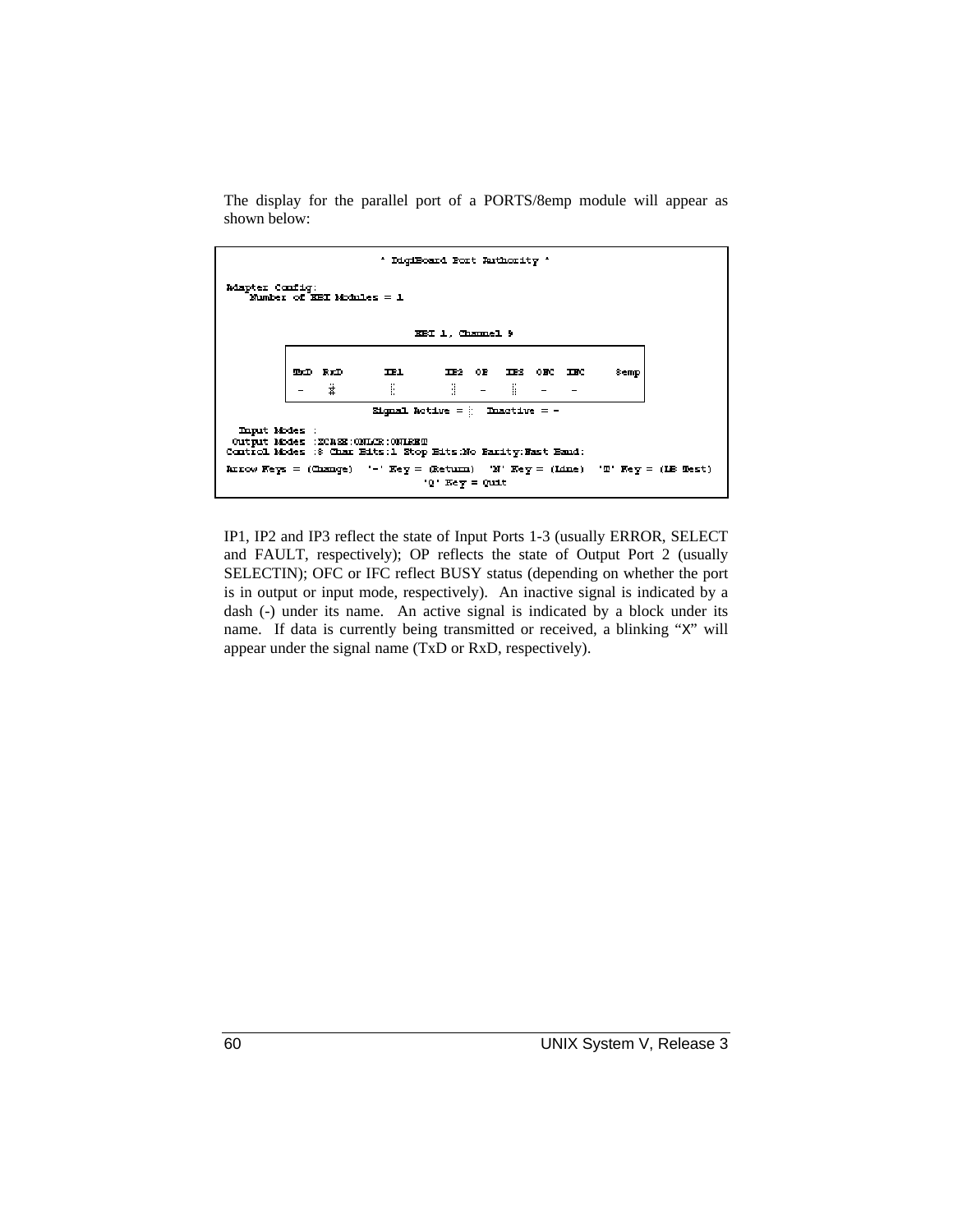### *Input, Output and Control Modes*

Beneath the line status box are the input, output and control modes in effect for that channel. These are UNIX style flags, and have the following meanings:

### **Input Modes**

| IGNBRK        | Ignore Break                       |
|---------------|------------------------------------|
| <b>BRKINT</b> | Interrupt on Break                 |
| IGNPAR        | Ignore parity errors               |
| PARMRK        | Mark parity errors                 |
| <b>TNPCK</b>  | Input parity check                 |
| ISTRIP        | Strip input characters             |
| ITOSS*        | Toss IXANY characters              |
| IXON          | Enable start/stop output           |
| <b>IXANY</b>  | Restart output on any character    |
| IXOFF         | Enable start/stop input            |
| IXONA*        | Enable start/stop output Auxiliary |
|               |                                    |

\*Not a standard UNIX flag

### **Output Modes**

| XCASE*           | Canonical upper/lower display        |
|------------------|--------------------------------------|
| OLCUC            | Map lower case to upper              |
| ONCLR            | Map NL to CR/NL                      |
| OCRNL            | Map CR to NL                         |
| <b>ONOCR</b>     | No CR output at column 0             |
| ONLRET           | NL performs CR function              |
| OFILL            | Use fill characters for delay        |
| OFDEL            | Fill character is DEL; otherwise NUL |
| <b>NLDLY</b>     | NL delay is selected                 |
| CR1              | Carriage Return delay type 1         |
| CR2              | Carriage Return delay type 2         |
| CR3              | Carriage Return delay type 3         |
| TAB1             | Tab delay type 1                     |
| TAB <sub>2</sub> | Tab delay type 2                     |
| TAB3             | Tab delay type 3                     |
| BS1              | Backspace delay                      |
| VT1              | Vertical tab delay                   |
| FF1              | Form feed delay                      |
|                  |                                      |

\*Not a standard UNIX flag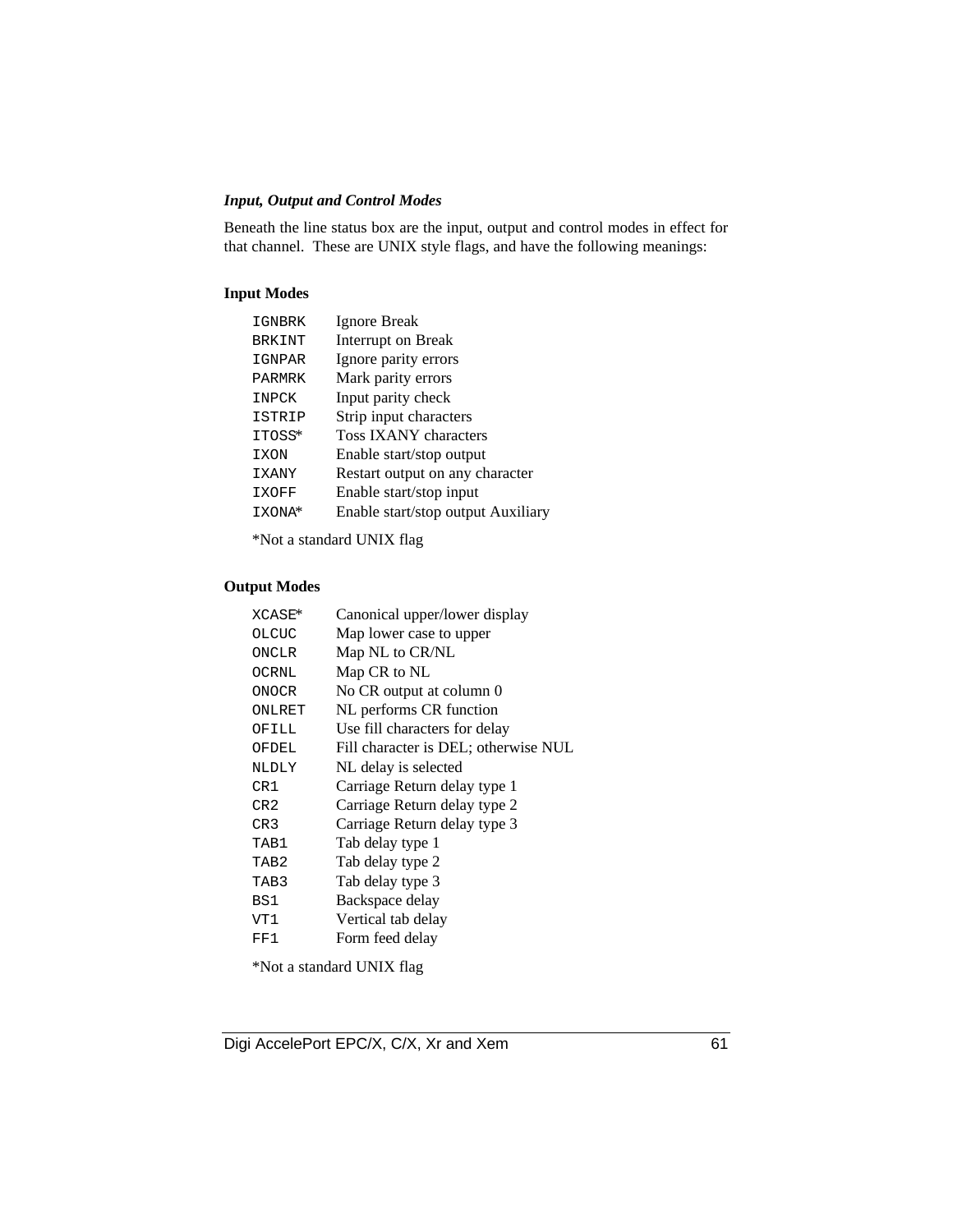### **Control Modes**

- Baud Rate 50, 75, 110, 134, 150, 200, 300, 600, 1200, 1800, 2400, 4800, 9600, 19200, 38400. If Fast Baud is set (see below), baud rates of 50, 75 and 110 are translated to 57600, 75600 and 115200, respectively. For parallel ports, the baud rate defines the pulse width of the data strobe. Char Bits  $5, 6, 7, 8$  or None. Stop Bits 2, 1 or None. Parity Enabled, Odd or None.
- Fast Baud\* Use fast baud rates (see ditty fastbaud on page 36).

\*Not a standard UNIX flag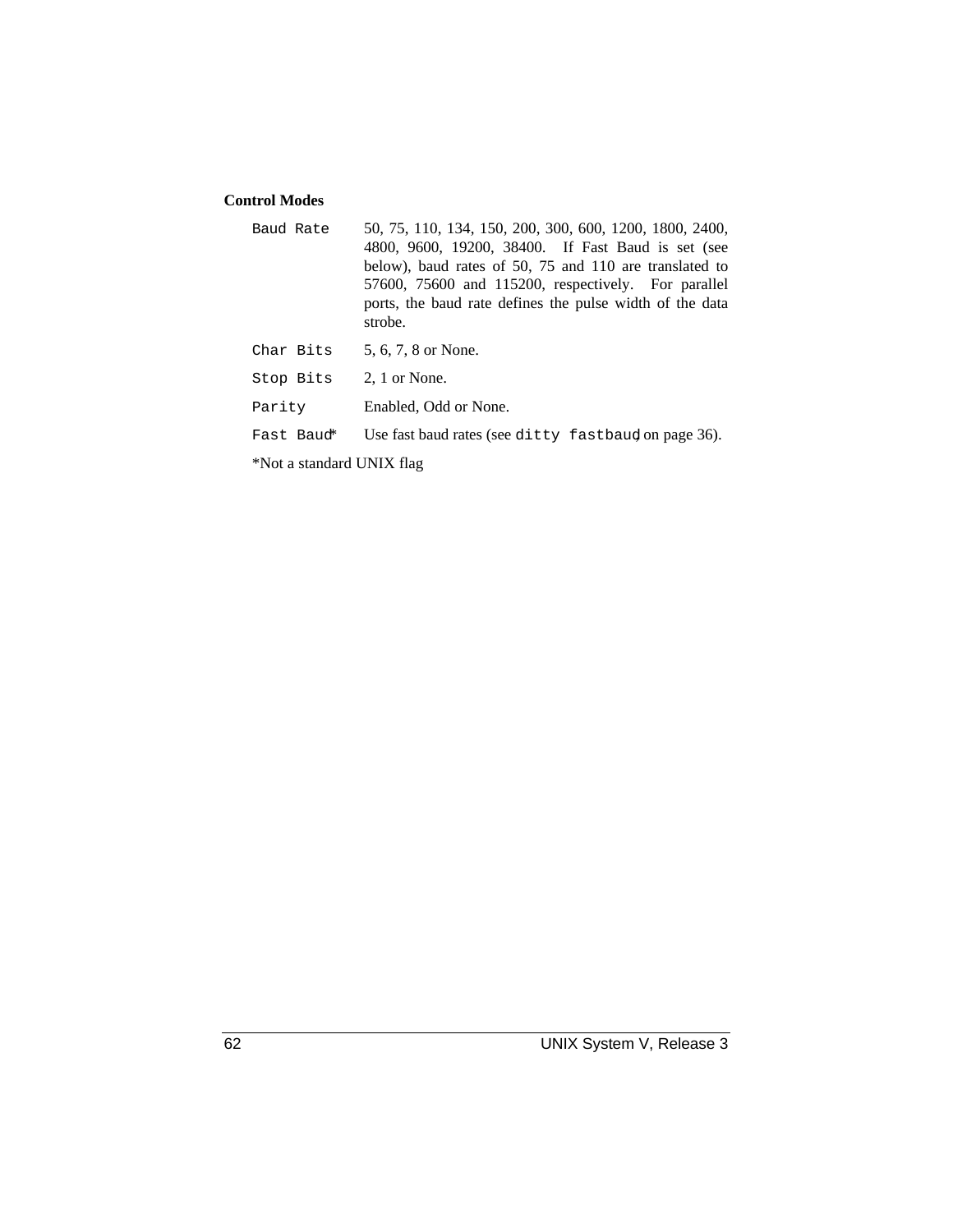From the channel monitoring screen, channels on any concentrator or PORTS module may be monitored without returning to the previous screen. The following single keystroke commands are available:

- $\hat{\Gamma}$ , K, k Increment concentrator number. If the currently selected concentrator is the last one on the synchronous line, then the concentrator number wraps around to #1.
- $\downarrow$ , J, j Decrement concentrator number. If the currently selected concentrator is the first one on the synchronous line, then the concentrator number wraps around to the last one on the line.
- $\rightarrow$ , L, l Increment channel number. If the currently selected channel is the last one on the concentrator, then the channel number wraps around to #1. Note that an EPC/CON-16 concentrator with attached PORTS (EBI) modules is treated as a single concentrator with 32, 48 or 64 channels.
- $\leftarrow$ , H, h Decrement channel number. If the currently selected channel is #1, then the channel number wraps around to the last one on the concentrator. Note that an EPC/CON-16 concentrator with attached PORTS (EBI) modules is treated as a single concentrator with 32, 48 or 64 channels.
- 1-9, a-g Select a specific channel. Press **1**-**9** for channels 1-9, respectively, and **a**-**g** for channels 10-16, respectively. Note that on PORTS/8emp modules, channel 9 is the parallel printer port.
- N Switch between host adapter line 1 and line 2.
- T Execute loop back test on the selected channel. The loop back test transmits 128 bytes and attempts to read them back via the same port. A loop back plug is required. See the following section for information on the loopback test.
- Print Screen Dumps the current screen contents to the log file. The default log filename is /tmp/dpalog. A different file may be specified by using the -l *logfile* command line option. If the Print key does not map correctly, use **^P** (Ctrl-P) instead.
- (Minus) Return to the previous (Host Adapter Configuration) screen.
- Q Quit the Digi Port Authority program.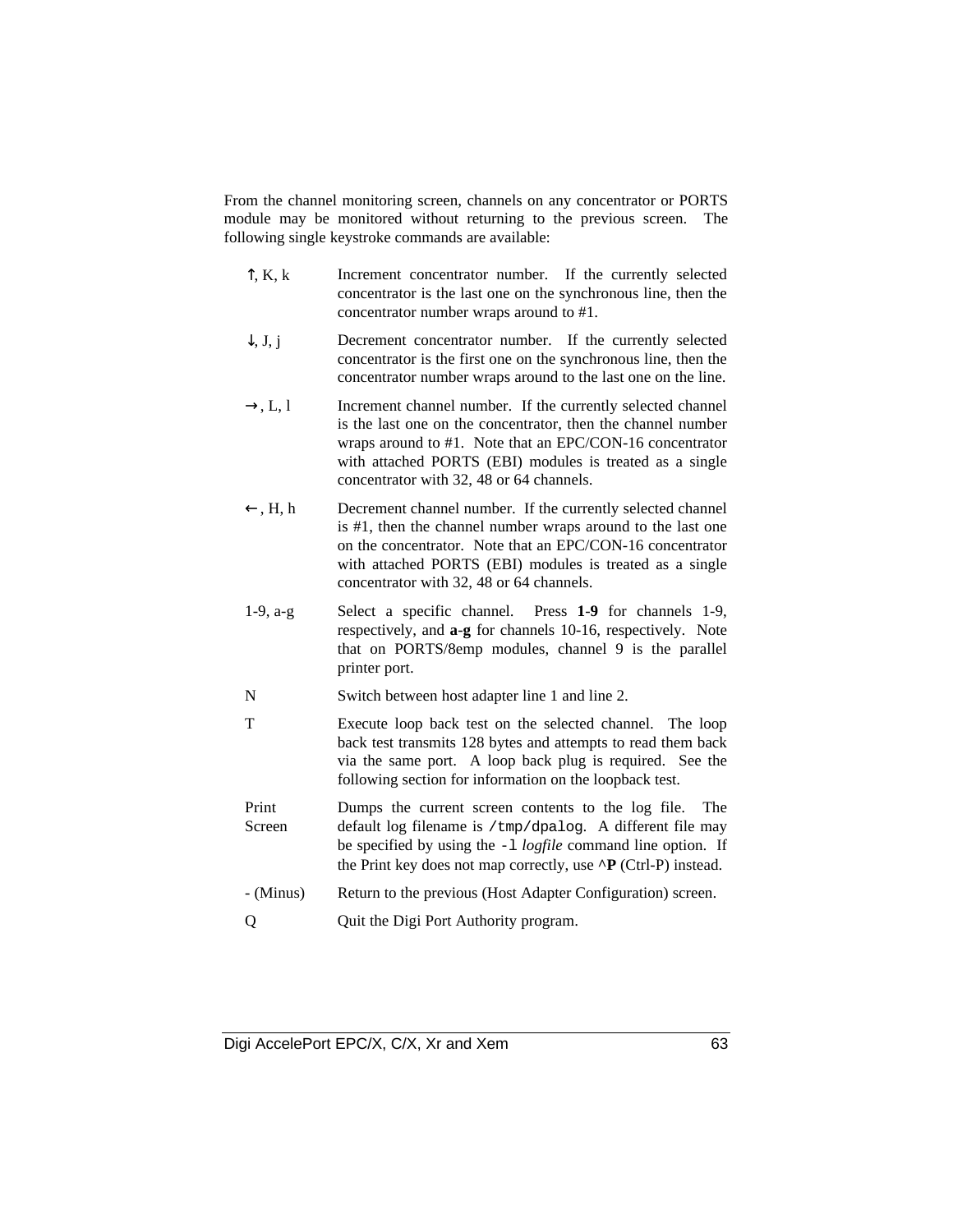### **Loop Back Test**

A loop back diagnostic test can be run against any selected channel by pressing the **T** (or **t**) key from the channel monitoring screen (see page 59). A loop back plug (Digi part number 60000401 for RJ-45, or 60000442 for DB-25) must be installed in the channel to be tested.

The loop back test consists of five phases:

**Phase 1** Verify that the channel is not currently in use. All signals must be low.

If the port is busy, a message similar to the following will appear:

\*\*\*\* Port is Busy :DTR:CD:DSR:RTS

Probable cause of failure:

- Port is open by some process (e.g. getty).
- Incorrect loop back connector or cable.
- **Phase 2** 128 bytes of test data (the letter **A** is used) are put into the transmit buffer.

If the write operation fails, a message similar to the following will appear:

\*\*\*\* Loop Back Test Failure #1

After the write operation is complete, the FEP/OS is notified that data is available for transmission. At this time, the 128 bytes of data is transmitted. If the transmission fails, the following message will appear:

\*\*\*\* Loop Back Test Failure #2

Probable cause of failure:

- Hardware failure.

- FEP/OS or driver failure.

**Phase 3** At this point, the FEP/OS should have received 128 bytes of data. If not, the following message will appear:

> \*\*\*\* Loop Back Test Failure #3 \*\*\*\* Data Not Transferred to RX.

Probable cause of failure:

- Hardware failure.

- Loop back connector not installed, or incorrectly wired.

- FEP/OS or driver failure.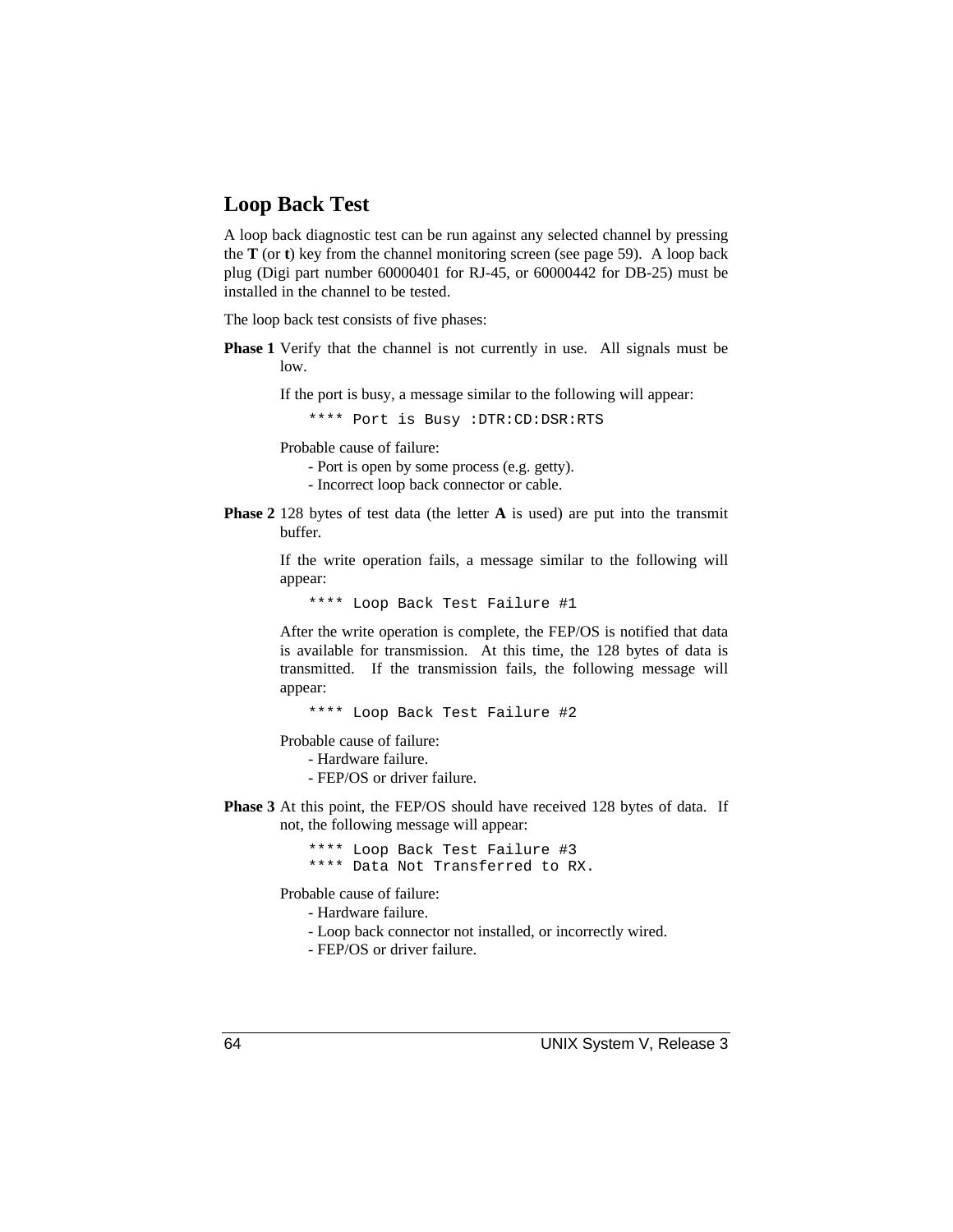**Phase 4** 128 bytes of data are read from the receive buffer. If the read operation fails, the following message will appear:

\*\*\*\* Loop Back Test Failure #4

Probable cause of failure:

- Hardware failure.

- FEP/OS or driver failure.

**Phase 5** The data that was transmitted is compared with the data that has been read from the receive buffer. If the comparison fails, the following message will appear:

\*\*\*\* Loop Back Test Failure #5

Probable cause of failure:

- Hardware failure.

- FEP/OS or driver failure.

If all test phases pass, the following message will appear:

Loop Back Test Passed.

After test completion, the input and output data can be viewed. Press the **I** key to see the last 128 bytes of data that were put into the receive (input) buffer. Press the O key to see the last 128 bytes of data that were put into the transmit (output) buffer. The display shows the hexadecimal value of each character above the character itself. If the character is a non printing character, "|" is displayed in its place.

NOTE: For security reasons, the receive buffer contents will only be displayed if the loop back test passes.

Press the **Q** key to return to the channel monitoring screen.

#### *Loop Back Plug Specification*

The loopback plug for RJ-45 versions consists of a single 10-pin RJ-45 plug wired as follows:

Pin 3 connected to pins 1 and 8 (RTS to RI and CTS);

Pin 5 connected to pin 6 (TxD to RxD);

Pin 9 connected to pins 2 and 10 (DTR to DSR and DCD).

For DB-25 versions, the loopback plug consists of a female DB-25 connector wired as follows:

Pin 4 connected to pins 22 and 5 (RTS to RI and CTS); Pin 2 connected to pin 3 (TxD to RxD); Pin 20 connected to pins 6 and 8 (DTR to DSR and DCD).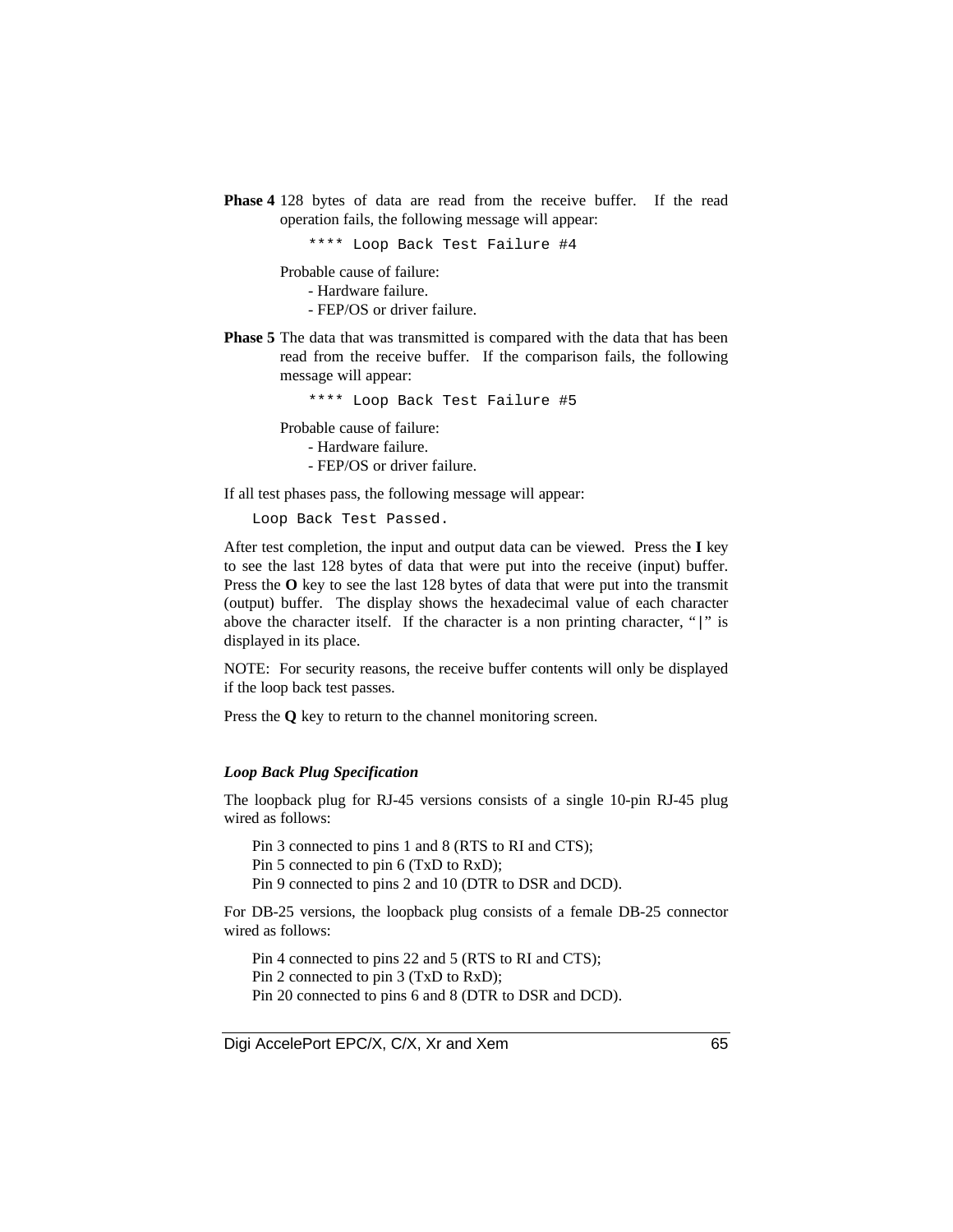### **Host Status (C/X and EPC/X Systems Only)**

The DPA program provides several status and error counters to aid you in monitoring activity between the host adapter and concentrators, and diagnosing possible communication problems.

Each status counter is described on the following pages. Several of the counters increment steadily under normal conditions. An incrementing counter does not necessarily indicate a problem. For example, if a concentrator is turned off, several counters will increment. When the concentrator is turned back on, those counters will stop incrementing.

If any counters that are usually idle begin to increment steadily, perform the recommended tests described for that counter. Call Digi Technical Support if the counters continue to increment steadily after performing the recommended tests.

From the adapter configuration screen (see page 57), press "s". You will see the following:

 HOST STATUS Activity Counters:<br>RECEIVE1 RECEIVE2 RECEIVE1 RECEIVE2 RECEIVE3 RECEIVE4 RECEIVE5 TRANSMIT<br>24382 0 0 0 0 300477 24382 0 0 0 0 300477 Counters: ERR\_UFRAM\_ERR\_ABSTAT\_ERR\_INC ERR\_CRC ERR\_DATA ERR\_NACK 0 0 0 0 0 0 Saturation Counters: ERR\_TBUF ERR\_FIFO ERR\_ORUN ERR\_TBUSY ERR\_RITEM 0 0 0 0 0 FEP/OS Counters:<br>ERR\_REC0 ERR\_ADDR ERR\_REC0 ERR\_ADDR ERR\_MTYPE ERR\_MSIZE ERR\_RID ERR\_TID ERR\_PING 0 0 0 0 0 0 0 Hardware Counters: ERR\_ABREC ERR\_URUN ERR\_CONC ERR\_CHECK 0 0 0 0

The counters are reset during system initialization (boot-up).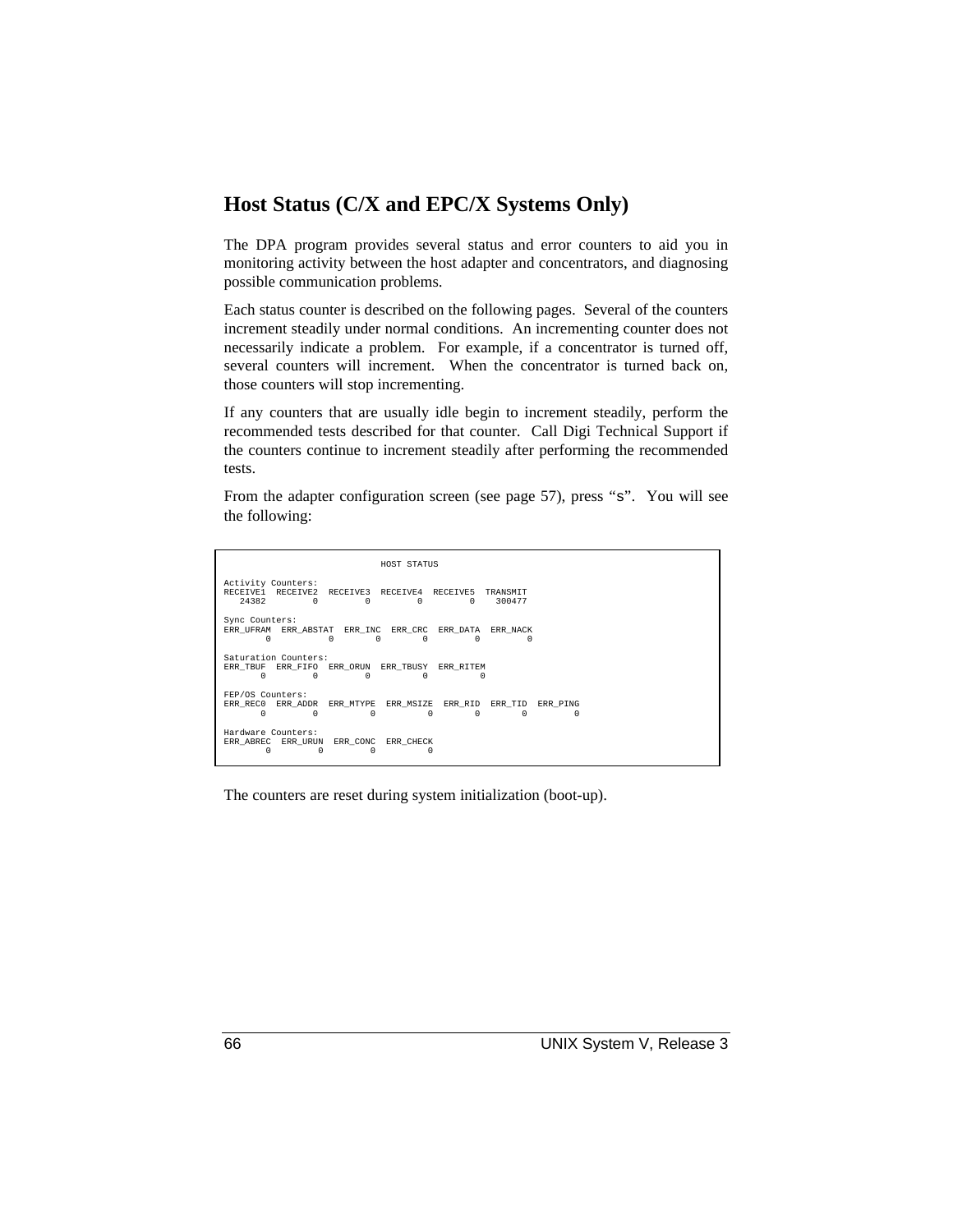### *Activity Counters*

RECEIVE1 The number of times the host adapter processed a request from a concentrator, and one packet was received. Under idle conditions, RECEIVE1 will increment, representing the "heartbeat" of the concentrators communicating with the host. RECEIVE2 through RECEIVE4 The number of times the host adapter processed a request from a concentrator, and two, three or four packets were received. RECEIVE5 The host adapter is 100% busy if RECEIVE5 is incrementing. Users may experience slower response time. Monitor **EC** (Error Count) on the concentrator front panel. The Digi product in use is being maximized. Consider adding another host adapter, or advance to the EPC/X system if you are currently using the standard C/X product. TRANSMIT The number of data packets transmitted from the host. Under idle conditions, the TRANSMIT counter will increment. This is the heartbeat of the host checking the status of communications to the concentrators. Under normal operating conditions, the TRANSMIT

counter will increment.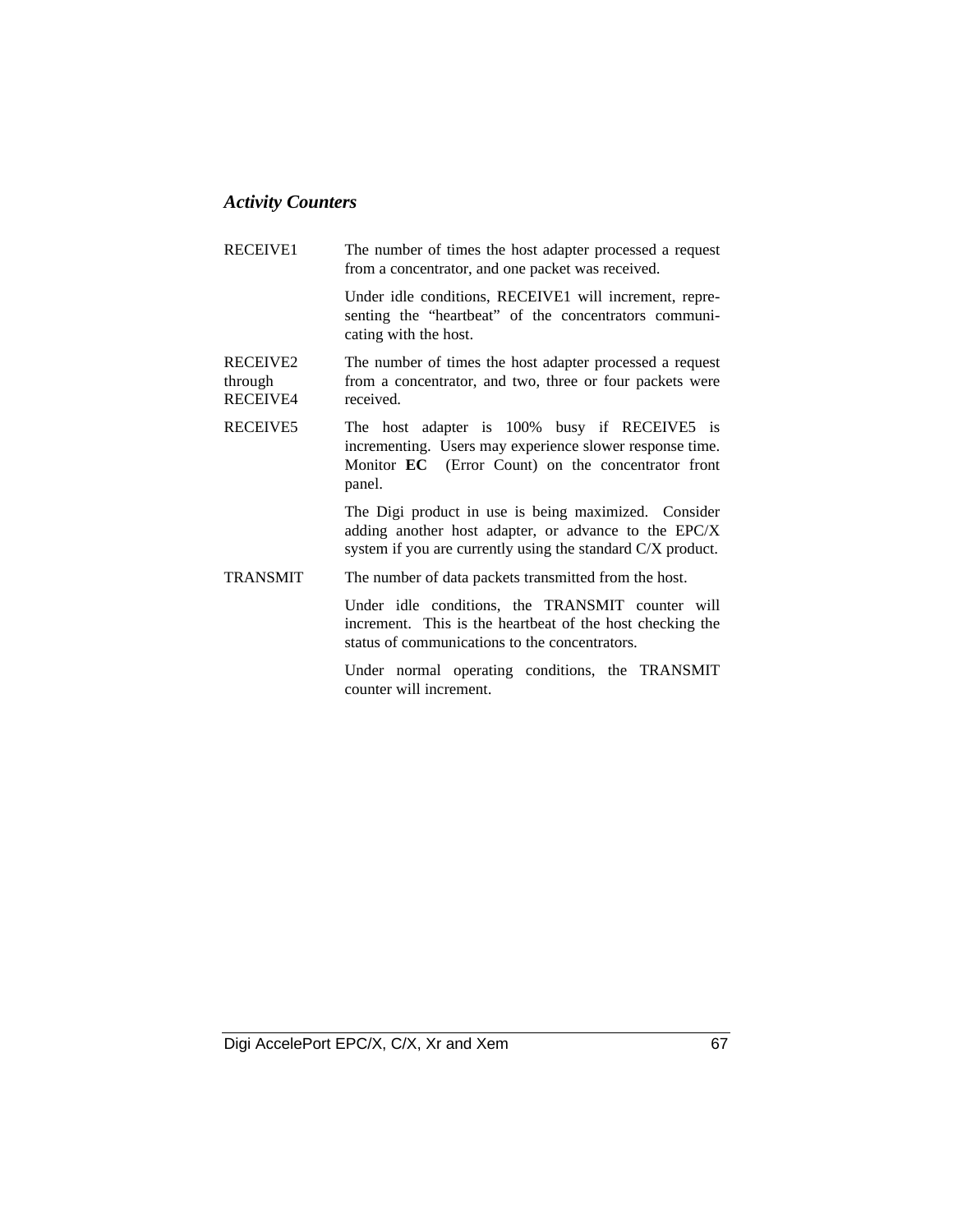### *Sync Counters*

- ERR\_UFRAM The host adapter received an incomplete packet. Check the physical hardware configuration to ensure a stable environment. Check for other incrementing counters.
- ERR\_ABSTAT The host adapter received a bad data packet, and discarded it. Check for concentrator "down" [DN] status (see the previous screen). Check the physical hardware configuration. If the ERR\_ABSTAT counter is constantly incrementing, run the concentrator diagnostics (see the concentrator *Installation Guide*). Call Digi Technical Support.
- ERR INC The host adapter received an incomplete data packet. Check the physical hardware configuration. If this counter is constantly incrementing, call Digi Technical Support.
- ERR\_CRC The host adapter received a packet with a CRC error. Run the concentrator sync line diagnostic tests (see the concentrator *Installation Guide*). If this counter is constantly incrementing, call Digi Technical Support.
- ERR\_DATA The host adapter received a packet with an error found in the data. This will cause other counters to increment. Check sync line connections. Run the concentrator sync line diagnostic tests (see the concentrator *Installation Guide*). If this counter is constantly incrementing, call Digi Technical Support.
- ERR\_NACK The host adapter received a negative acknowledgement from the concentrator for one of its messages. Check sync line connections. Run C/X host adapter diagnostics. If this counter is constantly incrementing, call Digi Technical Support.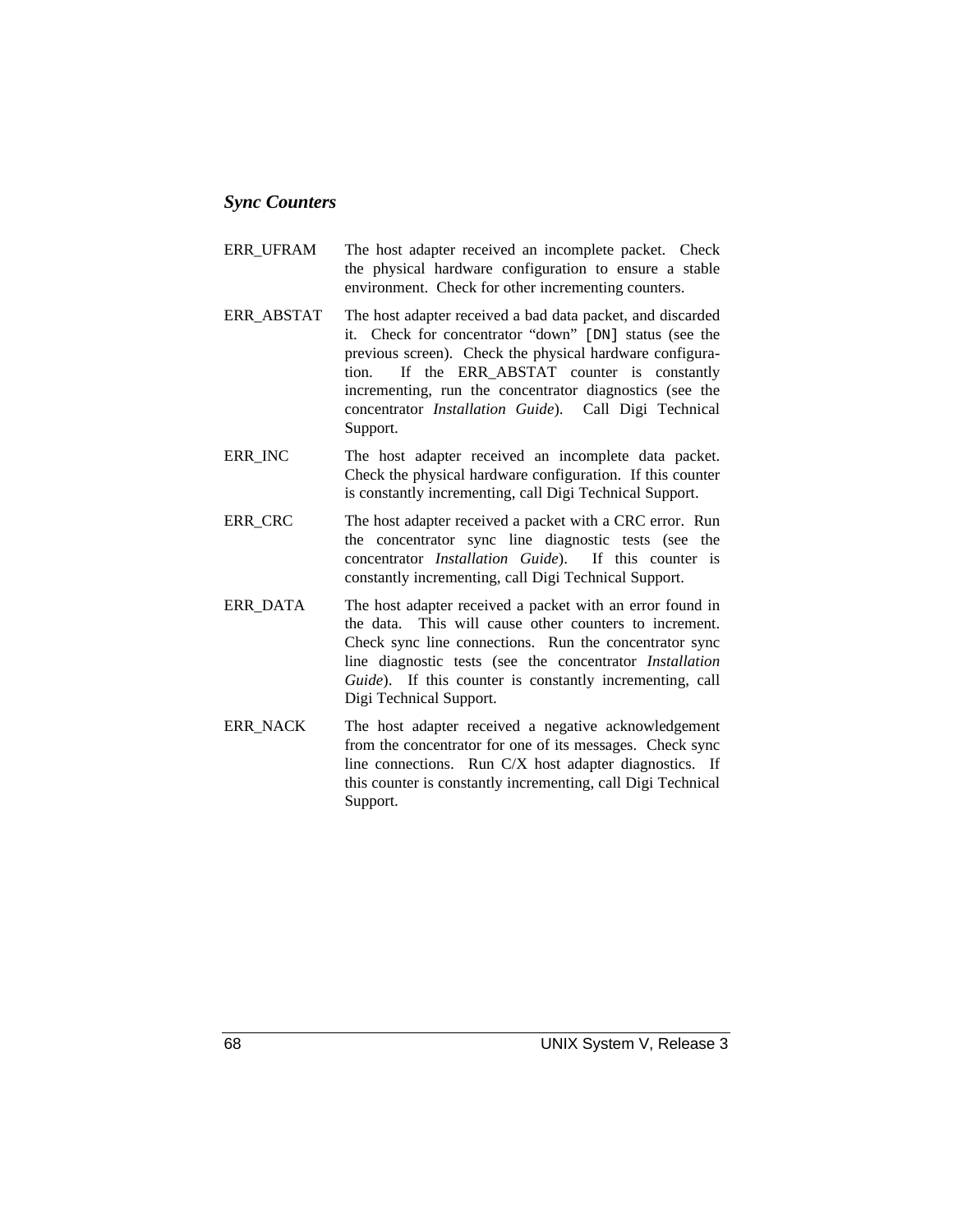### *Saturation Counters*

ERR\_TBUF The transmit buffers on the host adapter are full. The data is not getting out to the ports fast enough. Also monitor RECEIVE1 through RECEIVE5 and TRANSMIT counters. ERR\_FIFO The host adapter is receiving more data than it can handle. Also monitor RECEIVE5. ERR\_ORUN The host adapter is receiving too much data; the host is 100% busy. The Digi product in use is being maximized. Consider adding another host adapter, or advance to the EPC/X system if you are currently using the standard C/X product. ERR\_TBUSY The number of times the host adapter tried to transmit data when the transmitter was busy. Also monitor RECEIVE counters. ERR RITEM The receive buffer on the host adapter is full; the host adapter is 100% busy. Also monitor the ERR\_ORUN counter.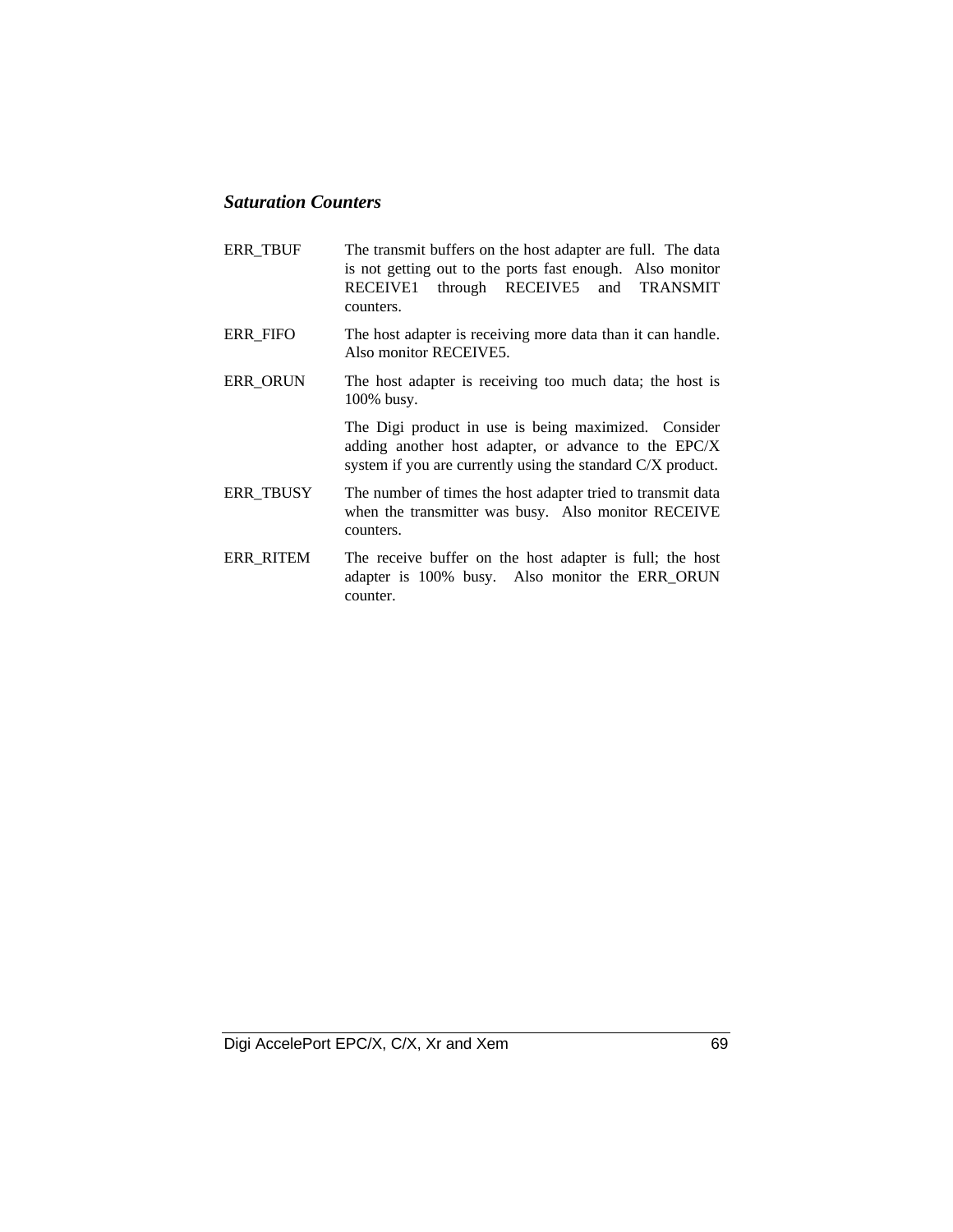### *FEP Counters*

- ERR REC0 The number of times the host adapter received a request from a concentrator, but no packets were received. If the environment is stable and no other counters are incrementing, call Digi Technical Support.
- ERR\_ADDR The host adapter received a message that contains an invalid node number. This is *not* a physical node number error, but a software node number error. If this counter is constantly incrementing, call Digi Technical Support.
- ERR\_MTYPE The host adapter received a message with a bad message type. If this counter is constantly incrementing, call Digi Technical Support.
- ERR MSIZE The host adapter received a message with a bad length. If this counter is constantly incrementing, call Digi Technical Support.
- ERR RID The host adapter received a message with an out-ofsequence message ID. This is *not* a physical node number error, but a software node number error. If this counter is constantly incrementing, call Digi Technical Support.
- ERR\_TID The host adapter sync line transmit sequence number is out of sequence. If this counter is constantly incrementing, call Digi Technical Support.
- ERR\_PING The host adapter received a sync line ping message when not in ping mode. If this counter is constantly incrementing, call Digi Technical Support.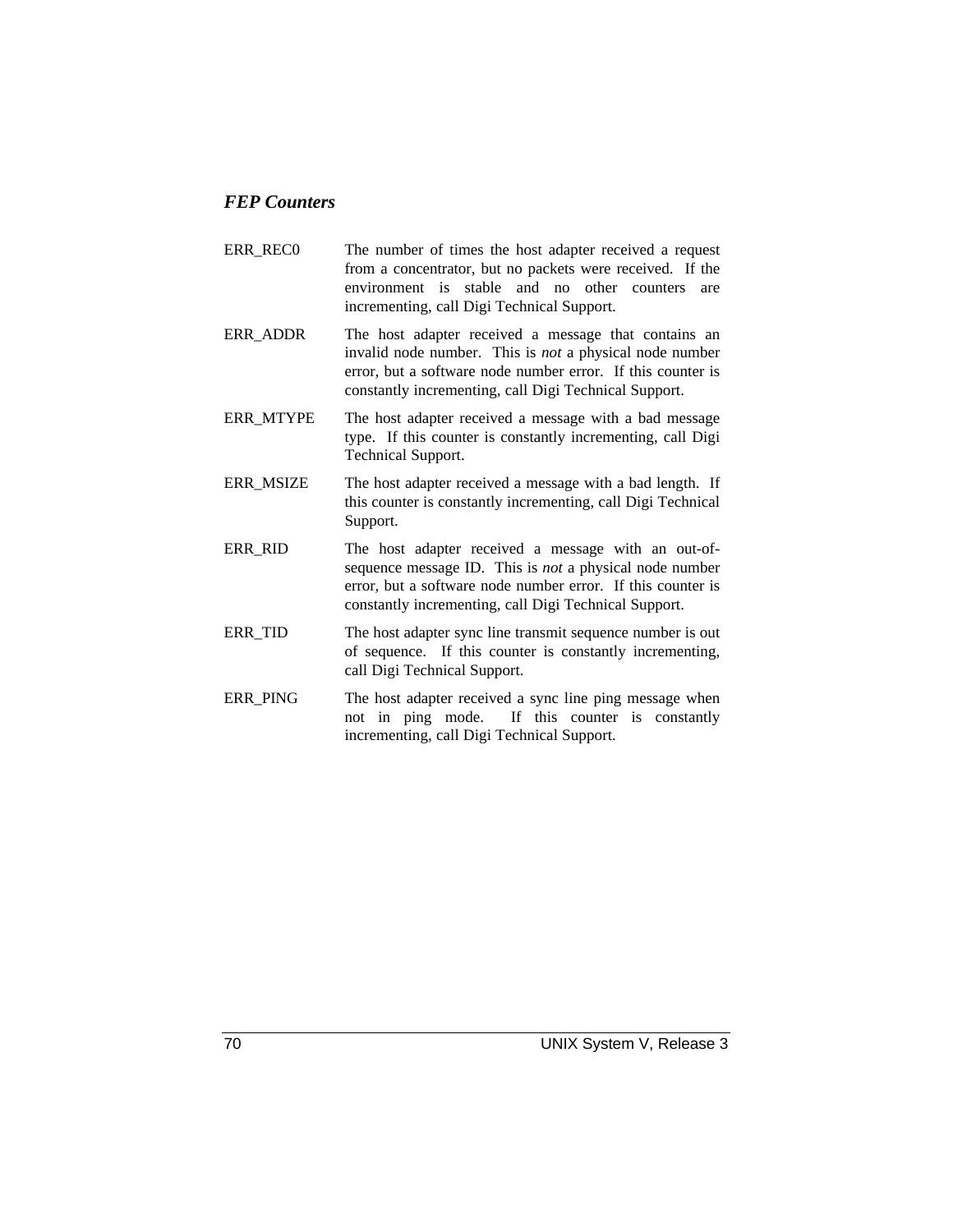### *Hardware Counters*

- ERR\_ABREC The host adapter aborted receiving a packet. Run C/X host adapter diagnostics. If a hardware problem is detected, try a different host adapter.
- ERR\_URUN The host adapter transmitted an incomplete packet. Run C/X host adapter diagnostics. If a hardware problem is detected, try a different host adapter.
- ERR\_CONC A message sent to the concentrators was sent back to the host adapter. A concentrator is down. Back up one screen in DPA to check for "DN" status on a concentrator. Check the power on the concentrator and reset the concentrator. If the counter is still incrementing, try a different concentrator.
- ERR\_CHECK The host adapter received an incomplete status packet. Run concentrator diagnostics. If a hardware problem is detected, try a different concentrator.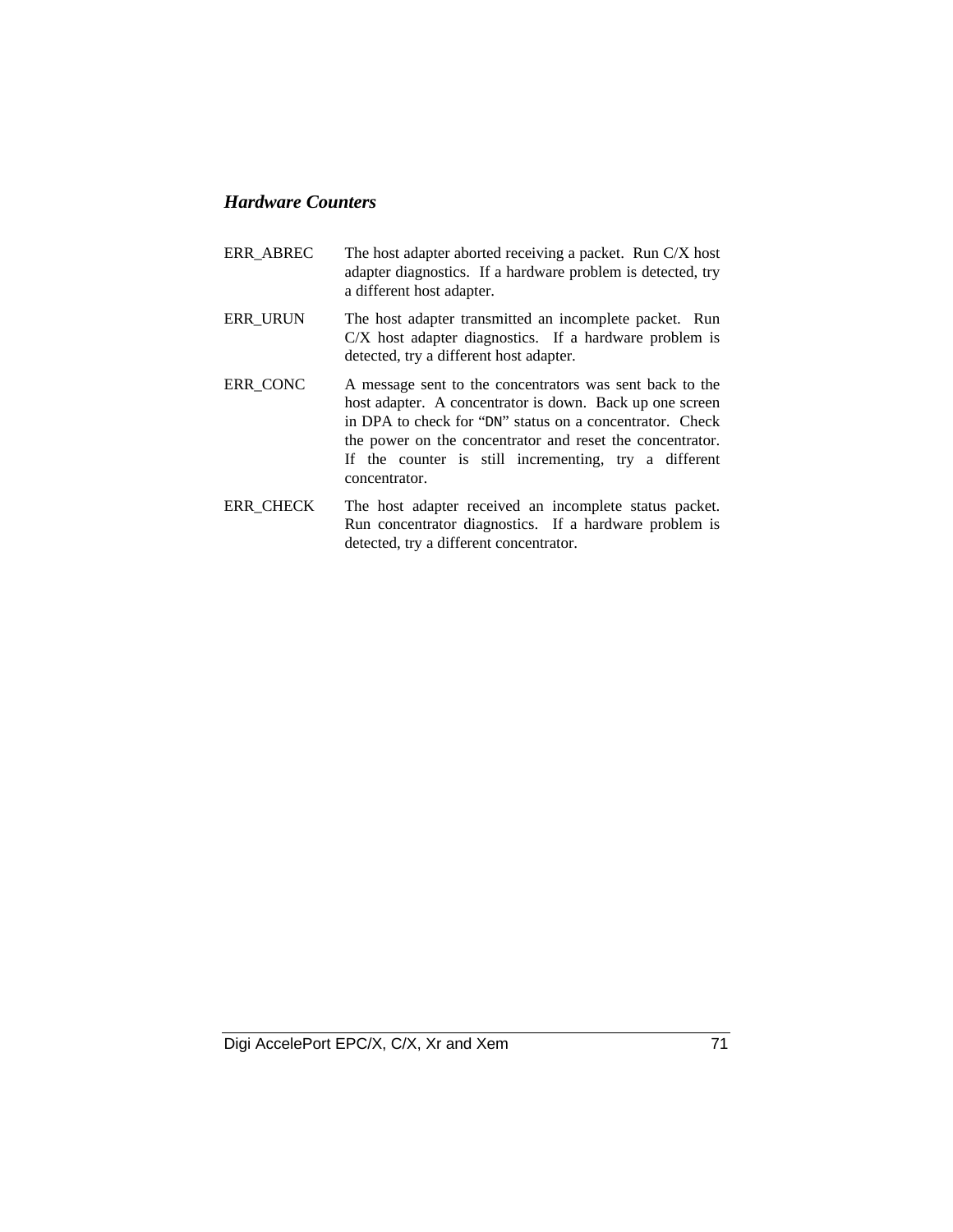# **Error Messages**

The following error messages are generated by the driver:

WARNING Driver memory allocation failed for EPC/X Host Adapter at port 0x0108

#### *What it means:*

The operating system would not allocate memory to the driver.

*Action to take:*

Adjust kernel resources.

WARNING PC/Xem at port 0x0104 not resetting, check switch settings

%epca - board 1 not found

%epca - no host adapters found

*What it means:*

The board doesn't respond to reset, or, in EISA and Micro Channel machines, cannot be detected. Board may not be installed, or may be installed incorrectly.

#### *Action to take:*

Make sure the board is fully seated in the slot. Make sure the board settings and the driver settings match. Potential hardware problem.

WARNING No memory at 0xd8000 for PC/Xem at port 0x0104, check con figuration

#### *What it means:*

The driver cannot read the board's dual ported memory.

#### *Action to take:*

Make sure the board is fully seated in the slot. Make sure the board settings and the driver settings match. Make sure there is no memory contention with other devices. Potential hardware problem.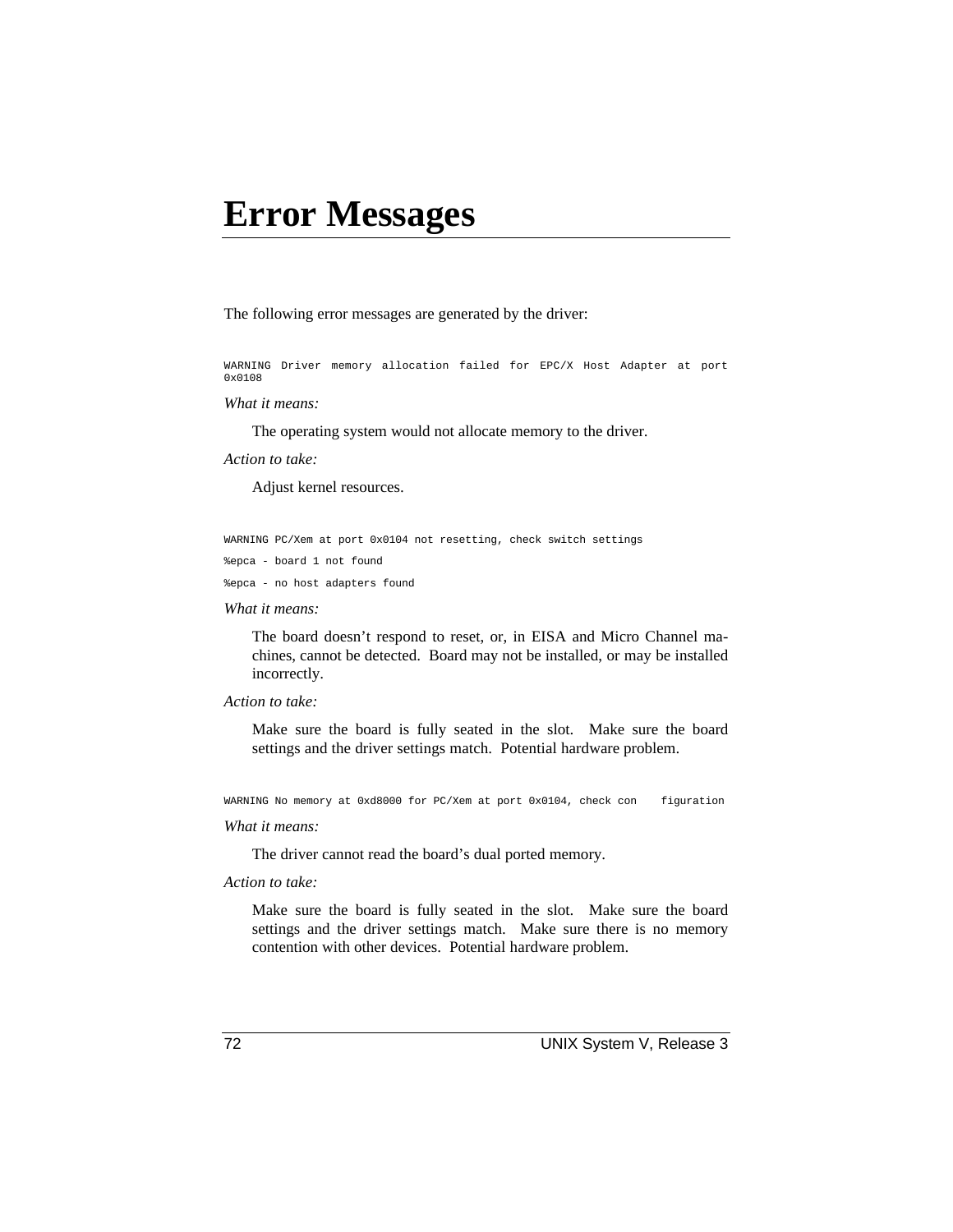WARNING C/X Host Adapter at port 0x0108 failed diagnostics

### *What it means:*

The driver encountered an error executing on-board BIOS.

#### *Action to take:*

Make sure there is no memory contention with other devices. Potential software problem. Potential hardware problem.

WARNING FEPOS for EPC/X Host Adapter at port 0x0108 not function ing

### *What it means:*

The driver encountered an error executing on-board FEPOS. Seen after system goes into multi-user mode.

### *Action to take:*

Make sure there is no memory contention with other devices. Potential software problem. Potential hardware problem.

### WARNING PC/Xem at port 0x0104 failure

### *What it means:*

The driver discovered the FEPOS has encountered non-recoverable errors. Seen after boot time, during normal operation of the system.

### *Action to take:*

Make sure there is no memory contention with other devices. Potential software problem. Potential hardware problem.

Reboot the machine. If the host adapter has suffered a catastrophic error, it will probably fail diagnostics during reboot.

If the problem is transient, the board may function correctly for a period of time before this message recurs. Please make a note of the conditions that cause this error and report them to Digi Technical Support at (612) 943- 9020 (in Europe, call 49-2203-81083).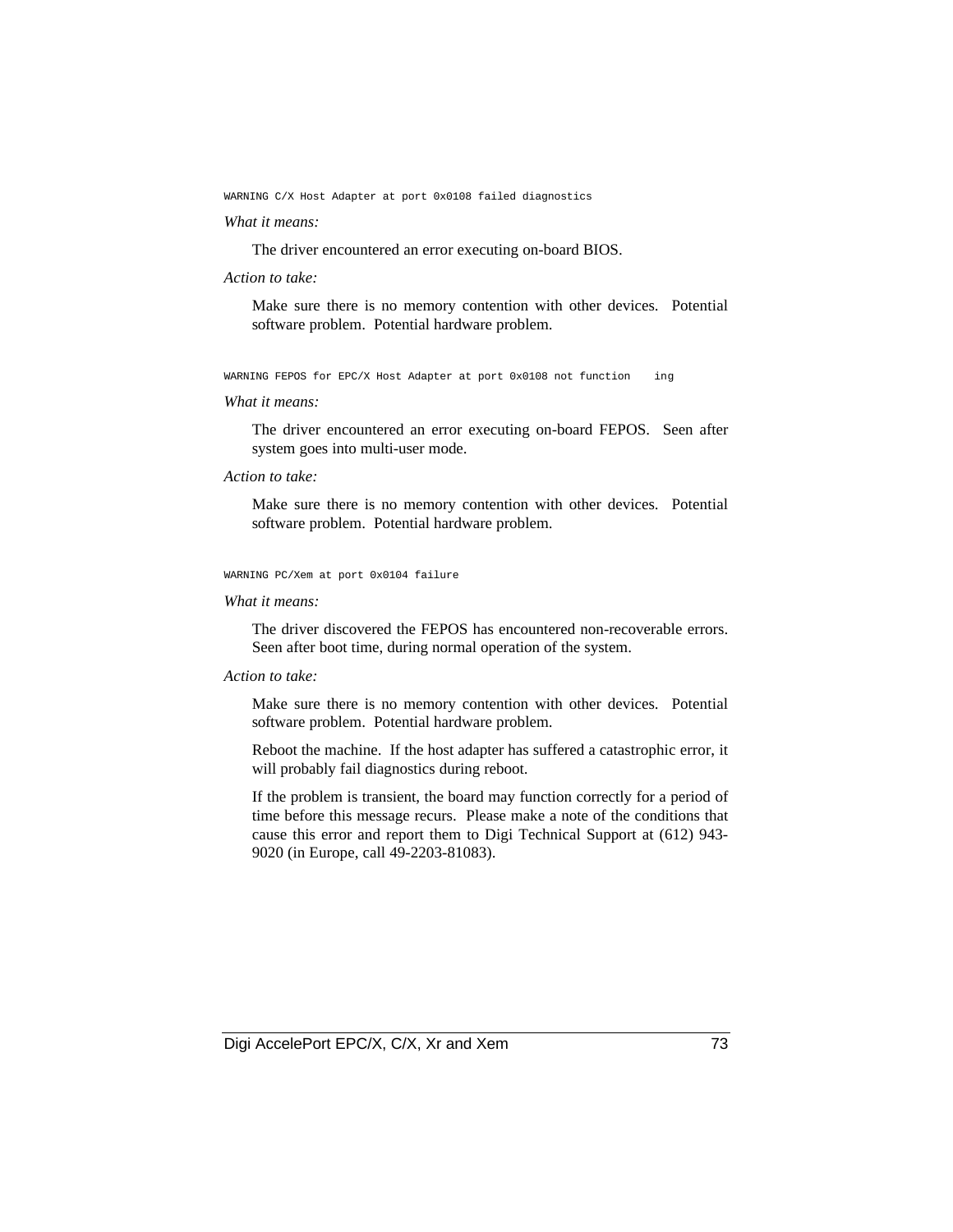xxevent (000000) cmd 00000000, port 00000002, b0 00000000, b1 00000000

epcaassert (Digi) line=nnnn \*various messages\*

### What it means:

The driver has encountered a situation that is not supposed to be possible. Possible hardware problem. Possible software problem.

### Action to take:

Write down the exact error message, and call Digi Technical Support at (612) 943-9020 (in Europe, call 49-2203-81083).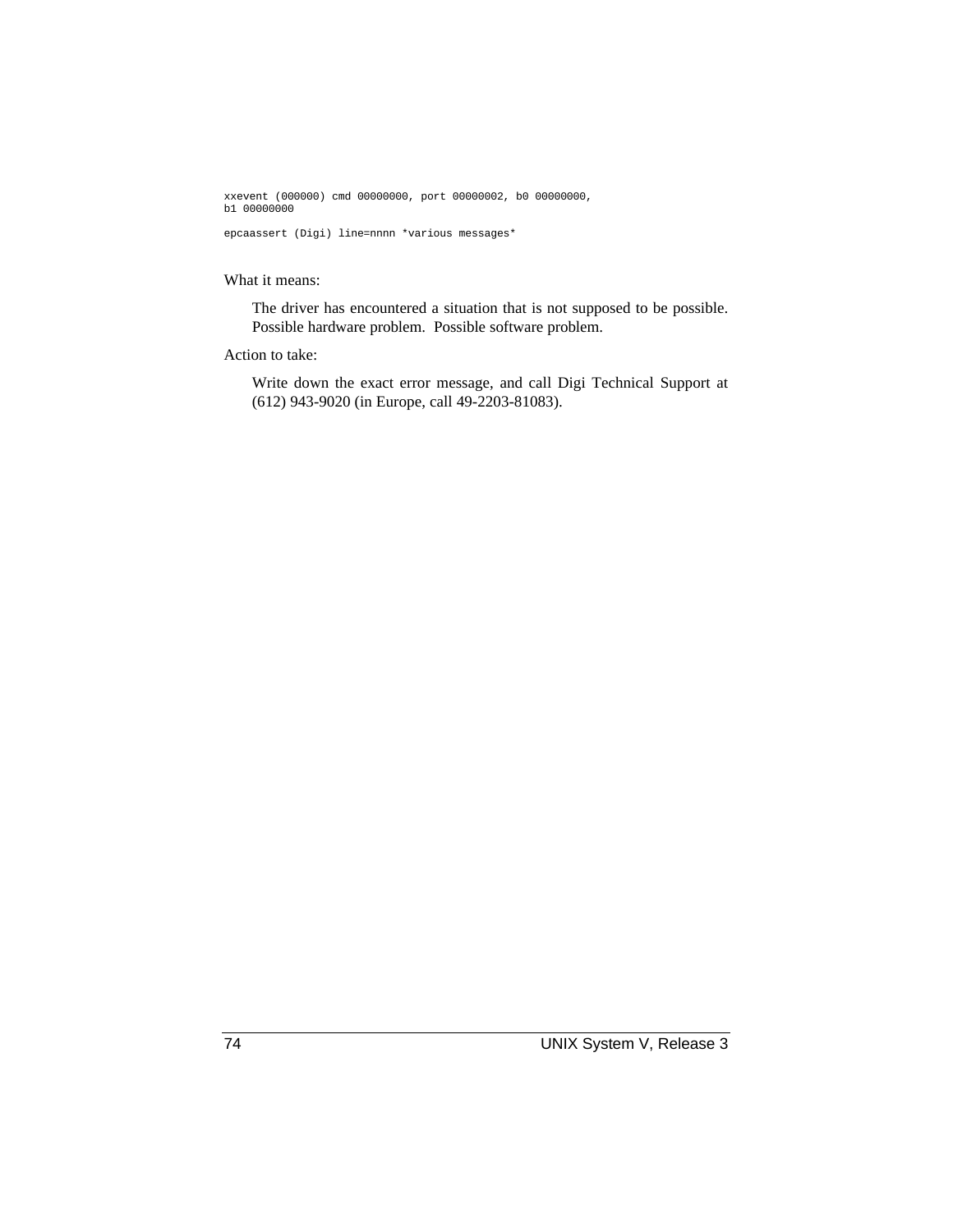# **The Digi Bulletin Board System**

Digi provides an electronic bulletin board service (BBS) for our customers. This bulletin board provides general and technical information about Digi's products.

The Digi BBS allows users to download software drivers as soon as they become available. There is also a feature to allow users with problems or questions about Digi products to leave messages to Digi Technical Support.

Using the Digi BBS is easy. Simply dial **(612) 943-0550**. In Europe, dial **+49 221 9205211**; in Asia, dial **+65 735 2460**. The bulletin board accepts calls at 1200, 2400, 9600 and 14.4K baud. V.32, HST 14.4, V.42 and V.42*bis* standards are supported, with full MNP class 1-5 error correction and data compression.

The recommended modem communications parameters are 8 bits, no parity and one stop bit (**8 N 1**). Other settings may also work.

Download protocols include Zmodem, Xmodem, Ymodem, Kermit and others.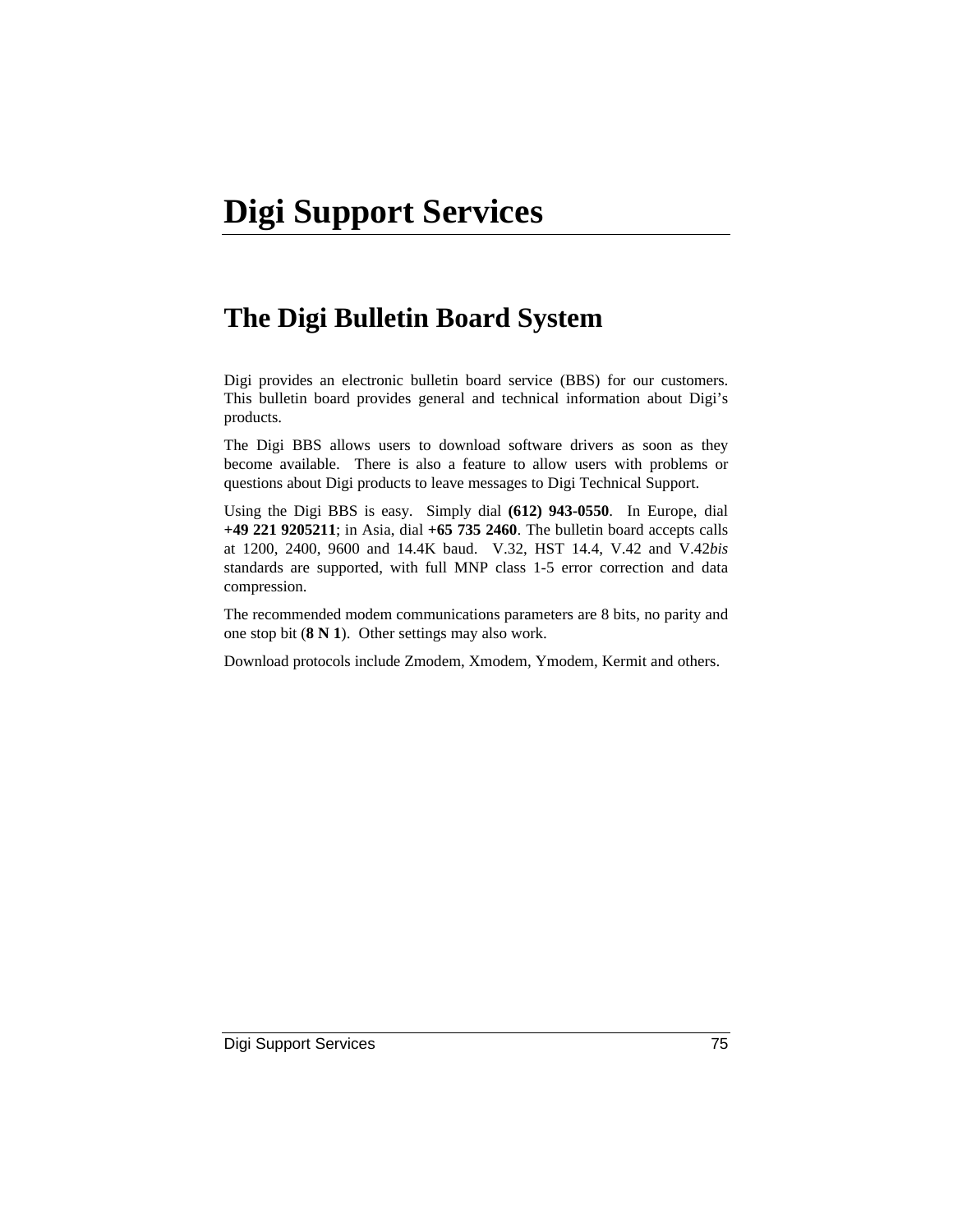# **Internet FTP Server**

Digi has set up an Anonymous FTP server for those with access to the Internet network. The address is ftp.digibd.com. Log in as anonymous, and enter your E-mail address when asked for a password. Drivers and installation tips are located in the /drivers directory. A text file, download.doc, gives information on uncompressing the files after downloading. Tip: Be sure to enter "bin" before downloading, to ensure binary transfer of files.

### **World Wide Web Server**

Product information, manuals, new product announcements, programs, application stories and more can be obtained through the World Wide Web. Our address is http://www.digibd.com.

# **DigiFACTs FaxBack Server**

Manuals and technical information can also be obtained by FAX. To use the FaxBack server, simply call (612) 943-0573 on a touch tone phone.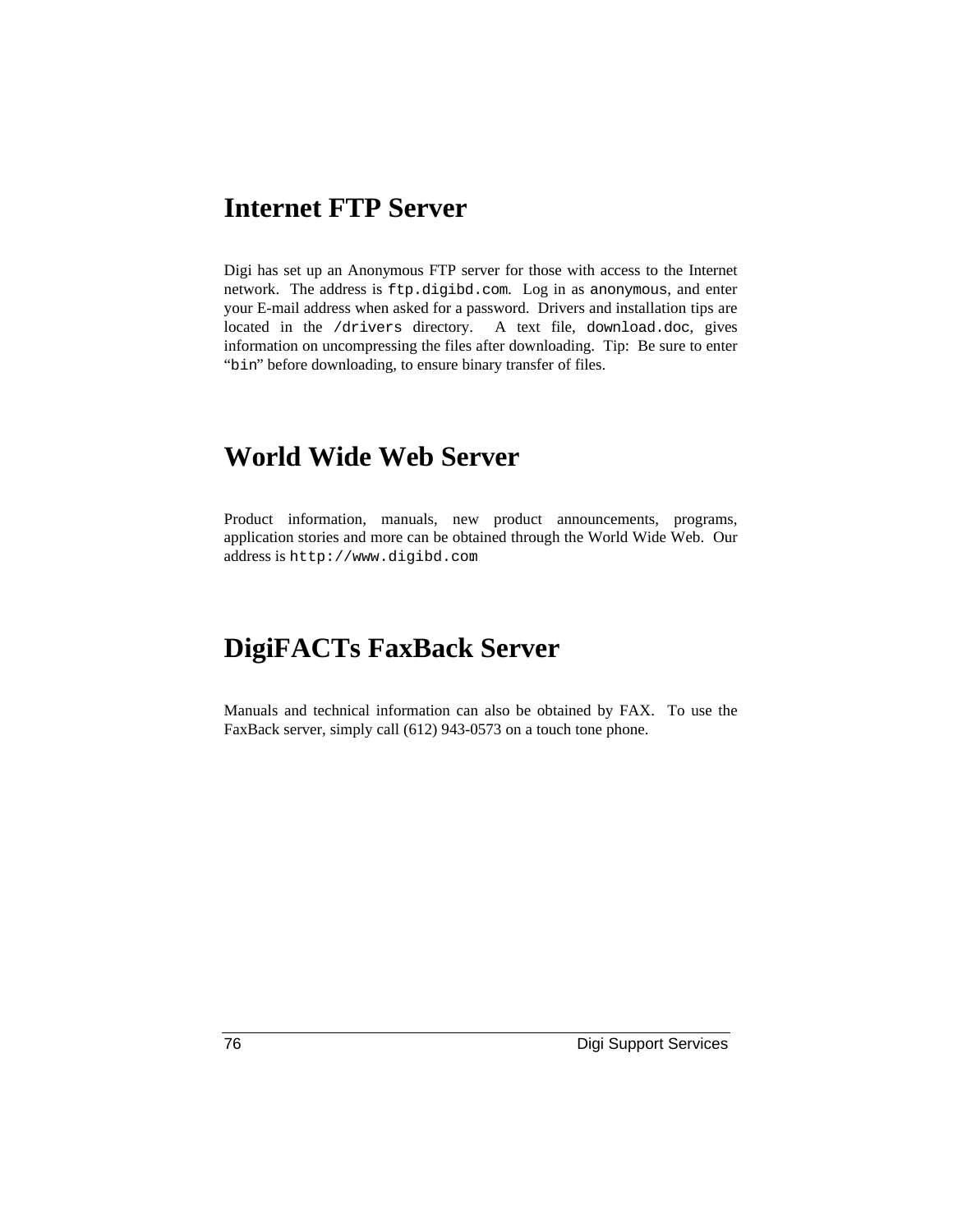# **Information About Your System**

| Make, model and clock speed of your computer:<br><u>Letter</u> and the speed of your computer:                                                                                                                                        |  |                                      |
|---------------------------------------------------------------------------------------------------------------------------------------------------------------------------------------------------------------------------------------|--|--------------------------------------|
|                                                                                                                                                                                                                                       |  |                                      |
| How much RAM does your computer have?<br><u>Letter and the substitute of the substitute of the substitute</u> of the substitute of the substitute of the substitute of the substitute of the substitute of the substitute of the subs |  |                                      |
|                                                                                                                                                                                                                                       |  |                                      |
| <b>Hard disk</b>                                                                                                                                                                                                                      |  |                                      |
| controller:                                                                                                                                                                                                                           |  | Type: Memory addressed at:           |
|                                                                                                                                                                                                                                       |  | I/O port used: IRQ: IRQ:             |
|                                                                                                                                                                                                                                       |  | LAN card: Type: Memory addressed at: |
|                                                                                                                                                                                                                                       |  | I/O port used: IRQ:                  |
|                                                                                                                                                                                                                                       |  | Other: Type: Memory addressed at:    |
|                                                                                                                                                                                                                                       |  | I/O port used: IRQ: IRQ:             |
|                                                                                                                                                                                                                                       |  | Operating system: Version:           |
|                                                                                                                                                                                                                                       |  |                                      |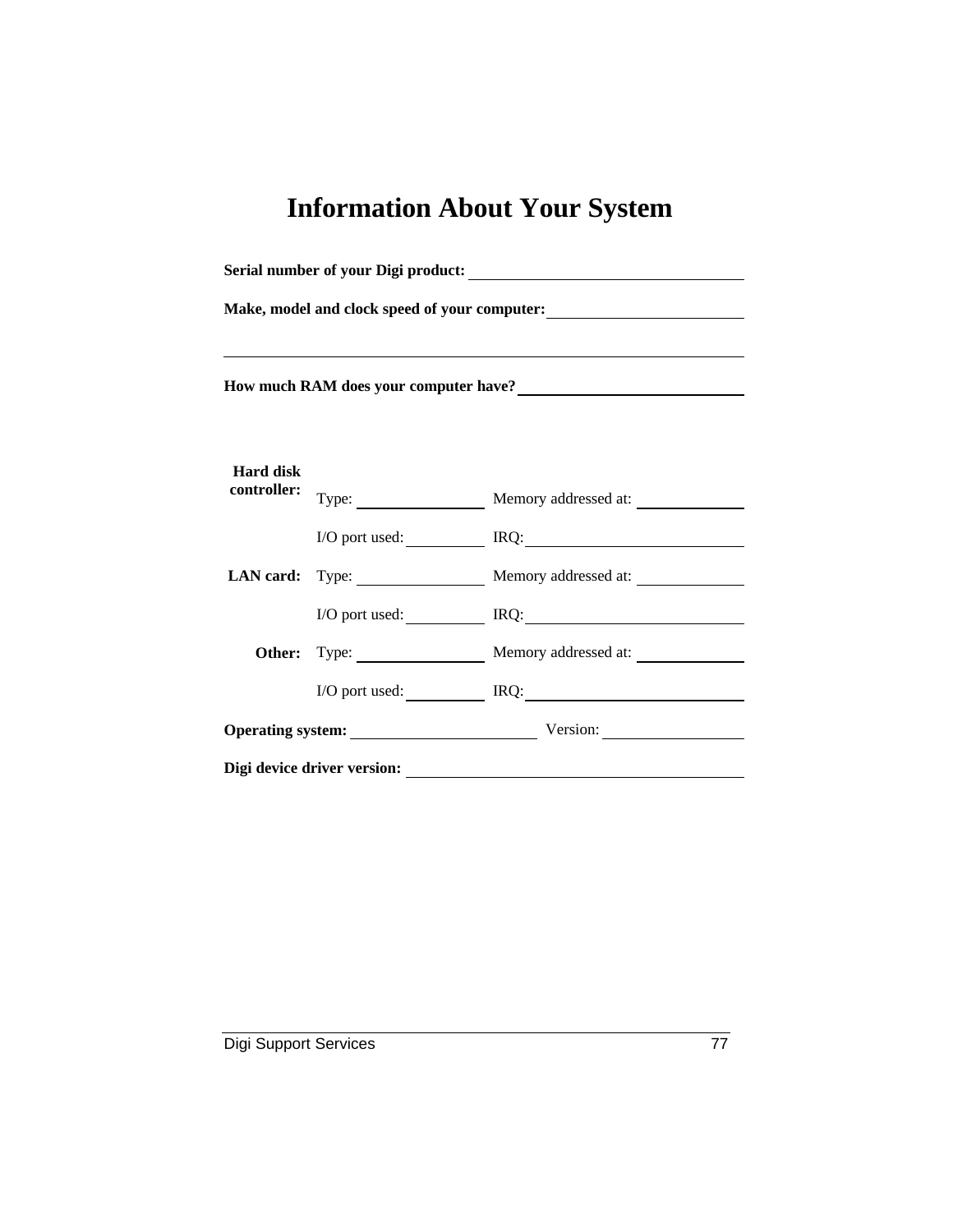# **Technical Support**

At Digi, we are proud of our products, and support them. Our dealers and distributors are fully trained on our product line, so that they can help you on a technical level should assistance be needed.

Your first level of support is your Digi dealer, the place where you purchased your Digi product. Your dealer has the training to help you with any installation questions or difficulties you might have.

If you still experience difficulties (after contacting your first level of support), Digi has a staff of Technical Support Specialists that can assist you. They can be reached at **(612) 943-0578**. In Europe, call **+49 221 920520**, and in Asia, call **+65 732 1318**. FAX numbers are: (612) 943-0579 (USA), +49 221 9205210 (Europe) and +65 732 1312 (Asia).

When you call Digi Technical Support, please call from a position where you can operate your system. Also, please fill out the form on the facing page before calling, so your Technical Support representative can have a clear picture of your system and any potential conflicts between devices.

Digi Technical Support can also be reached via Internet E-mail. Please send correspondences to support@digibd.com, and include your voice and FAX phone numbers.

# **Customer Service**

Digi also has a staff of Customer Service representatives to help you with software and documentation update requests, as well as Returned Merchandise Authorizations (RMAs) in case you need to return your Digi product for repair (see page *79*). They can be reached at **(612) 943-0577**.

Digi Customer Service can also be reached via Internet E-mail. Please send correspondences to cust\_serv@digibd.com, and include your voice and FAX phone numbers.